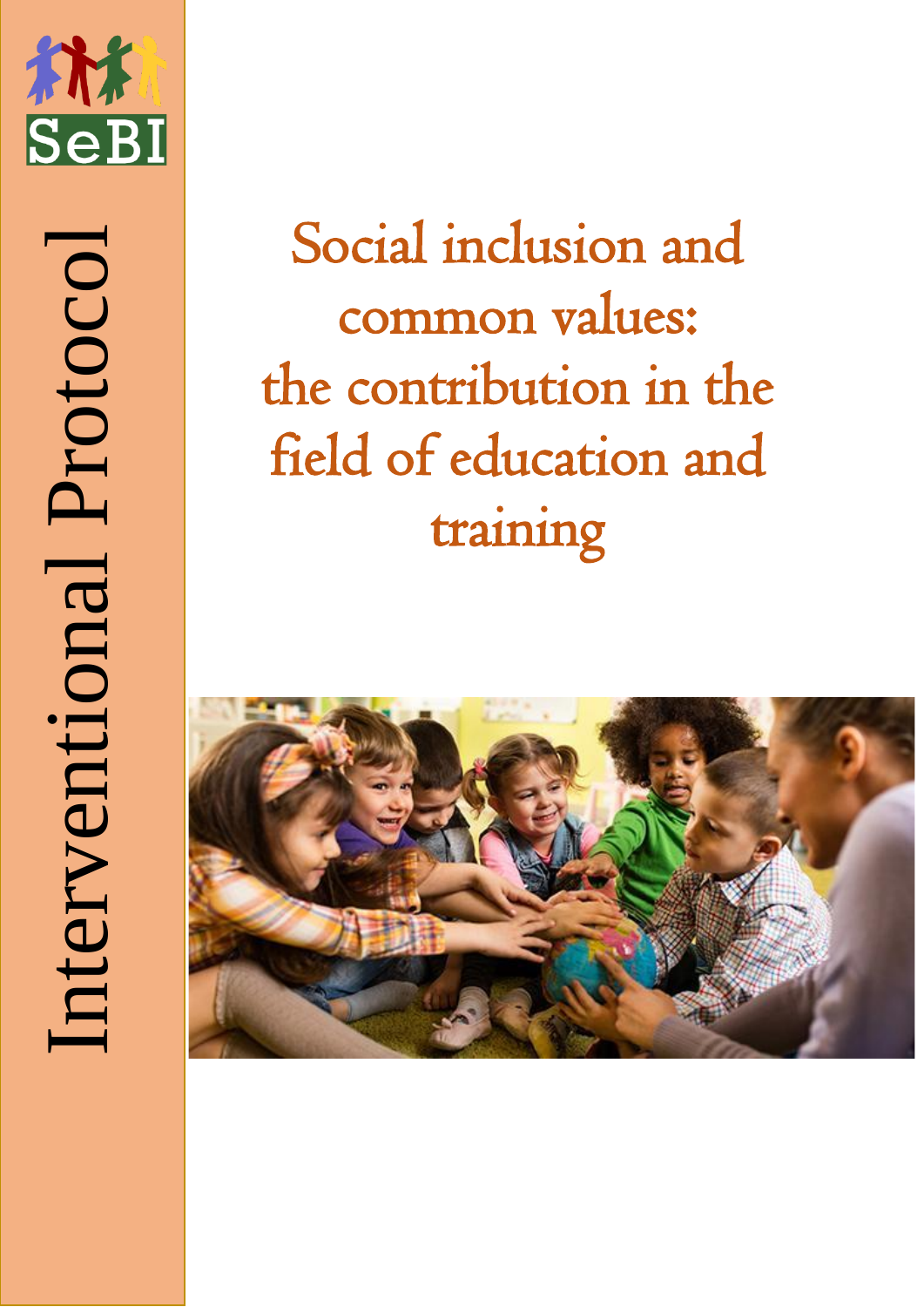

# **Contents**

| 1. |  |
|----|--|
| 2. |  |
| 3. |  |
|    |  |
|    |  |
|    |  |
|    |  |
|    |  |
| 4. |  |
|    |  |
|    |  |
|    |  |
|    |  |
|    |  |
|    |  |
|    |  |
|    |  |
|    |  |
|    |  |
|    |  |
|    |  |
| 5. |  |
|    |  |
|    |  |
|    |  |
|    |  |
|    |  |
|    |  |
|    |  |
|    |  |
|    |  |
|    |  |
|    |  |



Co-funded by the Erasmus+ Programme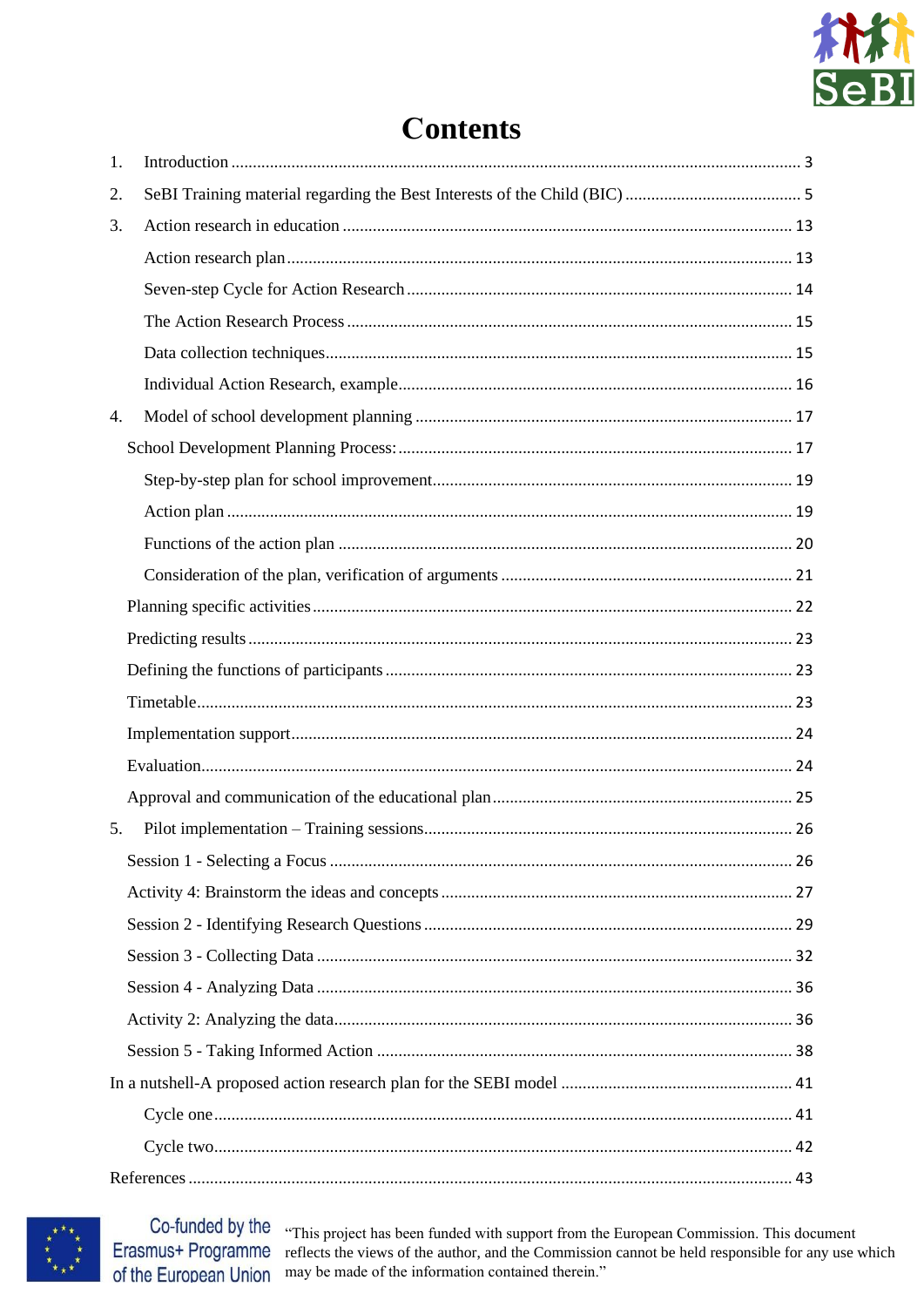

## <span id="page-2-0"></span>1. Introduction

The 'best interests' of the Child (BIC) principle was already known when the UN Convention on the Rights of the Child was being drafted. It has already been included in a number of other international human rights documents, most notably the 1959 Declaration on the Rights of the Child and the 1979 Convention on the Elimination of All Forms of Discrimination Against Women.

In the 1989 Convention on the Rights of the Child (CRC) four principles were crucial: "The best interests of the child shall be a primary consideration in all actions affecting children (Art. 3 of the UN Convention on the Rights of the child (UNCRC) adopted by Resolution 44/25 of the GA of the UN on 20 November, 1989 and entered in to force 2nd of September 1990.), there shall be no discrimination on the grounds of race, colour, sex, language, religion, political or other opinions, national, ethnic or social origin, property, disability, birth or other status (Art. 2, Convention on the Rights of the Child, Adopted and opened for signature, ratification and accession by General Assembly resolution 44/25 of 20 November 1989, entry into force 2 September 1990, in accordance with article 49), states Parties recognize that every child has the inherent right to life and shall ensure to the maximum extent possible the survival and development of the child (Art. 6, Convention on the Rights of the Child, Adopted and opened for signature, ratification and accession by General Assembly resolution 44/25 of 20 November 1989 entry into force 2 September 1990, in accordance with article 49) and children shall be assured the right to express their views freely in all matters affecting them, their views being given due weight in accordance with the child's age and level of maturity".

This document presents the created and tested of innovative, up-to-date and attractive educative assets for school leaders and teachers. The document includes a toolkit on how to create and sustain structure and administrative practices for Securing the Best Interest of the Child in Educational School Administration inside and around schools as well as a toolkit on who to drive and put into practice the SEBI program. Educative assets were developed, tested and fine-tuned within a whole school framework, involving all key-actors from different systemic levels and respective interactions.

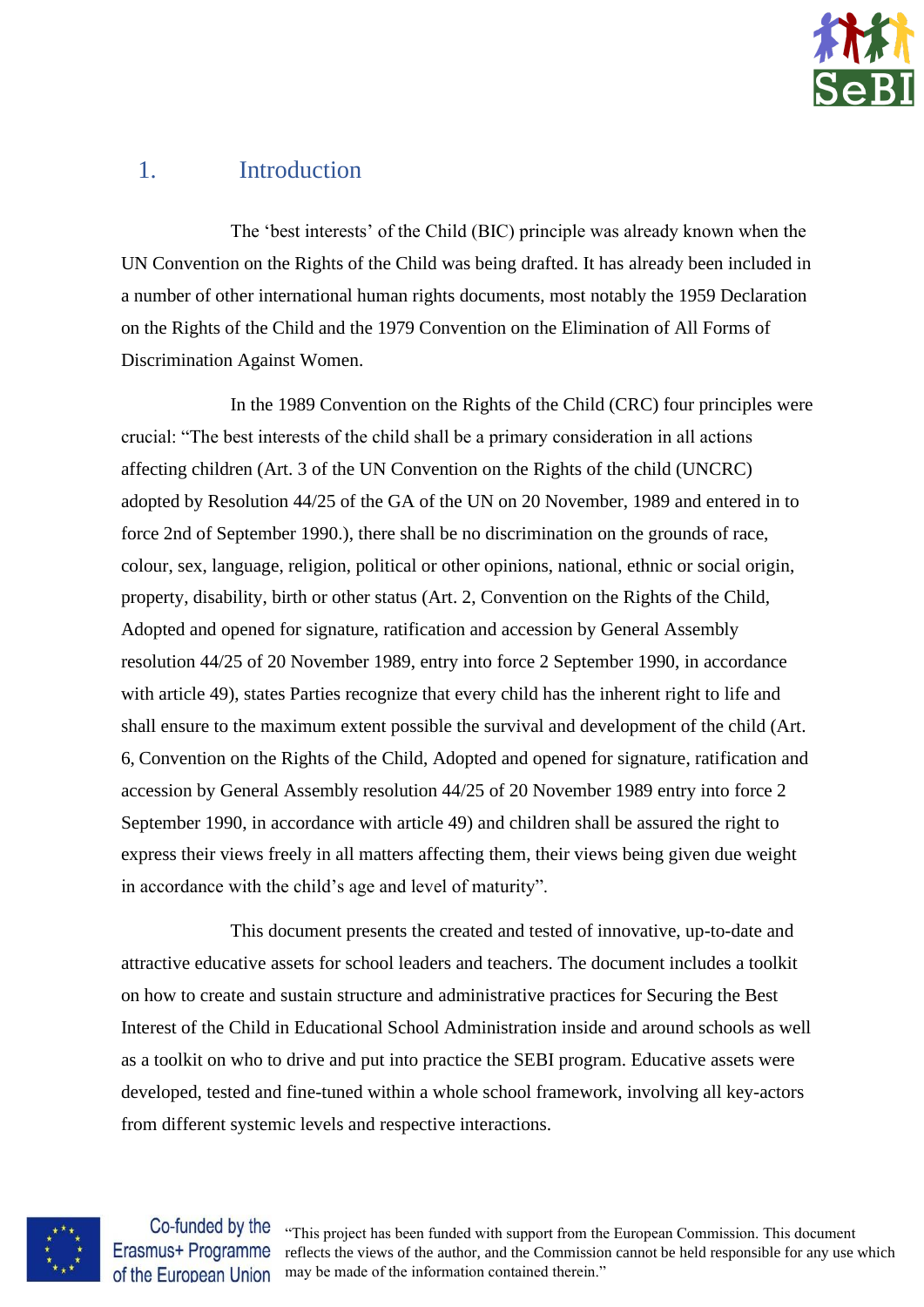

This document contains the guidelines and the necessary supporting tools for implementation of the activities of development, testing and fine-tuning of educative assets. It includes details on the strategy and action plan to be adopted by all partners regarding the development of the educative assets.

The set of educative assets that have been developed within the document includes the following features: a user-centered approach; a consistent theoretical/ practical balance; collaborative and open pedagogy, encouraging teamwork and exposing end-users to challenges and project-based learning; as well as step-by-step, digital supported, diverse, innovative learning methods/ techniques and contents that address their needs.



Erasmus+ Programme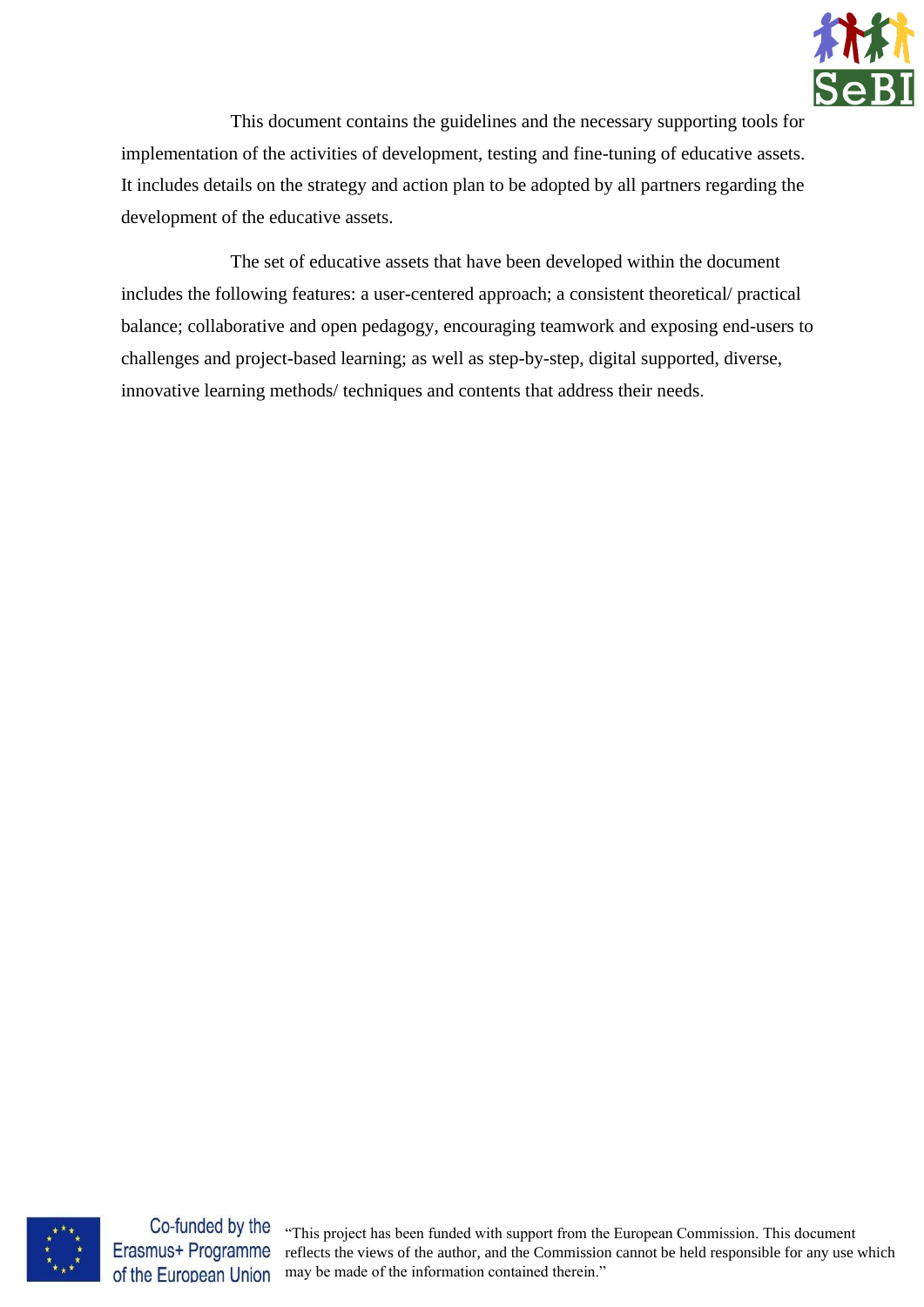

## <span id="page-4-0"></span>2. SeBI Training material regarding the Best Interests of the Child (BIC)

Training materials are a necessary part of any program or activity that involves knowledge acquisition and retention.

Training materials in teaching are crucial to the success of student achievement. "Training materials" is a generic term used to describe the resources teachers and parents use to deliver instruction. Teaching materials can support student learning and increase student success. The developed training units have been tailored to the content in which they're being used, to the students in whose class they are being used, and the teacher.

SeBI training units refer to a number of teacher children and parents' resources. The training units consist of learning tools, games, quizzes, learning videos etc. that help students develop new knowledge and support them at school, at home and out of learning environment.

Based on the report produced at the first phase of the project, the training units have been generated explaining effective methodologies, teaching techniques, tools, activities to create an inclusive environment for Securing the Best Interest of the Child in Educational School Administration.

The training materials of the SeBI project appear to users as nine training units with different topics, which are aimed at creating, improving and changing the quality of the inclusive environment system to ensure the best interests of the child in the administration of the educational school.

## Thematic Unit 1: A Rights-Based Approach to Secure BIC in Schools with the Participation of Children

The Unit aims to explore and discuss the application of the Principle of the Best Interest of the Child (BIC) within the school context, with a specific focus on the participation of children as a main requirement in securing it.

The Unit provides an overview of the components which secure BIC within the school setting. The first sub-unit refers to the acknowledgment of all the conditions/ situation of the child in various environments and for his/her present and future life. It also presupposes evaluating the impact of any decision in all the rights of the child, as rights are interrelated and interdependent, along with an examination of possible conflict of interests with the rights of other individuals or groups. Additionally, it discusses the participation of children as such, naming the conditions needed to be constructive and meaningful. Subunits 2 and 3 aim to enhance understanding about the importance of building a school culture that promotes and facilitates children's participation, via the discussion on the establishment and functioning of two specific mechanisms within the school community: the students' councils and the complaints' mechanism. The fourth sub-unit enables the participants to investigate how BIC has been incorporated within the school regulations of his/her country/county. Sub-unit four concludes with a number of suggestions related to procedures and mechanisms for securing BIC for all children within the school setting, with



Co-funded by the Erasmus+ Programme of the European Union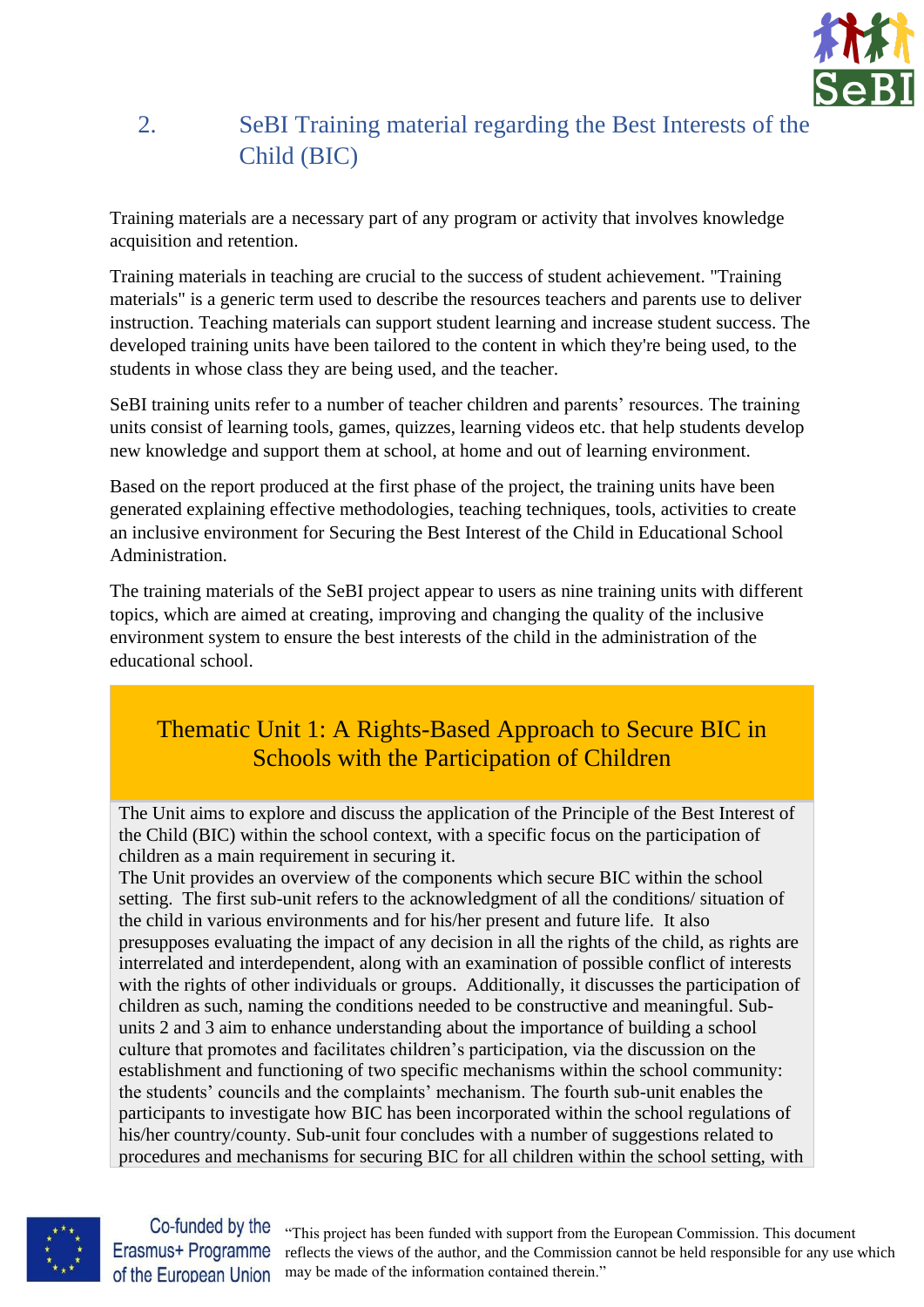

the participation of children as an important precursor and a prerequisite for the successful implementation of BIC.

| Sub-Unit 1      | What is the Principle of the Best Interest of the Child   |                         |                    |  |
|-----------------|-----------------------------------------------------------|-------------------------|--------------------|--|
|                 | Short theoretical                                         | 3 Activities            | Quiz (4 questions) |  |
|                 | background                                                |                         |                    |  |
| Sub-Unit 2      |                                                           | <b>Student Councils</b> |                    |  |
|                 | Short theoretical                                         | 3 Activities            | Quiz (4 questions) |  |
|                 | background                                                |                         |                    |  |
| Sub-Unit 3      | Establishment of Mechanisms and Procedures for Complaints |                         |                    |  |
|                 | Short theoretical                                         | 1 Activity              | Quiz (5 questions) |  |
|                 | background                                                |                         |                    |  |
| Sub-Unit 4      | <b>School Regulations</b>                                 |                         |                    |  |
|                 | Short theoretical                                         | 2 Activities            | Quiz (3 questions) |  |
|                 | background                                                |                         |                    |  |
| Post-Assessment |                                                           |                         |                    |  |
| References      |                                                           |                         |                    |  |

Thematic Unit 2: Children's participation in the process for securing BIC processes and practices

"Children's participation in the process for securing BIC / Processes and practices" is an online unit that provides training to headteachers and teachers so that they acquire the needed competences in order to foster children's participation in the school context. It is envisioned that they will gain knowledge, skills and attitudes so that they know why and how to enhance children's participation in the process for securing processes and practices for their best interest. On completion of the unit, it is expected that participants will be more competent in lobbying for enhanced student participation in the school context.

|                     | The right for children's participation: its meaning and significance |                                             |               |  |  |
|---------------------|----------------------------------------------------------------------|---------------------------------------------|---------------|--|--|
| Sub-Unit 1          | Short theoretical<br>background                                      | 2 Activities                                | 4 assessments |  |  |
|                     |                                                                      | Forms of children's participation in school |               |  |  |
| Sub-Unit 2          | Short theoretical<br>background                                      | 1 Activity                                  | 2 assessments |  |  |
|                     | Concerns and challenges for children's participation                 |                                             |               |  |  |
| Sub-Unit 3          | Short theoretical<br>background                                      | 1 Activity                                  | 2 assessments |  |  |
| 2 Final Assessments |                                                                      |                                             |               |  |  |
| References          |                                                                      |                                             |               |  |  |



Co-funded by the Erasmus+ Programme of the European Union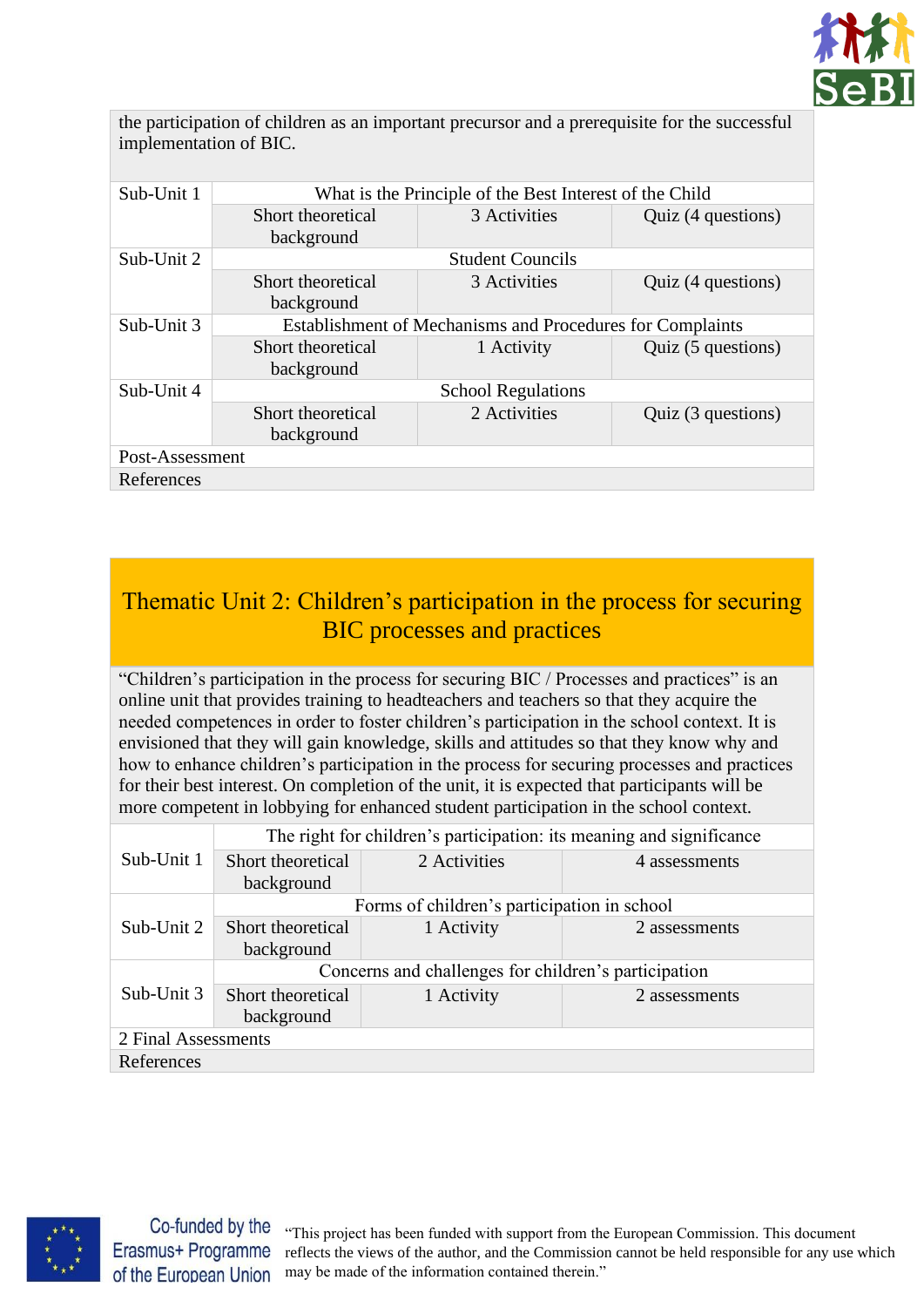

## Thematic Unit 3: Establishing processes to secure BIC within classroom

The Thematic Unit concerning 'Establishing processes to secure BIC within classroom', is divided in the following three Sub-units entitled:

- Promoting BIC through instruction: Differentiating instruction to meet different student needs

- Promoting BIC through classroom climate: Establishing a rights-respectful classroom climate

- Promoting BIC through children empowerment: Teaching children about their rights in school

Each Sub-unit's specific objectives serve the project's general aim intending to provide teachers with adequate training so as to embrace, secure and promote the children's best interest within their classroom.

|                         | Children's Rights: feedback and important points      |                     |                   |  |  |
|-------------------------|-------------------------------------------------------|---------------------|-------------------|--|--|
| Sub-Unit 1              | Short theoretical                                     | Short theoretical   | 2 Activities      |  |  |
|                         | background                                            | background          |                   |  |  |
|                         |                                                       | Student empowerment |                   |  |  |
| Sub-Unit 2              | Short theoretical                                     | 4 Activities        | Short theoretical |  |  |
|                         | background                                            |                     | background        |  |  |
|                         | Overcome Fears that Keep you from Empowering Students |                     |                   |  |  |
| Sub-Unit 3              | Short theoretical                                     | 2 Activities        | 1 assessment      |  |  |
|                         | background                                            |                     |                   |  |  |
| <b>Final Assessment</b> |                                                       |                     |                   |  |  |
| References              |                                                       |                     |                   |  |  |

## Thematic Unit 4: The BIC principle in school for children with delinquent behavior

The unit 4, subdivided into four sub-units, deals with current issues such as dating violence in adolescence (App Liad@s and "Que no te quieran tanto"), cannabis use with adolescents who have a moderate/severe history of use (Quo Vadis, Cannabis?, and the documentary "Ritmos de la Coma" which presents the protagonist participation of children at school through motivational curricular activities and finally, a campaign against bullying from the perspective of passive spectators "#IChooseToBeAWitness". These four themes are addressed through applied and audiovisual exercises, in an attempt to encourage critical thinking, reflection and, above all, the shaping of a responsible identity.

|            | Risk factors and lack of protection in the Best interests of the child |            |        |  |
|------------|------------------------------------------------------------------------|------------|--------|--|
| Sub-Unit 1 | Short theoretical<br>background                                        | 1 Activity | 1 Quiz |  |
| Sub-Unit 2 | Change and conflict management in the classroom                        |            |        |  |



Co-funded by the Erasmus+ Programme of the European Union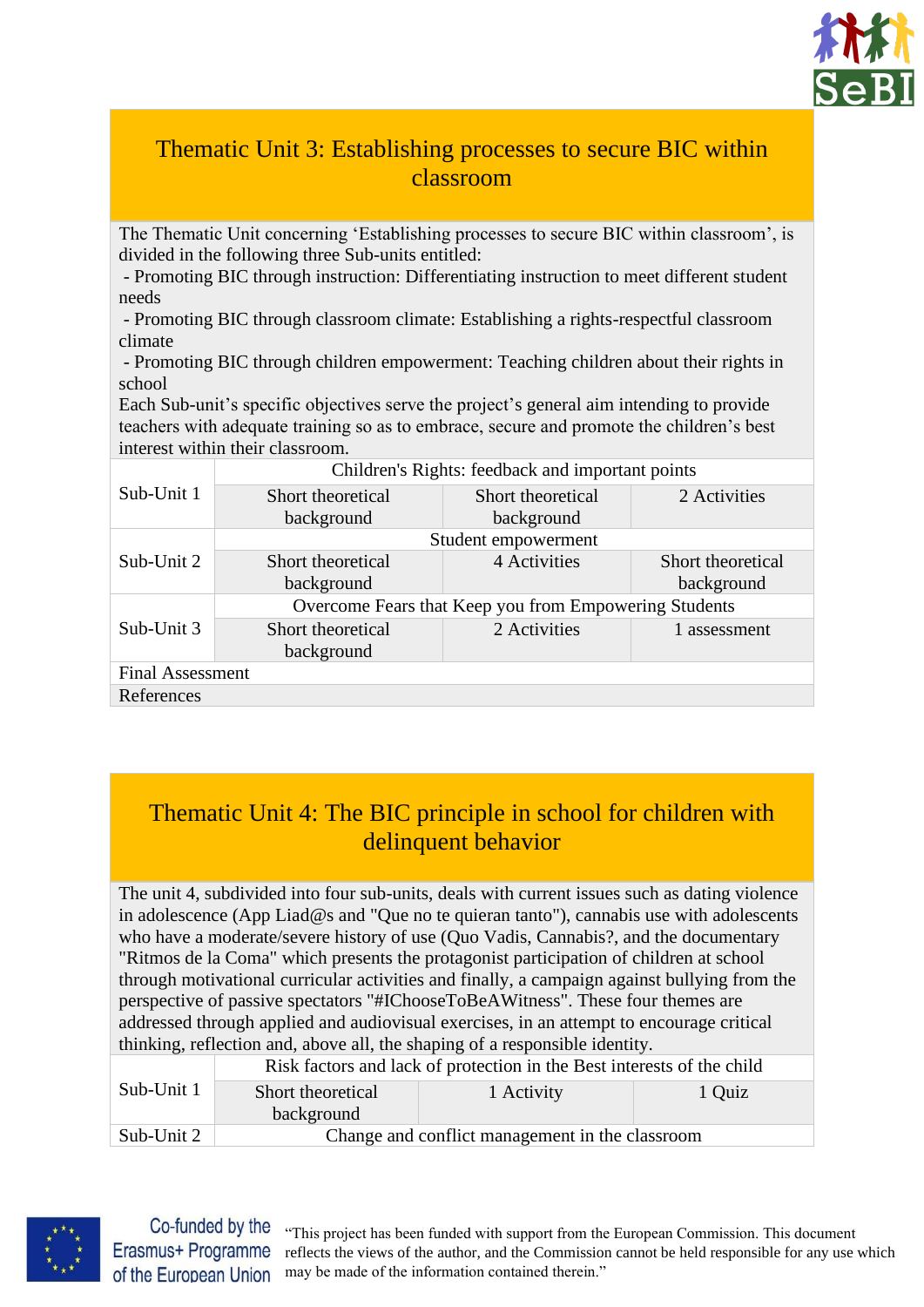

|                         | Short theoretical<br>background                                         | 1 Activity                                                                                          | 1 Quiz |  |  |
|-------------------------|-------------------------------------------------------------------------|-----------------------------------------------------------------------------------------------------|--------|--|--|
|                         |                                                                         | Socio-educational actions for the inclusion of children and adolescents at risk<br>in the classroom |        |  |  |
| Sub-Unit 3              | Short theoretical<br>background                                         | 1 Activity                                                                                          | 1 Quiz |  |  |
|                         | Good practice. Materials developed for intervention in areas of special |                                                                                                     |        |  |  |
| Sub-Unit 4              | attention                                                               |                                                                                                     |        |  |  |
|                         | Short theoretical<br>background                                         | 5 Activities                                                                                        | 1 Quiz |  |  |
| <b>Final Assessment</b> |                                                                         |                                                                                                     |        |  |  |
| References              |                                                                         |                                                                                                     |        |  |  |

## Thematic Unit 5: Building and promoting a positive school climate for children in disadvantaged home and neighborhood as protective factor (supportive teacher)

A positive learning environment is one of the most critical components of a skills-based health education classroom. A positive learning environment is created when you value participatory teaching and learning and when there is trust and rapport among students and between yourself and students. To establish trust that leads to true participation and engagement in learning, you first need to set the stage by establishing a learning environment in which all students feel valued, safe, and supported. A positive climate at school is a guarantee not only of good psychological health of participants in the educational process, but also to increase the efficiency of teaching and improve the quality of students' learning.

The student body is a powerful means of forming a personality, but only when the psychological and educational climates in it are positive, conflict-free. That is why studying a positive climate is very important. After all, it affects the upbringing, the harmonious development of students' personalities, largely determines the character traits of individual students and relationships in the team.

|            | Formation and development of a positive climate in the classroom        |                      |                 |        |                                                              |
|------------|-------------------------------------------------------------------------|----------------------|-----------------|--------|--------------------------------------------------------------|
| Sub-Unit 1 | <b>Short</b><br>theoretical<br>background                               | 1 Pre-<br>assessment | 5<br>Activities |        | 1 Assessment of sub-units for<br>students and 1 for teachers |
|            | Developing a positive relationship between the school and the parents   |                      |                 |        |                                                              |
| Sub-Unit 2 | <b>Short</b><br>theoretical<br>background                               | 1 Pre-<br>assessment | Activities      | 1 Quiz | 1 Assessment of<br>sub-units for<br>teachers                 |
| Sub-Unit 3 | Developing a positive relationship between the teacher and the students |                      |                 |        |                                                              |



Co-funded by the Erasmus+ Programme of the European Union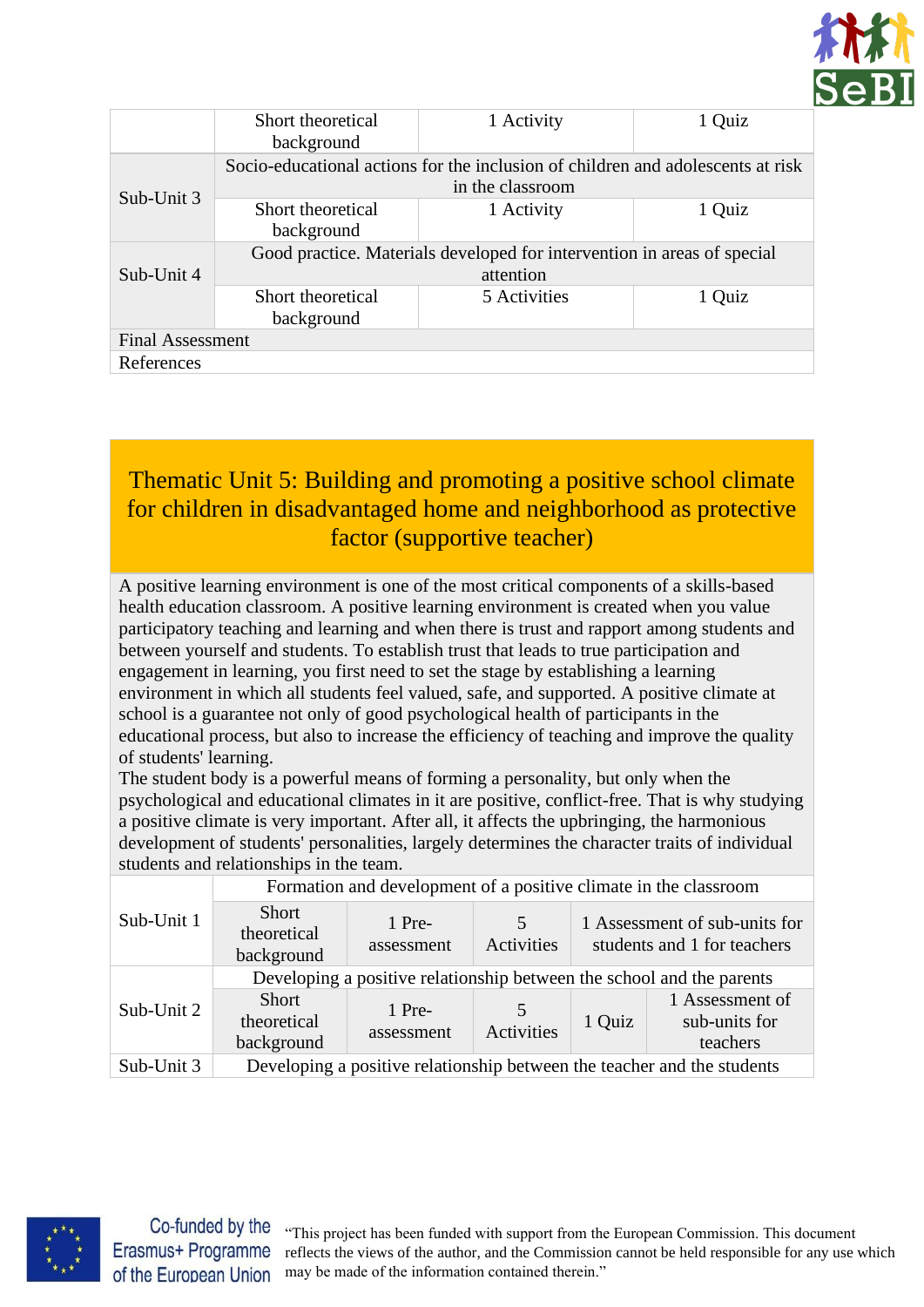

|                         | <b>Short</b><br>theoretical<br>background               | 1 Pre-<br>assessment | 5<br><b>Activities</b> | 1 Quiz | 1 Assessment of<br>sub-units for<br>students and 1 for<br>teachers |
|-------------------------|---------------------------------------------------------|----------------------|------------------------|--------|--------------------------------------------------------------------|
|                         | Developing a positive relationship between the teachers |                      |                        |        |                                                                    |
| Sub-Unit 4              | <b>Short</b><br>theoretical<br>background               | 1 Pre-<br>assessment | 5<br><b>Activities</b> |        | 1 Assessment of sub-units                                          |
| <b>Final Assessment</b> |                                                         |                      |                        |        |                                                                    |
| References              |                                                         |                      |                        |        |                                                                    |

## Thematic Unit 6: Identifying and determining BIC in school

In this training unit participants will, broadly speaking, learn about how to identify and determine BIC in school. In specific, special attention will be paid to effective observation practices as well as on the evaluation protocol for assessing BIC practices in school. It is primarily addressed to head teachers.

The units developed in Unit 6 are based on an interdisciplinary tool that was devised by Kalverboer & Zijlstra (2006) in order to assess the child's best interests based on a number of factors including pedagogical ones. This so called 'Best Interests of the Child' Model includes 14 environmental conditions for the optimal development of children.

The units developed through this training unit are devoted to four of these conditions which are considered as most relevant to educational settings, namely a) the principle of nondiscrimination and respect b) the need to provide to the students a safe wider physical environment c) suitable education based on the talents and the personality of the child (talented and gifted) d) adequate examples in society that play a role as models and mediate to the child important societal values.

|                         | Non-discrimination and respect                           |                                                             |              |               |
|-------------------------|----------------------------------------------------------|-------------------------------------------------------------|--------------|---------------|
| Sub-Unit 1              | Pre-<br>assessment                                       | Short theoretical<br>background                             | 2 Activities | 5 Quizzes     |
|                         |                                                          | The best interest of the child in education: Safe wider     |              |               |
|                         |                                                          | physical environment                                        |              |               |
| Sub-Unit 2              | Short                                                    |                                                             |              |               |
|                         |                                                          |                                                             |              |               |
|                         | theoretical                                              | 4 Activities                                                | 4 Quizes     | 2 Evaluations |
|                         | background                                               |                                                             |              |               |
|                         | The best interest of the child in education: The case of |                                                             |              |               |
|                         |                                                          | gifted and talented children                                |              |               |
| Sub-Unit 3              | <b>Short</b>                                             |                                                             |              |               |
|                         | theoretical                                              | 3 Activities                                                |              | 5 Quizzes     |
|                         | background                                               |                                                             |              |               |
|                         |                                                          | The best interest of the child and adequate examples in the |              |               |
|                         |                                                          | society. The case of role models                            |              |               |
| Sub-Unit 4              | <b>Short</b>                                             |                                                             |              |               |
|                         | theoretical                                              | 2 Activities                                                |              |               |
|                         |                                                          |                                                             |              | 1 Quiz        |
|                         | background                                               |                                                             |              |               |
| <b>Final Assessment</b> |                                                          |                                                             |              |               |
| References              |                                                          |                                                             |              |               |



Co-funded by the Erasmus+ Programme of the European Union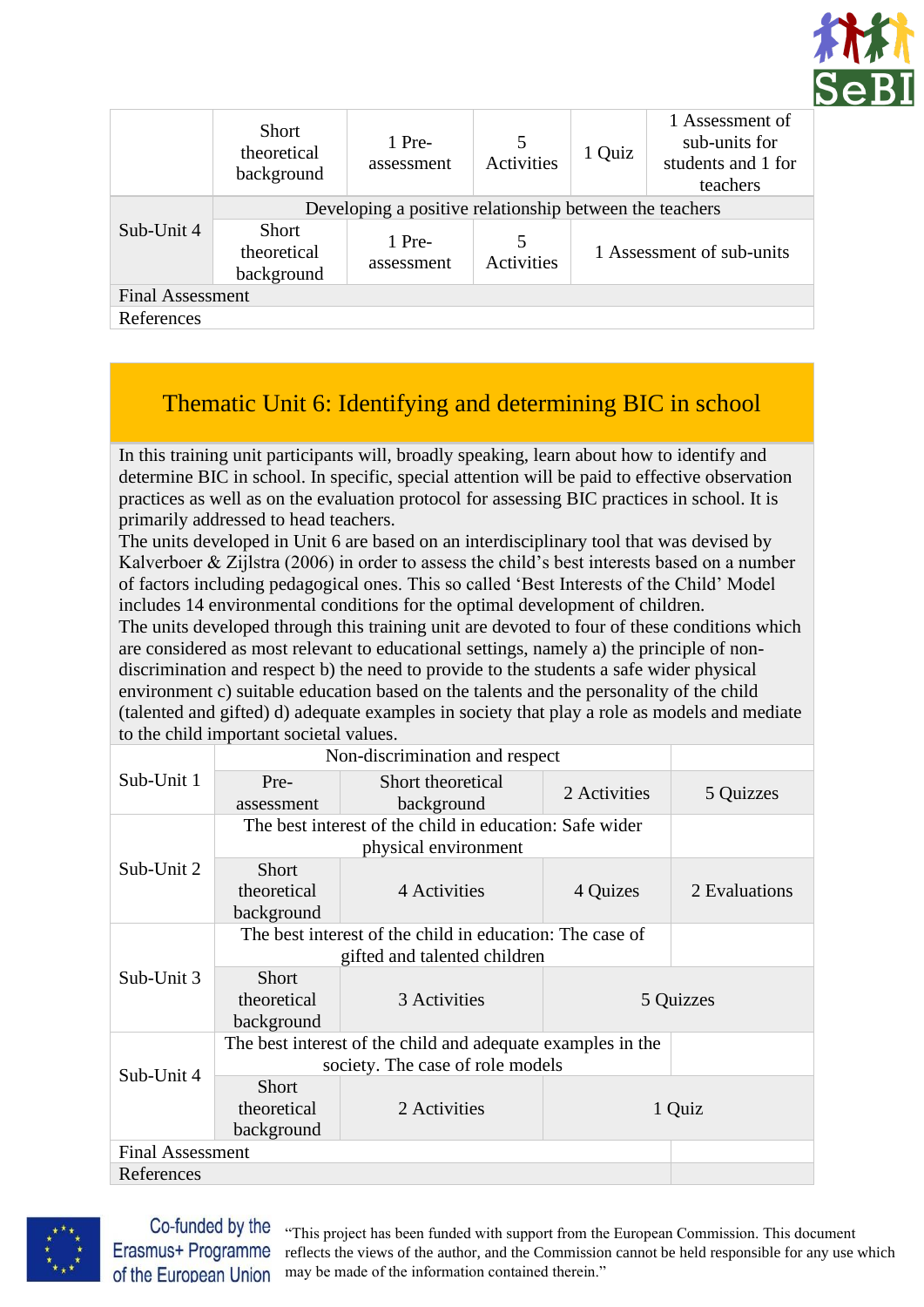

## Thematic Unit 7: Establishing collaboration practices between teachers, headteacher and other supportive experts to secure BIC in school

Training unit provides head teachers with information related to the role of experts collaborating in the school, present good practices on collaboration between different actors (teachers, headteachers and supportive experts) to secure BIC, and provide examples of how some challenges in the school have been overcome. The collaboration in school among teachers, headteachers and supportive experts as school psychologists is an essential task and the only way to ensure a full understanding and application of BIC in school. The collaboration is not a simple task to be completed and then set aside, it's an ongoing process and ever-changing.

The beauty of collaboration is not only the ability to come in contact with different perspectives and ideas, but also to share responsibility for our students' wellbeing and learning. The more the school and the headteachers invested in fostering collaboration between the parties by establishing clear procedures, the better the chance that student has to have a positive climate and see their best interests guaranteed.

|                         | Role of supportive Experts to secure BIC in School system |                  |                           |  |  |
|-------------------------|-----------------------------------------------------------|------------------|---------------------------|--|--|
| Sub-Unit 1              | Short theoretical                                         | 1 Pre-assessment | 1 Activity and 1 exercise |  |  |
|                         | background                                                |                  |                           |  |  |
|                         | Good collaboration practices in school                    |                  |                           |  |  |
| Sub-Unit 2              | Short theoretical                                         | 1 Pre-assessment | 1 Quiz                    |  |  |
|                         | background                                                |                  |                           |  |  |
| Sub-Unit 3              | How to overcome challenges                                |                  |                           |  |  |
|                         | 1 Pre-assessment                                          | 1 Pre-assessment | 1 Quiz                    |  |  |
| <b>Final Assessment</b> |                                                           |                  |                           |  |  |
| References              |                                                           |                  |                           |  |  |

## Thematic Unit 8: Collaboration with parents for securing BIC

Children represent the future of our society and, as such, are arguably the world's most important investment. They provide the social, intellectual, economic and political capital that will sustain our society into the future. Parents are vital partners in education. They influence their children's attitudes to learning, and support learning at home. They are a vital link between home and school. And when they get involved in the life of the school, they make our schools better places to learn, grow and thrive. Parental involvement increases student achievement, and to do this, parents need to be welcomed and respected as partners. Educators and parents generally agree that positive, supportive and open relationships between home and school, parents and teachers are desirable. In this training unit, we start from the motivation that promoting positive child development and supporting parents will enhance future growth and to this end we will provide teachers and headteachers with key information, practical advice and activities that can support collaboration with parents to ensure BIC.



Co-funded by the Erasmus+ Programme of the European Union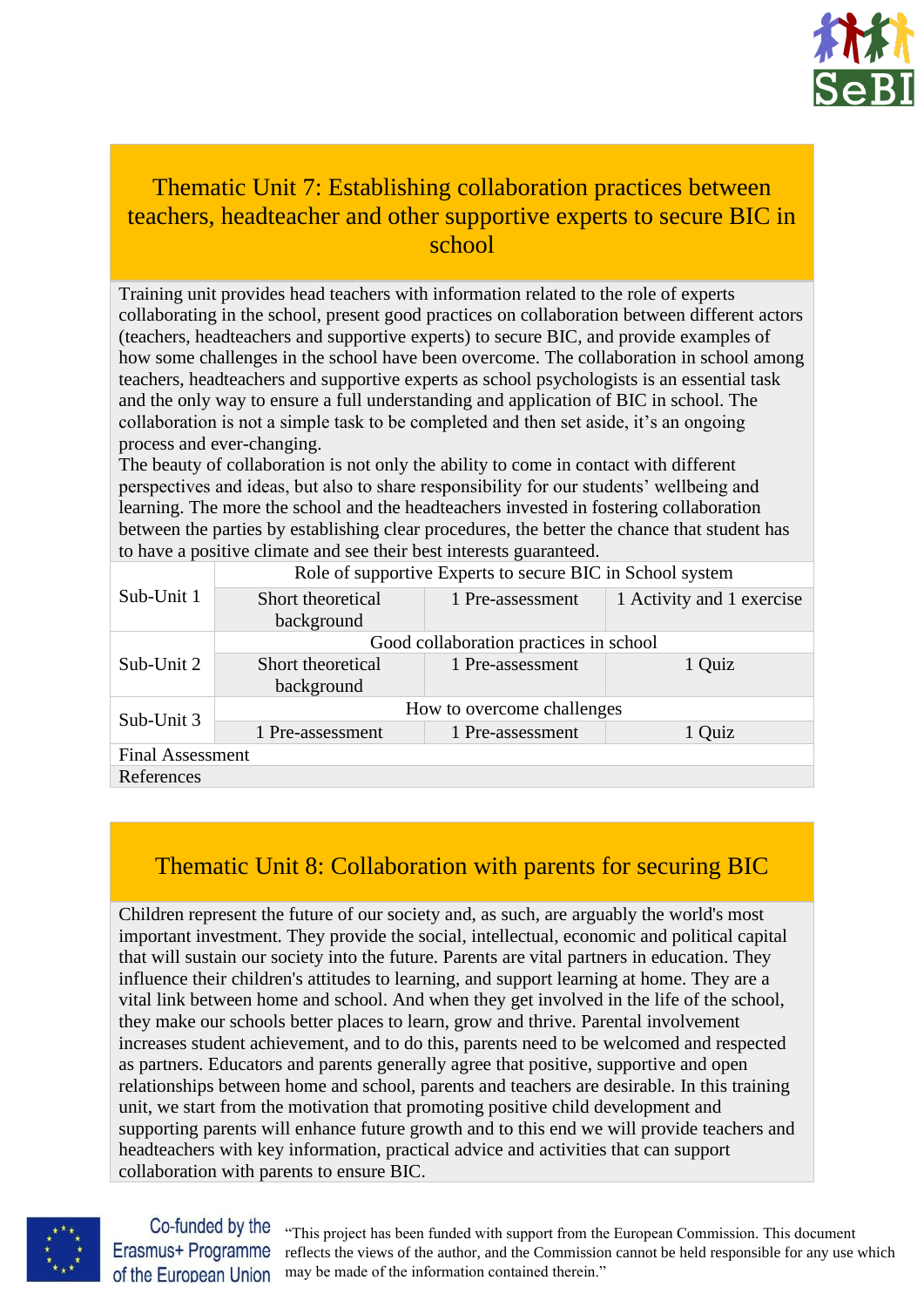

|                         |                   | Parenting that respects and promotes the rights of the child in the family |            |        |
|-------------------------|-------------------|----------------------------------------------------------------------------|------------|--------|
| Sub-Unit 1              | Short theoretical | Lecture on parenting that respects                                         |            |        |
|                         | background        | and promotes the rights of the child                                       |            | 1 Quiz |
|                         |                   | in the family                                                              |            |        |
|                         |                   | Teacher-Parent collaboration                                               |            |        |
| Sub-Unit 2              | Short theoretical | Lecture on                                                                 |            |        |
|                         | background        | teacher-parent                                                             | 1 Activity | 1 Quiz |
|                         |                   | collaboration                                                              |            |        |
| <b>Final Assessment</b> |                   |                                                                            |            |        |
| References              |                   |                                                                            |            |        |

## Thematic Unit 9: Establishing processes to secure BIC beyond school. Collaboration with various stakeholders (effective collaboration & coordination practices)

This training unit includes activities that support the collaboration of schools with various stakeholders to promote inclusive and democratic learning environments inside schools. Through its learning material and activities, teachers and head teachers will realize its importance and explore creative ways of collaboration with important and useful stakeholders, with the aim to strengthen students on many levels. As such, one of the goals of the guide is to promote a sense of community and interconnections between schools and other organizations and stakeholders that work together to improve and preserve a safe and healthy learning atmosphere. An additional goal is to raise awareness of existing challenges and problems in the field of safe schools and try to tackle these problems.

The specific aim of this guide is to encourage partnership between school, home, and community in order to develop collaborations with helpful experts directly related to BIC and:

- reduce students' isolation.
- increase students' social interactions and self-confidence,
- invest in parental collaboration,
- connect curriculum with real-world experiences,
- raise students' voice,

and contemplate students' rights and needs.

|            |                                 | Social interactions |              |              |  |
|------------|---------------------------------|---------------------|--------------|--------------|--|
| Sub-Unit 1 | Short theoretical<br>background | 1 Pre-assessment    | 2 Activities | 1 Assessment |  |
| Sub-Unit 2 | Care for the environment        |                     |              |              |  |

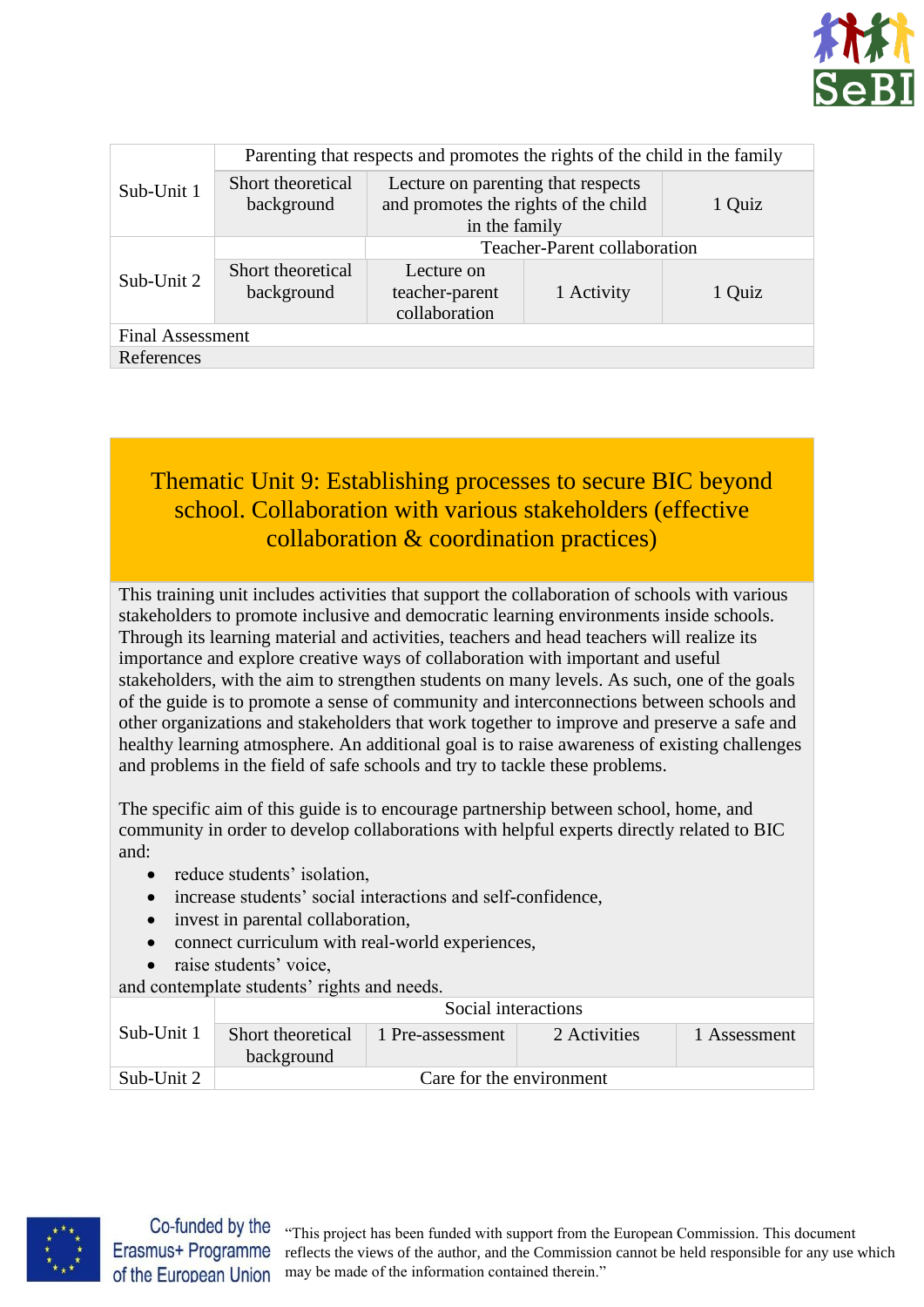

|                         | Short theoretical<br>background | 1 Pre-assessment                  | 2 Activities | 1 Assessment |
|-------------------------|---------------------------------|-----------------------------------|--------------|--------------|
|                         |                                 | Psychological and physical safety |              |              |
| Sub-Unit 3              | Short theoretical               | 1 Pre-assessment                  | 1 Activity   | 1 Assessment |
|                         | background                      |                                   |              |              |
| <b>Final Assessment</b> |                                 |                                   |              |              |
| References              |                                 |                                   |              |              |
|                         |                                 |                                   |              |              |

Training materials are important because they can significantly increase student achievement by supporting student learning and encouraging teachers and enhancing parent's involvement in school education and create an inclusive environment for Securing the Best Interest of the Child in Educational School Administration.

Training materials can also add important structure to lesson planning and the delivery of instruction. Particularly in lower grades, learning materials act as a guide for both the teacher and student in that they offer a valuable routine.

Instructional differentiation is also a part of the learning experience in the classroom. The learning materials differentiate according to the types of learning styles. Differentiation of instruction is the tailoring of lessons and instruction to the different learning styles and capacities within your classroom. Learning materials such as worksheets, group activity instructions, games, or homework assignments all allow you to modify assignments to best activate each individual student's learning style.

Training materials can be found on a specially created online platform in the form of training units that are available for free use by stakeholders. ([SeBI website](https://sebi-project.eu/)).

As a next step the produced material was used to train school staff, leaders, educators, and stakeholders. The training has been implemented by experts in the Best Interests of Child. Finally, the SEBI project's material has been used in pilot actions and has been evaluated and assessed. The partners conducted a literature review on the pedagogical models and administrative structures and practices in Securing the Best Interest of the Child in Educational School Administration in their countries. Then they moved on to an in-depth analysis and evaluation of the existing Best Interest of the Child (BIC) models and practices, investigating the learning and training needs of both the target groups and the stakeholders. Finally, they provided suggestions, recommendations, and guidelines for the development of a SEBI training program and BIC model.



Co-funded by the Erasmus+ Programme of the European Union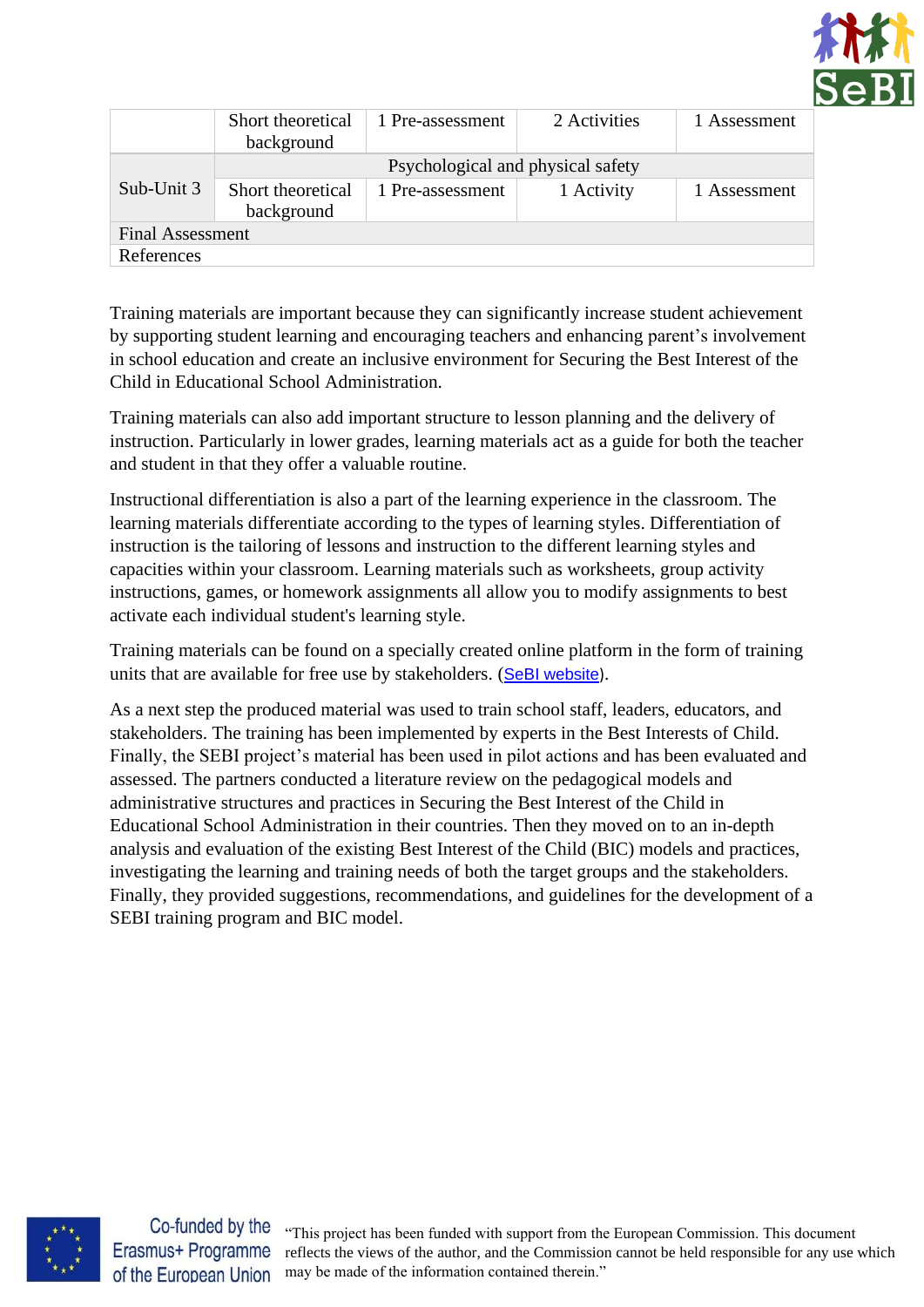

## <span id="page-12-0"></span>3. Action research in education

*Action research* is an interactive method of collecting information that's used to explore topics of teaching, curriculum development and student behavior in the classroom. Action research is very popular in the field of education, because there is always something to work on and something to improve, especially when it comes to teaching and educating others.

Action research is a method of systematic research, which teachers conduct as researchers of their own practice, it is a kind of cyclical process ([What is action research](http://www.ascd.org/publications/books/100047/chapters/What-Is-Action-Research%C2%A2.aspx)).

The beginning of the process is usually a problem or situation that you, as a teacher or school, want to change. To make changes in education, you must first choose what issues teachers will work on to improve school education. The next steps will be to develop a work plan how to tackle with this problem.

| <b>Stages of Action Research</b>   |                                                 |                                 |                              |                                   |
|------------------------------------|-------------------------------------------------|---------------------------------|------------------------------|-----------------------------------|
| Identify an<br>issue or<br>problem | Planning an action<br>(to solve the<br>problem) | Implementation<br>of the action | Observation<br>of the action | Reflection on<br>the observations |
|                                    |                                                 |                                 |                              |                                   |

<span id="page-12-1"></span>

| <b>Action research plan</b>           | <b>Methods of Action Research</b>                |
|---------------------------------------|--------------------------------------------------|
| Identifying the problem               | Observing individuals or groups                  |
| Decide on a specific focus for your   | Using audio and video tape recording, taking     |
| classroom research                    | photography                                      |
| Find appropriate research procedures: | Using structured or semi-structured interviews   |
| Data collection techniques            |                                                  |
| Collect the data and analyze it       | Taking field notes                               |
| Reflect on your findings:             | Using analytic memoing                           |
| Involves "shuttling back and forth    |                                                  |
| between thinking and action"          |                                                  |
| Share your findings with others       | Distributing surveys or questionnaires           |
|                                       |                                                  |
|                                       | When do we use Action Research?                  |
| 1.                                    | To solve an educational problem                  |
| 2.                                    | To help educators reflect on their own practices |
| 3.                                    | To address school-wide problems                  |
| 4.                                    | When teachers want to improve their practices    |

While there are various methods to conducting action research, there are also various types of action research in the fields of education, including individual action research, collaborative action research and school-wide action research. For instance: Collaborative action research



Co-funded by the Erasmus+ Programme of the European Union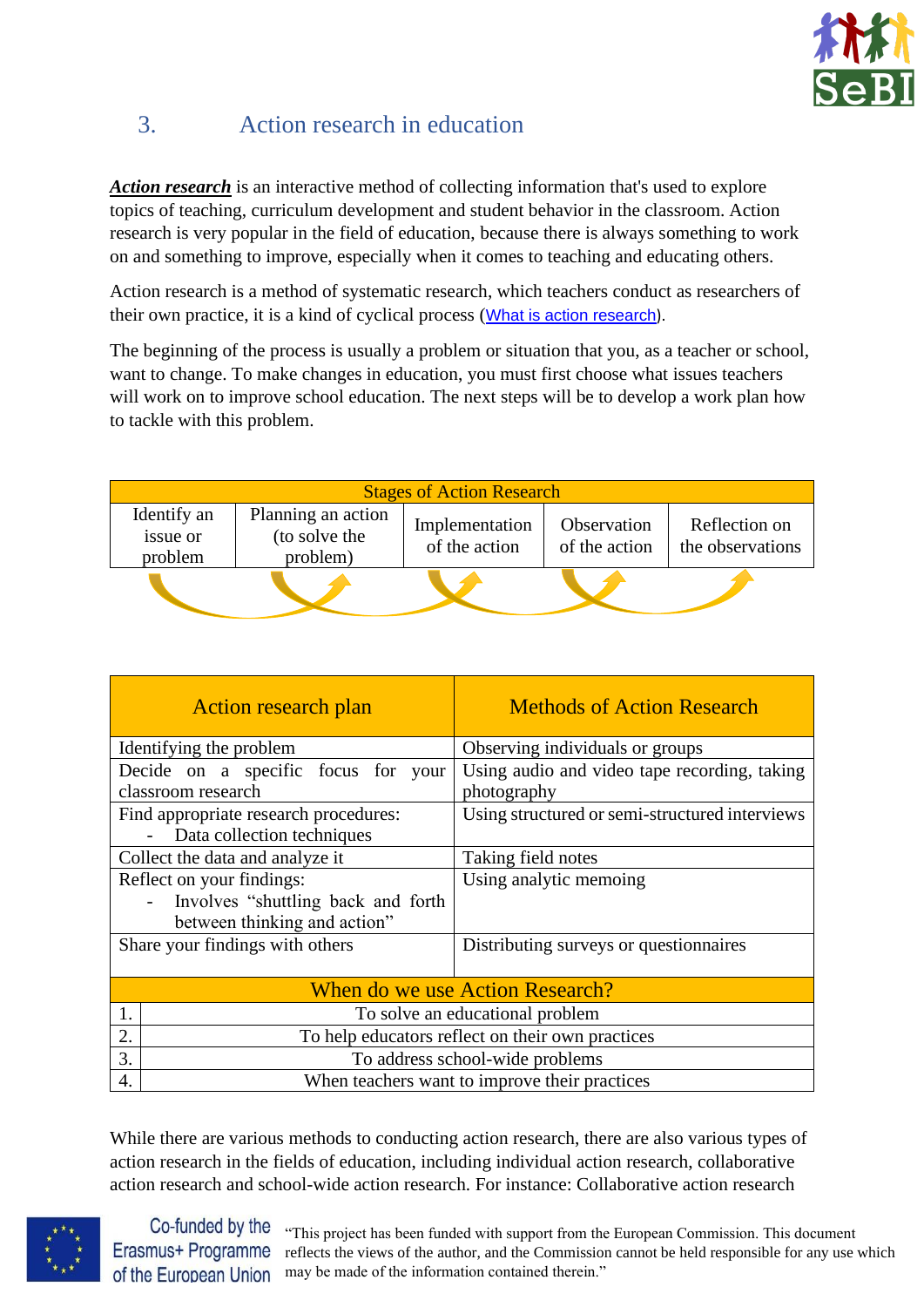

involves a group of teachers or researchers working together to explore a problem that might be present beyond a single classroom, perhaps at the departmental level or an entire grade level ([Action research](https://slideplayer.com/slide/5946451/)).



Picture 1. Action Research Interacting Spiral

## <span id="page-13-0"></span>Seven-step Cycle for Action Research





Co-funded by the Erasmus+ Programme of the European Union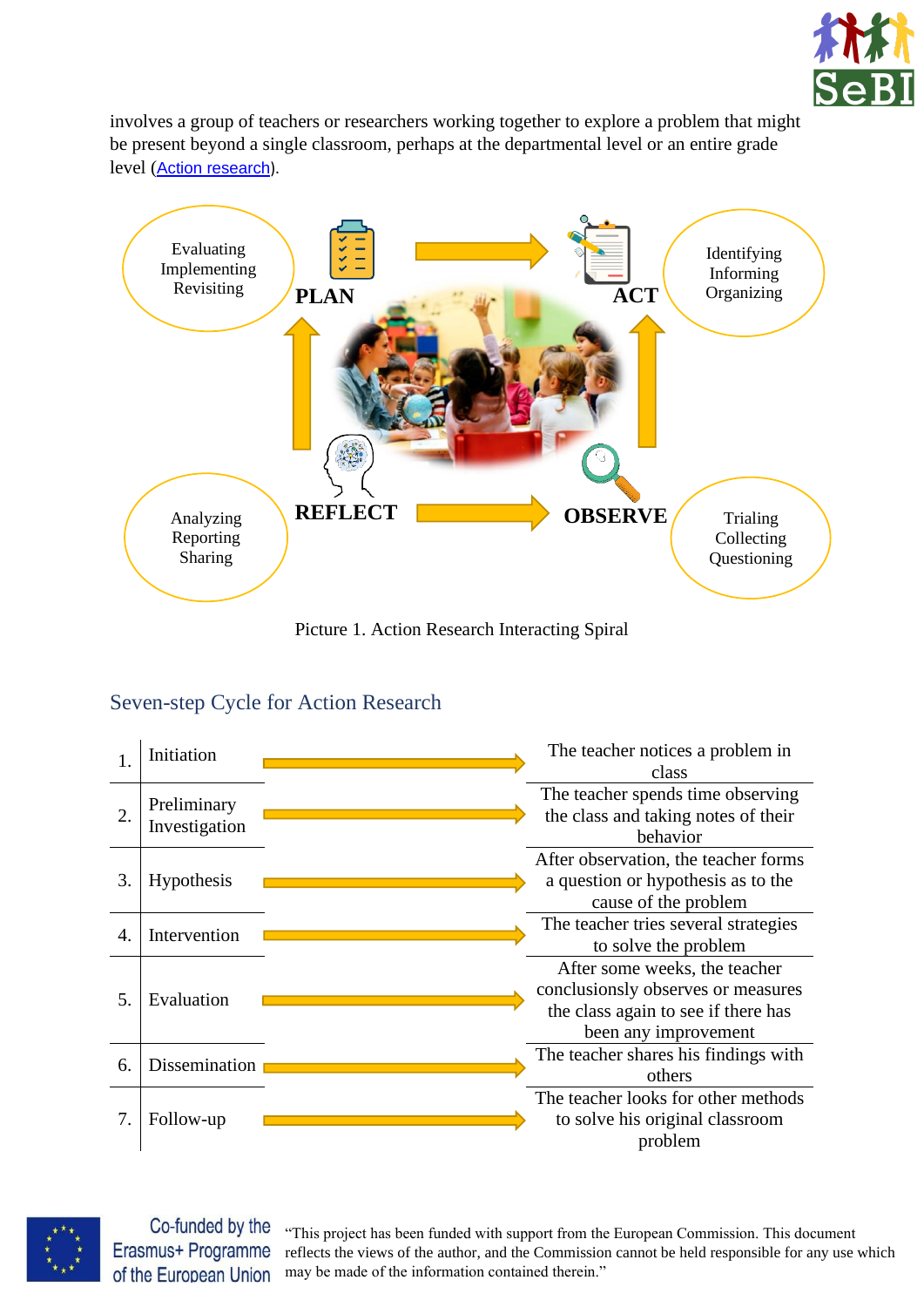

## <span id="page-14-0"></span>The Action Research Process

#### Step 1-Selecting a Focus

The action research process begins with identifying and researching a topic or topics that need special attention, which will lead to improved schooling. Choosing a focus, the first step in the process, is vital. Choosing a focus begins with what the research teacher or team of researchers wants to explore and thus improve in school education.

#### Step 2—Clarifying Theories

The second step involves identifying the values, beliefs, and theoretical perspectives the researchers hold relating to their focus.

#### Step 3—Identifying Research Questions

The next step is to generate a set of personally meaningful research questions to guide the inquiry.

#### Step 4—Collecting Data

The fourth step involved in conducting action research includes collecting data to use in answering your research questions. This data may consist of teacher-made surveys and standardized test data. Data may consist of surveys and interviews. Collected data may also consist of student portfolios, observations, and other sources of information. The data you collect may also consist of research conducted to identify best practices, or research tested techniques. This is an opportunity to learn from others that may have been trying to unpack the same problems or challenges.

<span id="page-14-1"></span>

|    |                              | Data collection techniques                                                                                                                            |
|----|------------------------------|-------------------------------------------------------------------------------------------------------------------------------------------------------|
| 1. | Journals /<br><b>Diaries</b> | Regular dated accounts of teaching/learning<br>٠<br>Includes personal feelings, reflections, philosophy,<br>٠<br>observations, thoughts, and feelings |
| 2. | Learning logs                | To include a variety of data, such as observations, analyses,<br>٠<br>diagrams, sketches, quotes, student comments, scores                            |
| 3. | Documents                    | Written or printed information on a related topic<br>٠                                                                                                |
| 4. | Observation                  | To write down what is actually occurring<br>٠<br>Don't interpret what is being observed<br>п<br>Use of a checklist typically works well<br>٠          |
| 5. | Field notes                  | Involves writing / taking notes while the research is taking<br>٠<br>place                                                                            |
| 6. | Recording                    | To document in writing or other permanent form (e.g.,<br>٠<br>audio)                                                                                  |
| 7. | Transcription                | A written or printed version of something spoken<br>٠                                                                                                 |
| 8. | Survey<br>/Questionnaire     | Research instruments consisting of a series of questions or<br>٠<br>other prompts for the purpose of gathering information                            |
| 9. | Interview<br>/Discussion     | A meeting at which information is obtained<br>٠<br>Talking in order to reach a decision or to exchange ideas                                          |

### Step 5— Analyzing Data



Co-funded by the Erasmus+ Programme of the European Union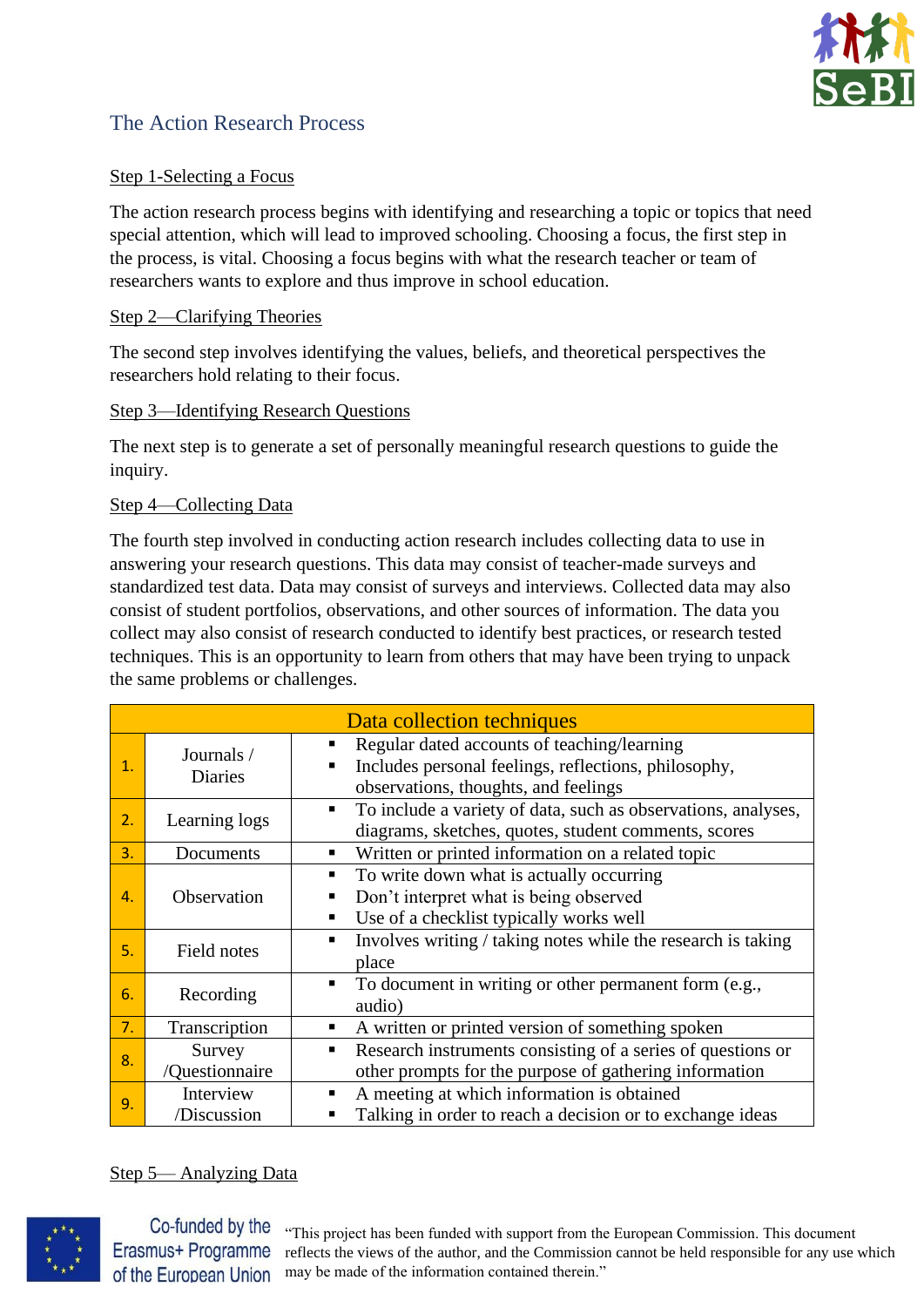

After identifying your focus and collecting data, you'll need to analyze and make interpretations from your materials. In this you'll want to describe or summarize the data clearly. You'll also look for consistent patterns or themes across the data. Finally, you'll want to use the data to answer your research questions and/or prove your hypotheses.

#### Step 6 —Taking Informed Action

Action planning is the last step in the action research process, is very familiar to most teachers. When teachers write lesson plans or develop academic programs, they are engaged in the action planning process. What makes action planning particularly satisfying for the teacher researcher is that with each piece of data uncovered (about teaching or student learning) the educator will feel greater confidence in the wisdom of the next steps (Steps to [conducting action research](https://wiobyrne.com/action-research/)).

The Action Research Process is cyclical, the above steps should be repeated as necessary until a solution is found.

## <span id="page-15-0"></span>Individual Action Research, example

Step 1: Identify the Problem

The primary school teacher found a problem in his classroom, which was that some students do not have much experience working on their own, and always rely on someone else's opinion without expressing their own. To do this, teachers need to be given more opportunities where the child can work both individually and, in a group, at the same time not be afraid to express their opinion. So, as a teacher, you want to assess your students' skill set and observe their general approach to individual and group work. As you do this, you feel that the next time you offer individual group work, you will gain a new understanding of what works well and what needs to be improved in your classroom.

#### Step 2: Devise a Plan

Your plan is to show and teach students to work individually and not be afraid to express their opinion. In doing so, you hope to explore a variety of information, such as how students brainstorm, how they interact with each other in a group and individually, how they share tasks with each other, and who takes more responsibility in answering questions, which student finds it harder to work independently, etc. You provide them with a worksheet and time frames for work in a group.

#### Step 3: Act to Implement a Plan

You act by dividing your students into groups and giving them tasks to work on. This step can also be seen as initiating and executing a plan.

#### Step 4: Observe

During this step of the action research process, you observe the groups of students working together and individually. You take note on how they are progressing and what types of issues they are having, watch them brainstorm and form interesting ideas and even observe some students not getting along, arguing and not participating altogether, how they express their opinion and who is afraid to talk. This is the observation and data collection phase.

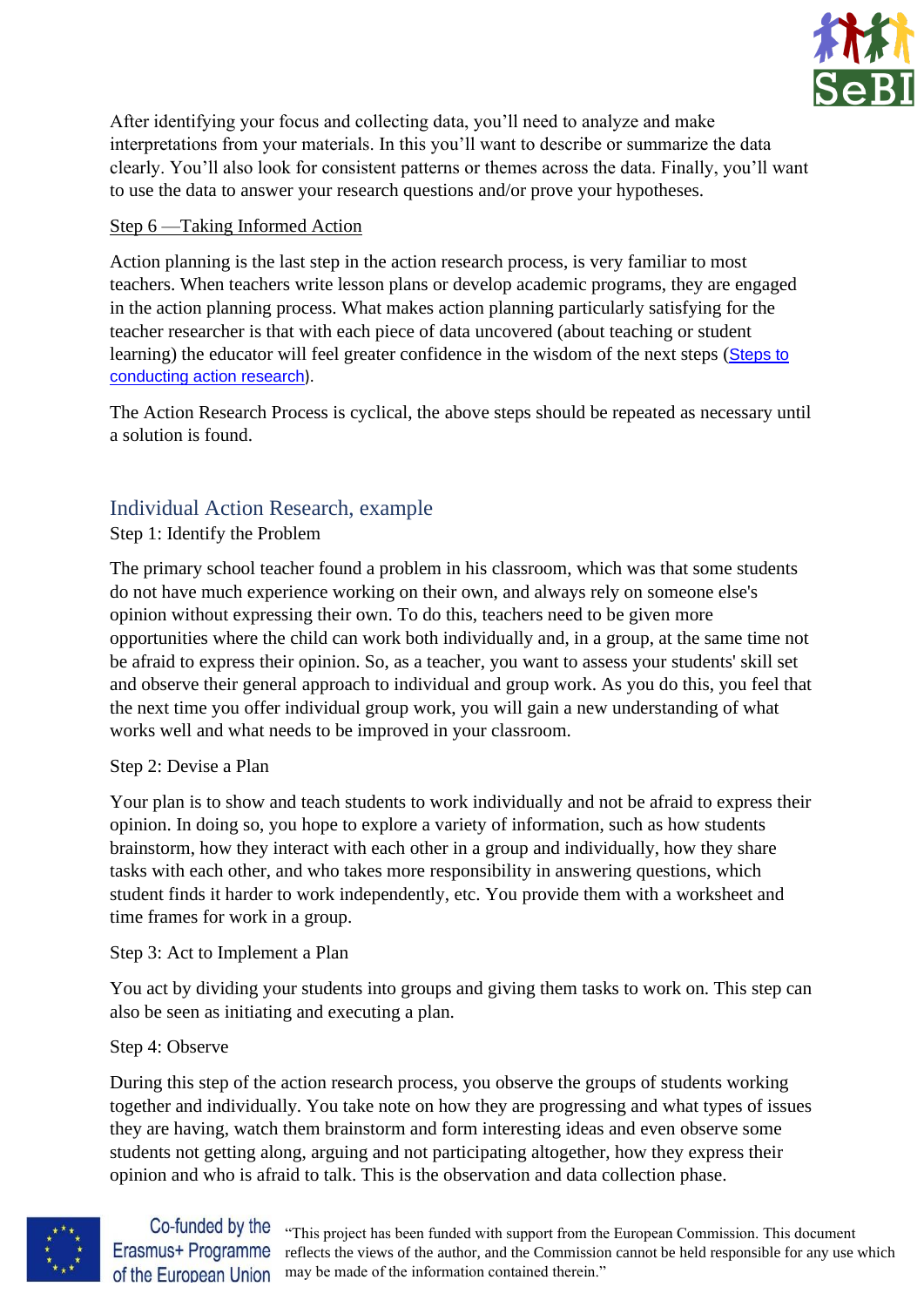

## <span id="page-16-0"></span>4. Model of school development planning

This Interventional protocol provides materials that will help headteachers and teachers seeking to change and update the pedagogical process through an online training platform. School principals and teachers will find tips for improving innovation management and building the readiness of teaching staff to innovate.

A quality school is the result of the head's work on the development of the institution. The way a principal adjusts management processes directly affects the quality of education in the school he or she heads.

Motivating teachers, working on their professional development and work improvement, improving the educational environment, cooperating with the founder on the development of material and technical base, forming a transparent system of assessment of students' learning outcomes, arranging child-friendly school life are not exhaustive lists of tasks and responsibilities of the principal.

An important part of the work of the principal as a manager is the formation of a strategic vision of school development. Strategic management is a continuous process, a mandatory part of which is the development of an educational institution development strategy. The development strategy makes it possible to determine the directions of movement of the educational institution to achieve the main goal - to ensure the quality of education.

Strategic management of the school is implemented through two areas - the development of an internal system of quality assurance in education and strategic planning. The first allows us to study and evaluate the educational process as a system, and the second - to determine areas of activity in the medium and long term.

The purpose of this unit is:

- To outline the basic framework of the school development planning process
- To summarise the key operations
- To suggest ways of adapting the basic framework

## <span id="page-16-1"></span>School Development Planning Process:

An effective tool for improving school performance is an action plan. It indicates what measures need to be taken on the way to the goal. It outlines a set of tools to achieve the goals and ensures the regularity of the work performed.

The development strategy of the educational institution should include the following blocks:

**Values of the school.** Values are a filter of behavioral patterns of all participants in the educational process. They determine what human and social values are important to the school. For example, among the values of the school - the safety and comfort of the child. In this case, in the process of implementing the strategy, special attention should be paid to



Co-funded by the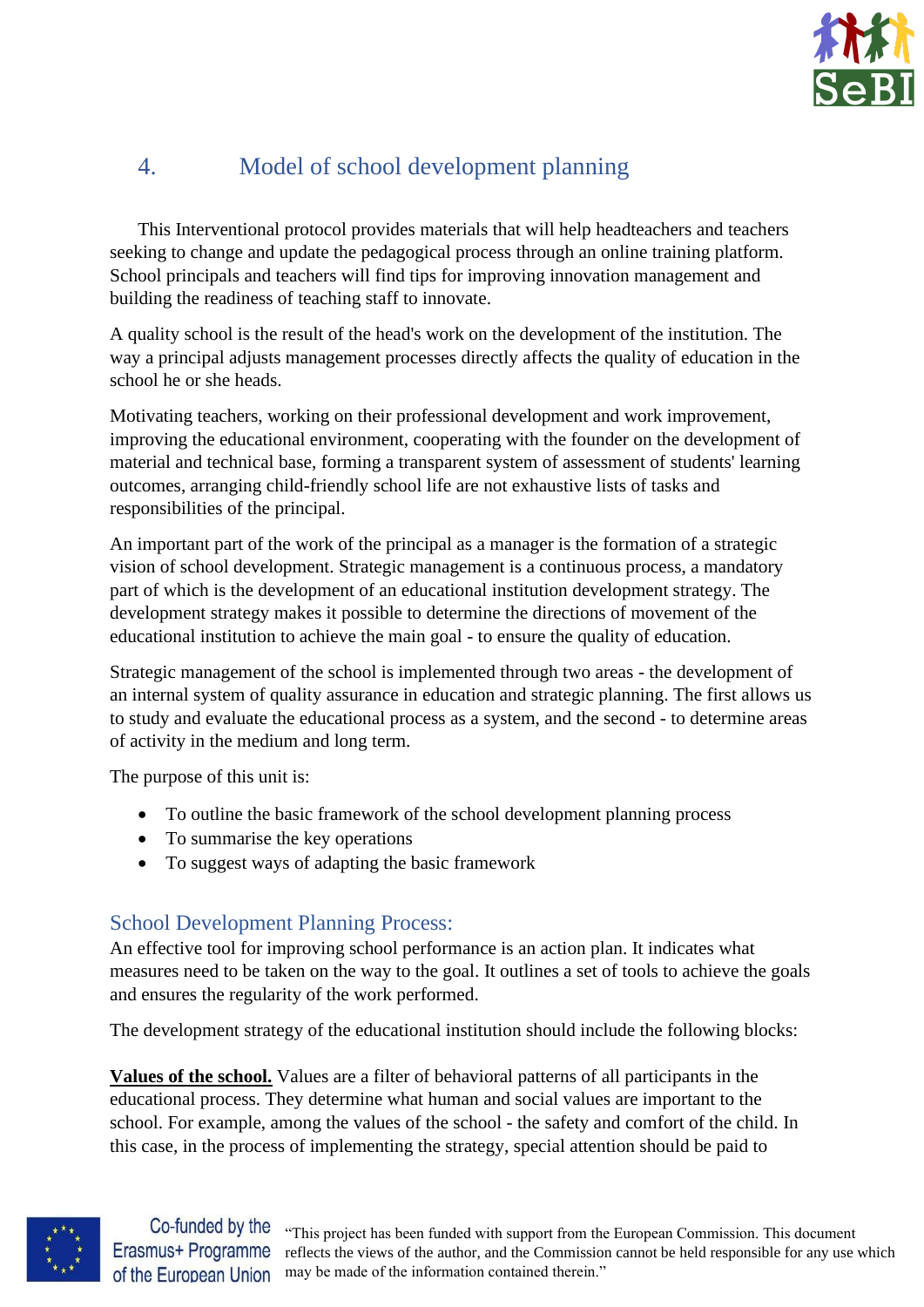

creating a safe and comfortable environment, building trusting relationships between students, teachers, parents and school administration.

**The mission of the school.** The mission answers the question of why the institution exists, what is the purpose of its activities and for whom educational activities are carried out. It details the status of the school and provides direction and guidelines for determining the goals of the institution. For example, the school's mission may be to ensure equal access to education for all children.

**The vision of the school.** The vision determines where the educational institution is moving, where it wants to be. The formulation of the vision will make it possible to answer the questions of what goals the school seeks to achieve in the medium term, at what level it wants to be, what it aspires to. For example, creating an inclusive educational environment in which every child, regardless of gender, special needs, social status or other characteristics, will be able to learn comfortably.

**Strategic goals of the educational institution.** Strategic goals determine what the school should look like in a few years, set directions for development and record what the school seeks to achieve. They identify areas in which the efforts of the school administration and teaching staff should be focused. Strategic goals must be correlated with the vision, as their implementation brings the institution closer to achieving it. For maximum effectiveness, goals should be formed on the basis of SMART criteria and, accordingly, be specific, measurable, achievable, relevant and defined / limited in time.

**Operational goals.** Operational goals determine how the institution will achieve its strategic goals and what steps need to be taken to do so. For operational purposes, the strategy of the institution moves from general to specific. For example, operational goals in school strategy may be:

- develop a forecast of the expected number of children with special educational needs;
- to establish relations with the inclusive resource center;
- to adapt the educational space:
- provide the necessary organizational and methodological training;
- develop the necessary adaptation measures for students and parents;
- teachers to undergo advanced training in areas related to work with children with special educational needs.

When working on the development strategy of the school, it is very important to take into consideration the real state of affairs and resources of the institution. The SWOT analysis tool will help the head to identify the strengths and weaknesses of the school, as well as the opportunities that open up to the institution and the existing or potential threats.

For the successful implementation of strategic management, it is important to convey the development strategy of the educational institution to all participants in the educational process, especially those who are directly involved in its implementation. Strategic management also needs to change approaches to interact with teachers. They should be directly involved in defining the strategic and operational goals, mission, vision of the

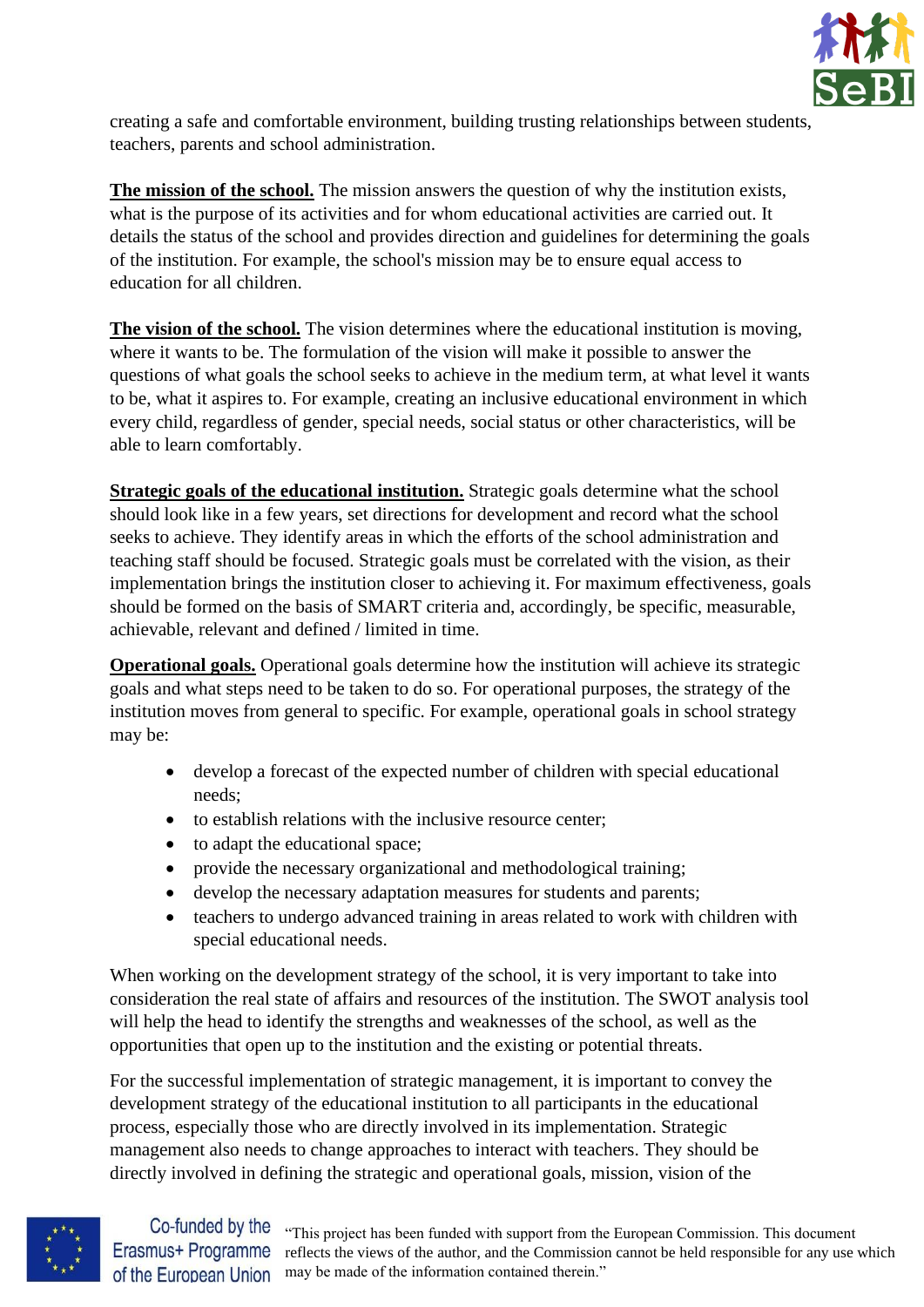

institution and take them as personal. Only in this way can they become partners of the director in achieving these goals.

The development strategy of the institution is also an important guide for the founder: what development points the school has, what the institution needs resources for, what areas of school work the founder needs to strengthen, and so on ([The pedagogical model](https://www.education.vic.gov.au/Documents/school/teachers/teachingresources/practice/pedagogicalmodel.pdf)).

<span id="page-18-0"></span>Step-by-step plan for school improvement *School improvement has the following elements:*

1. Setting goals or objectives: what result do we want to achieve?

2. Allocation of resources.

*Goal specification:*

- definition of performers

- identification of available opportunities and tools (materials, manuals, online training platforms, staff training and education, etc.)

3. "Translation" of the declared goals into the language of specific actions on the principle of SMART (S – Specific, M – Measurable, A – Achievable, R – Realistic, T - Timely). Identification of executors of measures.

- 4. Drawing up an action plan (see below)
- 5. Support and evaluation

Support - ensuring progress. Evaluation is the regular review and determination of whether the activity contributes to the achievement of the set goals.

6. Definition of new tasks

Action plan

<span id="page-18-1"></span>

| <b>Smart</b> – goal                                                                           |
|-----------------------------------------------------------------------------------------------|
| What is a SMART goal? What changes will we have in a year?                                    |
| Leadership                                                                                    |
| What will the school leadership action plan mean?                                             |
| What actions will school leaders need to take?                                                |
| <b>Action plan</b>                                                                            |
| What measures will be taken and when?                                                         |
| Who performs them?                                                                            |
| Who else will be involved?                                                                    |
| Who is responsible for implementing the measures?                                             |
| <b>Cast</b>                                                                                   |
| What does this plan mean for school teachers?                                                 |
| What does this plan mean for parents?                                                         |
| What does this plan mean for students?                                                        |
| What do we expect from teachers and other school staff?                                       |
| <b>School staff management</b>                                                                |
| How to involve teachers in activities (training, group gathering, salary, etc.) Motivation of |
| teachers                                                                                      |



Erasmus+ Programme of the European Union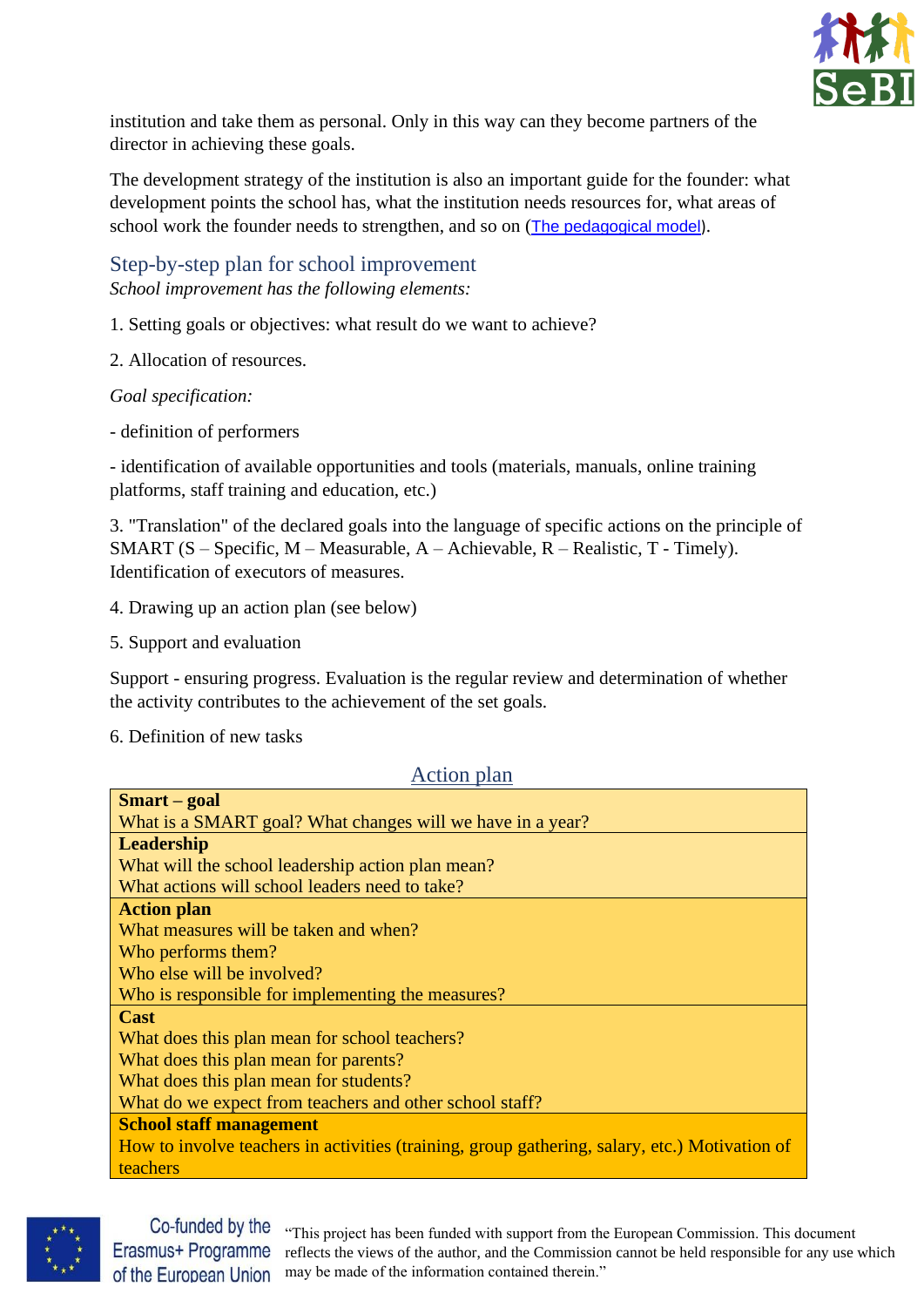

## Functions of the action plan

### Action Plan

- <span id="page-19-0"></span>- Aimed at the implementation and realization of goals
- Shows all participants what issues are being addressed
- Indicates the way to achieve goals
- Indicates who will carry out the activity
- Assists in decision making
- Allows you to control the process of improvement, provides support and, consequently, increases the chances of success.

*Explanation:* The action plan clearly and concisely outlines the measures needed to achieve positive change in education. It provides an overview of the ongoing activities. The plan follows from the goals of the school. Thus, a direct link is established between the end result to which the school aspires, and the measures necessary to achieve the goals. This is a means by which regular checks are performed on the implementation of actions and their consequences, the correctness of the chosen path is checked. It is important to define a framework of 1 or 2 pages for each topic.

*Recommendation:* Write an action plan using as many verbs as possible (eg accepting information, gathering information, etc.). The declared action plan must lead to their actual implementation. That is why it is important to be as specific as possible, prescribing in the plan the measures necessary for implementation.

#### Drawing up an action plan

An action plan is a route that leads to the set goals, an overview of the measures to be taken. The action plan is based on measures. The time required for their implementation depends on the size of the plan.

The framework can be represented diagrammatically as follows:



Co-funded by the Erasmus+ Programme of the European Union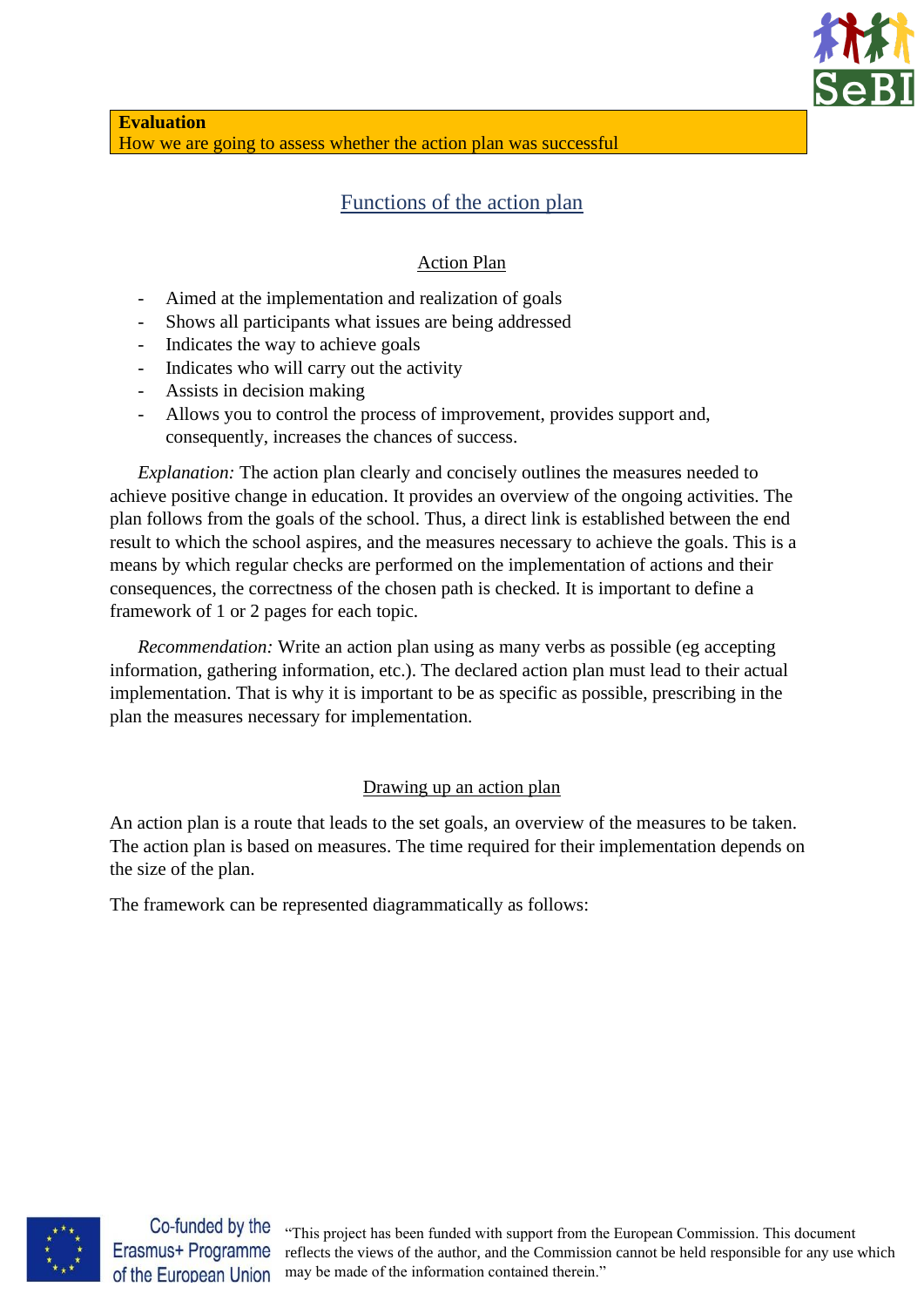



Picture 1. Basic Framework of the School Development Planning Process

Criteria for clear activity

Specificity: focus on the topic

Clarity of presentation: specificity, clear framework

Controllability: can be implemented over a period of time with the involvement of existing staff

Detail.

### Stages of project program implementation

|                          | <b>Stages of implementation</b>    |                             |                          |  |
|--------------------------|------------------------------------|-----------------------------|--------------------------|--|
| <b>Areas of activity</b> | <b>Stage 1</b><br>(Organizational) | Stage 2<br>(Implementation) | <b>Stage 3 (Summary)</b> |  |
|                          |                                    |                             |                          |  |
|                          |                                    |                             |                          |  |

## Consideration of the plan, verification of arguments

<span id="page-20-0"></span>SMART - the principles are applied when drawing up the plan ([SMART Goals](https://www.mindtools.com/pages/article/smart-goals.htm)).

In particular, the principles of SMART help:

1. Formulate the mission in keywords.

The mission should be formulated as:

| <b>Objectives</b> | <b>Who</b> | What | When | <b>How</b> | <b>Results</b> |
|-------------------|------------|------|------|------------|----------------|
|                   |            |      |      |            |                |

- 2. Identify the goals the school is going to work on.
- 3. Describe the measures for each goal / step required to achieve it



Co-funded by the Erasmus+ Programme of the European Union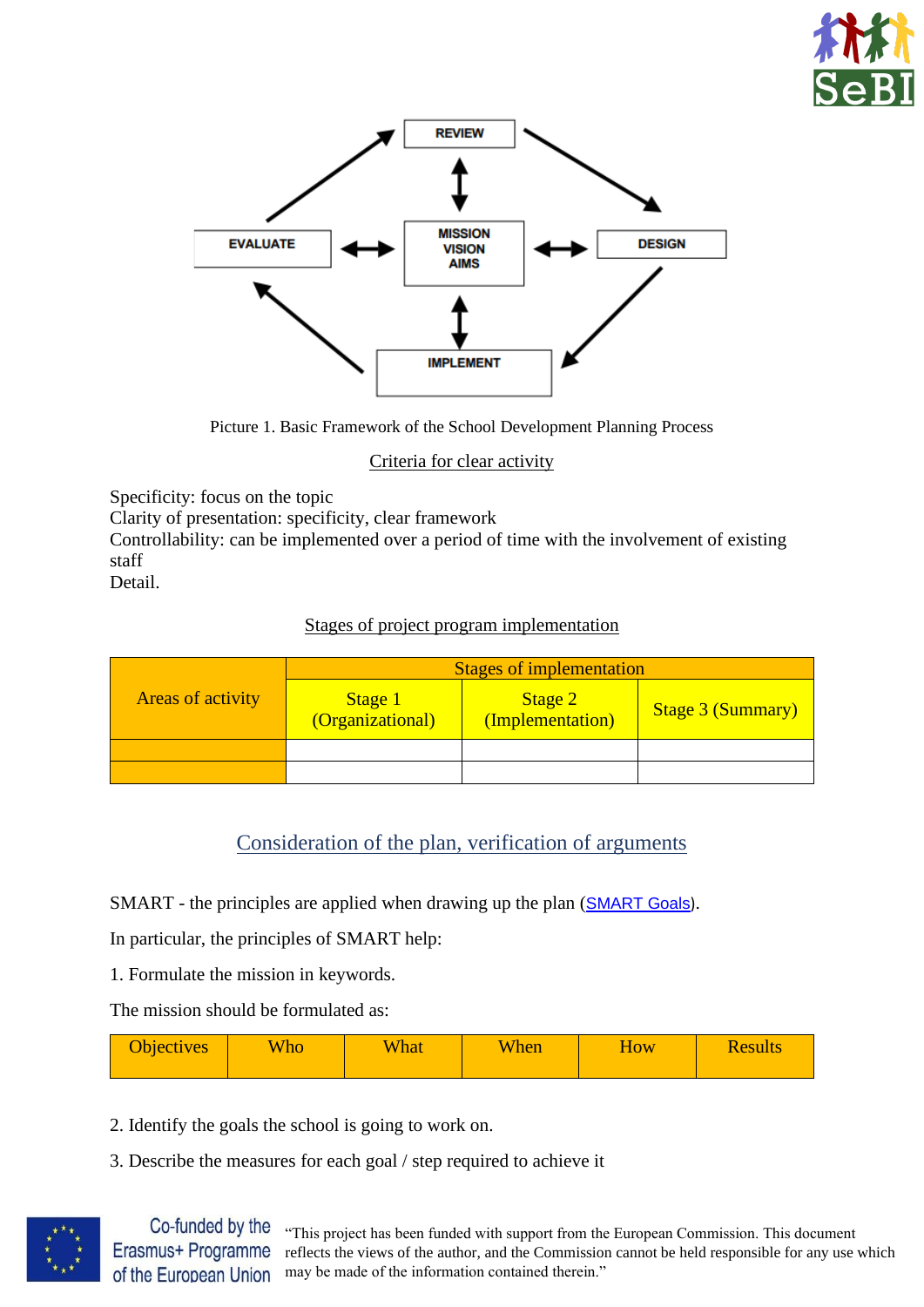

- 4. Indicate the final results
- 5. Place the activities in a logical sequence
- 6. Indicate who will carry out the activity

7. Identify the means necessary to achieve the goal (financial, material, human resources).

## Planning specific activities

#### <span id="page-21-0"></span>*Example:*

The school principal sets a task: to discuss classroom work with teachers on a monthly basis.

The action plan in this case is aimed at organizing a group discussion. What measures should the school principal take to do this?

Scheme development:

Mission: What do I want to achieve in my school?

Objective: What do I want to achieve as a result of the discussion in the light of the mission?

Who: should take steps to make the discussion a success? The teaching staff should work together, but is there a need for division into groups?

Who: will prepare the discussion?

Who: will be the main one during the discussion?

What:

- will be a topic of discussion?
- should it be done before and on the day of the discussion?
- do you need to prepare?
- Should teachers prepare?
- Should teachers decide?

What information should a teacher gather?

When: is it best to have a discussion?

How: Does the principal make sure that teachers are present at the discussion and that they are sufficiently motivated?

What results will be achieved upon completion:

At the end of the discussion, the school plans to schedule a meeting in the classroom. The staff will jointly determine the time of the monthly meetings.

Ways to implement the action plan:

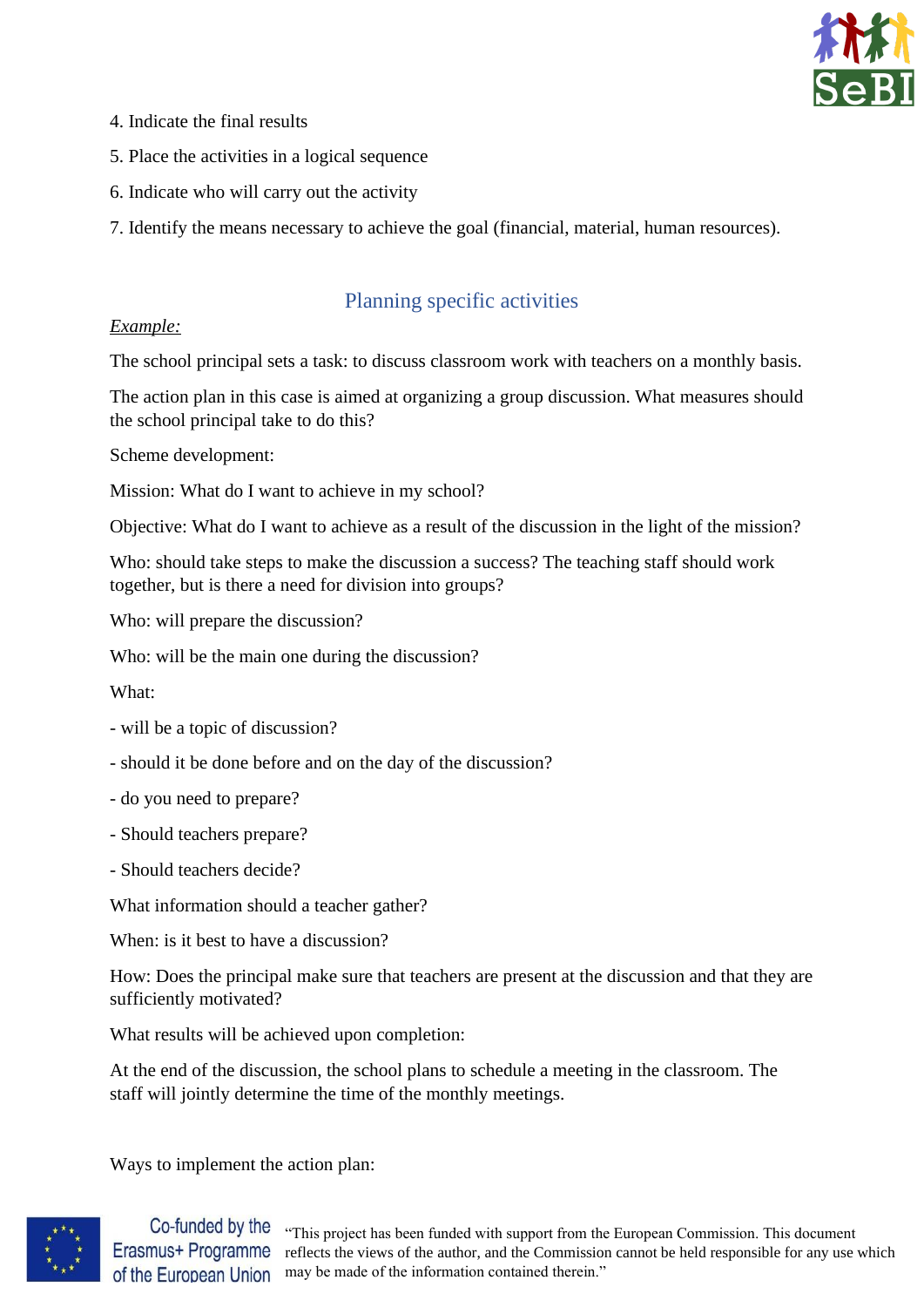

| $N_2$ | <b>Activity</b>                                | Implementation<br>period | <b>Performers</b> | <b>Notes</b> |
|-------|------------------------------------------------|--------------------------|-------------------|--------------|
|       | Information and organizational measures        |                          |                   |              |
| 1.    |                                                |                          |                   |              |
| 2.    |                                                |                          |                   |              |
|       | <b>Psychological and pedagogical measures</b>  |                          |                   |              |
| 1.    |                                                |                          |                   |              |
| 2.    |                                                |                          |                   |              |
|       | Methodical measures for project implementation |                          |                   |              |
| 1.    |                                                |                          |                   |              |
| 2.    |                                                |                          |                   |              |

## Predicting results

<span id="page-22-0"></span>This should be understood: it is necessary to specify the goals that the school wants to achieve.

Examples:

- We have organized assistance for students who have problems with learning
- We made a general review of student performance in a particular class.

## Defining the functions of participants

<span id="page-22-1"></span>Different people are involved in the implementation of the improvement plan. Depending on their functions, everyone should have their role. Teamwork will be more successful if everyone knows who is responsible for what.

Example:

- Who is involved in this activity? A, B, C, D, E, F
- Who is the performer? A, B, C, D
- Who is responsible? A
- Who plays a supporting role? E, F
- Who is watching the progress? C, F

## Timetable

<span id="page-22-2"></span>A timetable is a calendar with dates that are important to the project, which provides an overview of the project over time and names the activities that need to be completed. The timetable shows progress and helps you stay on schedule.

Two more important questions about each stage of the plan:

- Is it possible to complete the tasks in the allotted time?
- Should I do this task in the allotted time?



Co-funded by the Erasmus+ Programme of the European Union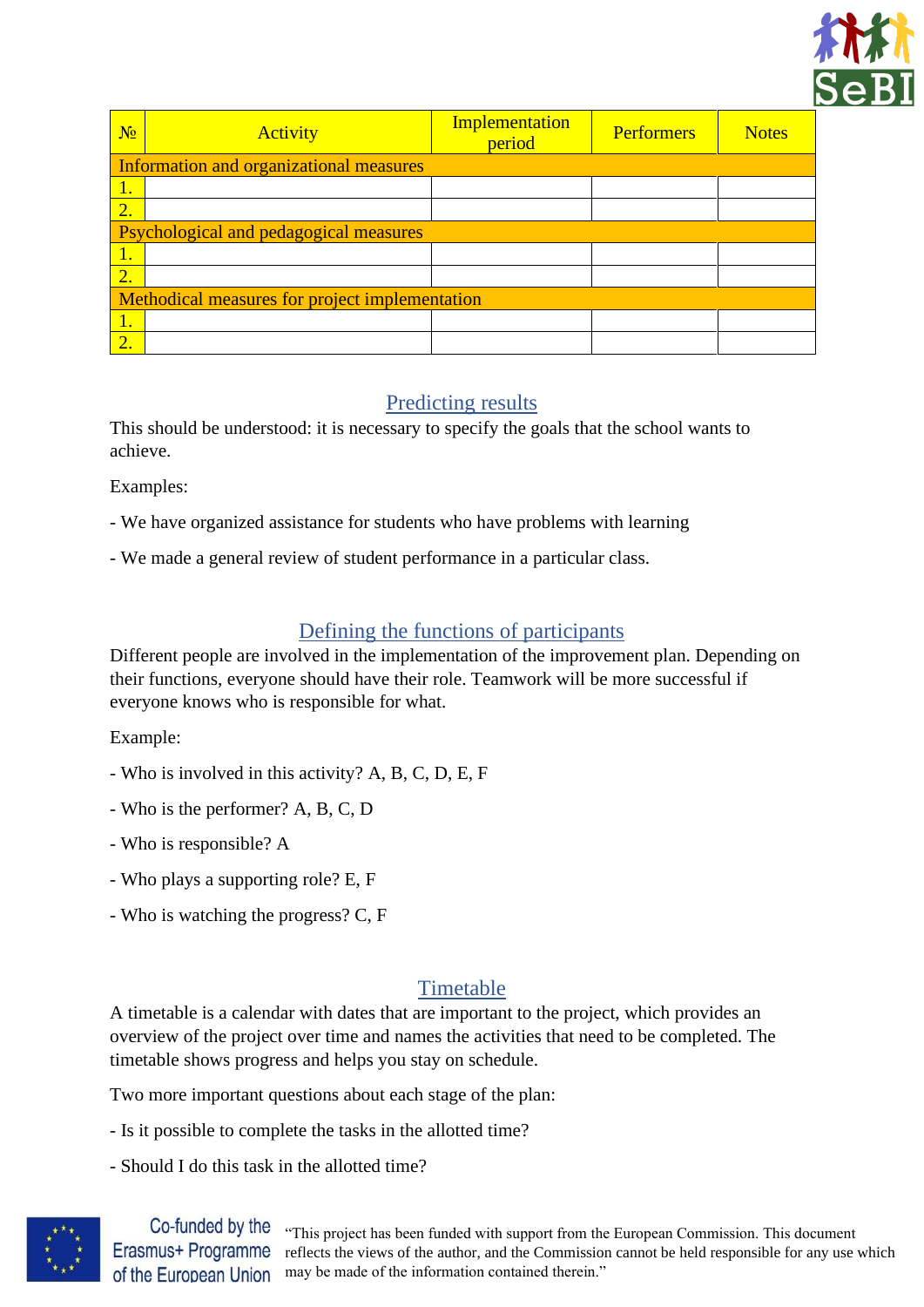

#### Example timetable (numbers mean day, month)

| $10 - 02$                                   | $12 - 03$              | $12 - 04$            | $12 - 05$                     | $12 - 06$                             | $12 - 08$ |
|---------------------------------------------|------------------------|----------------------|-------------------------------|---------------------------------------|-----------|
| The action<br>plan has<br>been<br>completed | Start of<br>discussion | End of<br>discussion | Implementation<br>of the plan | Current<br>discussion,<br>adjustments | Approval  |

#### Stages of project implementation:

| $N_2$              | <b>Activity</b>                                | Term                        | <b>Responsible person</b> |
|--------------------|------------------------------------------------|-----------------------------|---------------------------|
|                    | I.                                             | <b>Organizational stage</b> |                           |
| 1.                 |                                                |                             |                           |
| 2.                 |                                                |                             |                           |
|                    | Methodical measures for project implementation |                             |                           |
| 3.                 |                                                |                             |                           |
| $\boldsymbol{4}$ . |                                                |                             |                           |
|                    | <b>Stage II (timetable) (Implementation)</b>   |                             |                           |
| 1.                 |                                                |                             |                           |
| 2.                 |                                                |                             |                           |
|                    | Methodical measures for project implementation |                             |                           |
| 3.                 |                                                |                             |                           |
| 4.                 |                                                |                             |                           |
|                    | Stage III - (timetable) (Summary)              |                             |                           |
| 1.                 |                                                |                             |                           |
| 2.                 |                                                |                             |                           |

## Implementation support

<span id="page-23-0"></span>As soon as the plan is completed, the school should start implementing it. This process cannot happen by itself. The person responsible for the end result must constantly take care to support the activity of those who directly implement the plan in life.

Support is an important means of successfully completing all stages separately and the plan as a whole. It is necessary that the responsible employee regularly:

- checked: execution of the plan
- asked: what is happening in the right direction, what needs to be done differently
- discussed the question: how the subordinate is going to solve this or that problem
- analyzed: what do I personally need to do to help accomplish the task?

### Evaluation

<span id="page-23-1"></span>Improving schooling is a cyclical process. Performance appraisal and analysis is a necessary part of the action plan. It allows you to analyze the results. The dates of the evaluation can be specified in the action plan. You also need to participate in the evaluation.

The state of affairs can be checked by means of questions:

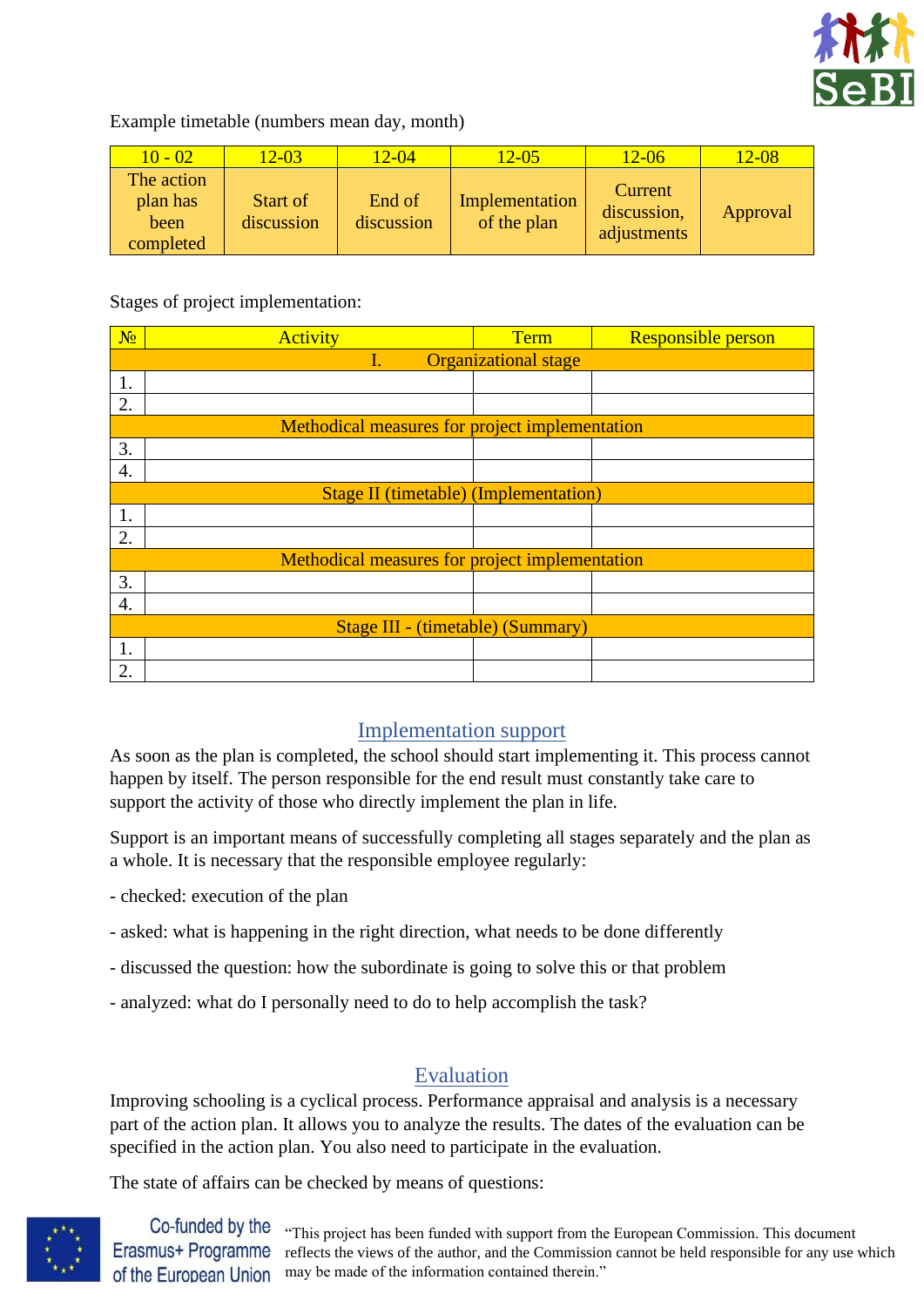

- Can we go further on the chosen path?
- Are we going to change anything?
- Why should we do it (or not do it)?
- What to do if part of the plan is not implemented by the specified date?

Evaluation moment:

- At the end of the period. The review is dedicated to checking what results we have achieved and we wanted to achieve, as well as identifying the next step.

- During the project implementation. To check if we are on the right track. Will we be able to fulfill the plan by the end of the term?

<span id="page-24-0"></span>This assessment can be concise.

Approval and communication of the educational plan

The pedagogical council approves the plan at its meeting.

It is important to remember that once approved, the curriculum should become a useful and practical working document, and not remain another formal part of the workflow. Therefore, the work should not be completed at the stage of curriculum approval.

It is necessary to make it public and explain to all participants in the educational process the goals and objectives to be accomplished in the coming years, to monitor, review, and refine them.

Detailed planning of the institution's work and implementation of this plan is a movement towards achieving the goals set in the school development strategy and, as a consequence, towards improving the quality of the institution's educational activities.



Co-funded by the Erasmus+ Programme of the European Union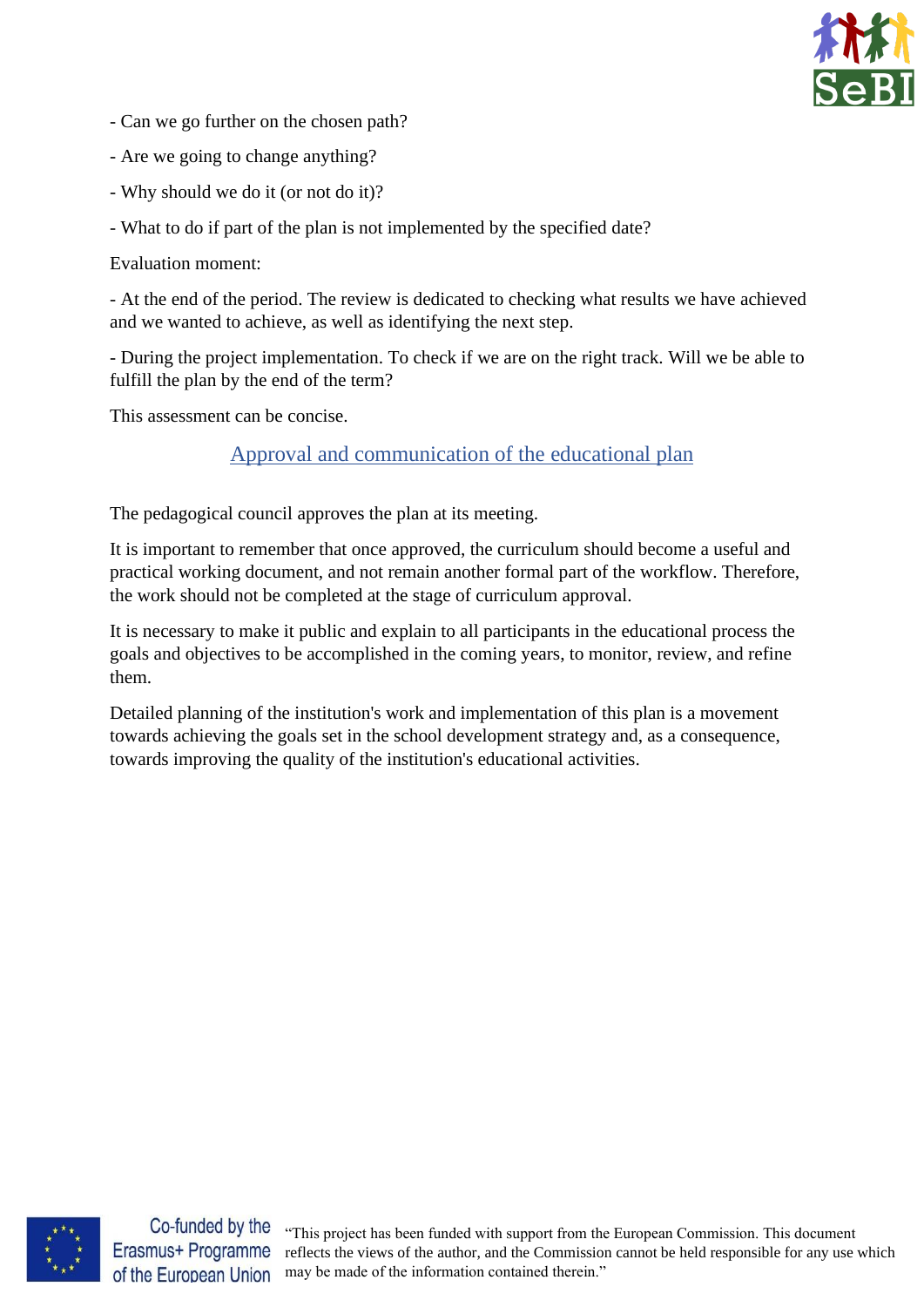

## <span id="page-25-0"></span>5. Pilot implementation – Training sessions

Action research is systematic multi-staged cyclical process, which seeks to improve practice through the implementation of informed and incremental change. Action research is not done in isolation but seeks out opportunities for collaboration and the participation of other agents.

Action research is a type of inquiry that is practical as it involves making change to practice and theoretical as it is informed by theory and can generate new insights. In addition, it is a methodology, which means it provides a framework for approaching a piece of research. This framework encourages researchers to look at the practice, assess where change may be valuable, to research the issues and possible actions, to implement and evaluate action steps and to articulate learning from the process.

### <span id="page-25-1"></span>**Session 1 - Selecting a Focus**

*Objectives:* The research focus is a central idea of the action research, and it affects how the teacher will analyze and organize the information to be presented. This focus/problem can represent a concern of the teachers, school, a situation that needs improvement, or a question requiring additional exploration. It is vital for teachers/school to choose topics that they find necessary to study and improve because the thorough research necessary to develop a proper action research. Research demands focus and an understanding of various aspects that affect the issue in question.

What teachers need to understand:

- Need to formulate the research problem
- How to identify the research problem
- Steps in formulating the research problem
- Statement of problem
- Formulating research question / hypotheses
- Identify research objectives
- Delimit the Scope of research
- Expected outcome of research

During the first session, teachers will gain an understanding and methods of using the statements above.

*Moderator:* Teacher

*Target group:* Teachers

*Duration:* 3 hours



Co-funded by the Erasmus+ Programme of the European Union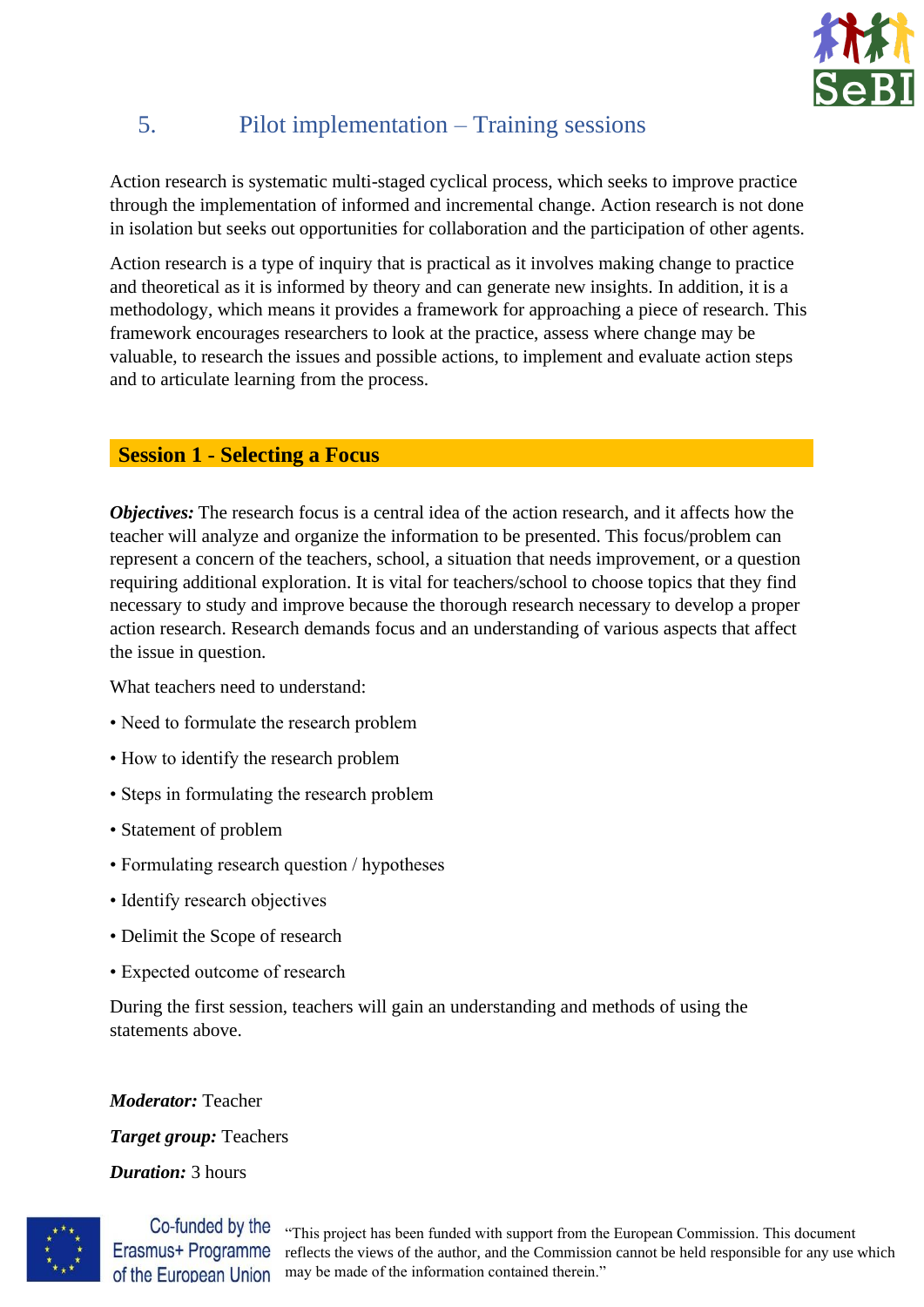

#### *Materials:*

- o Computer and projector
- o Post-it notes/ paper sheets
- o Flip charts

### *Methodology-Process.*

**Activity 1:** Difference between statements

Discuss and present the difference between research problem, research topic & research purpose

• research problem is a general educational issue, concern, or controversy addressed in research that narrows the topic.

- research topic broad subject matter addressed by the study
- research purpose- objective of study
- Research Questions specific questions the researcher would like to answer

### **Activity 2:** Identify the research problem

What is your area of interest?

- Where could you look for help in deciding upon a specific research problem?
- What criteria will you apply when deciding upon a specific research problem?
- How could you narrow down your research problem?
- How might your value-judgments affect your research endeavors?

**Activity 3:** Narrowing the range of research problem

- *Step 1* On whom (students, teachers, parents etc.)
- *Step 2* At what level (primary/ secondary/ higher)

*Step 3* **–** On what (subjects, school environment, relationship between student-student, student-teacher etc.)

*Step 4* **–** On what (intelligence, attitude, aptitude, creativity, personality)

*Step 5* **-** Operationalize problem (study the attitude of students to the education, schoolmates, teachers etc.)

#### <span id="page-26-0"></span>**Activity 4:** Brainstorm the ideas and concepts

In this nonverbal brainstorming method, everyone writes down three ideas that relate to the general topic of the brainstorm. Allow about four to six minutes for this process. Then

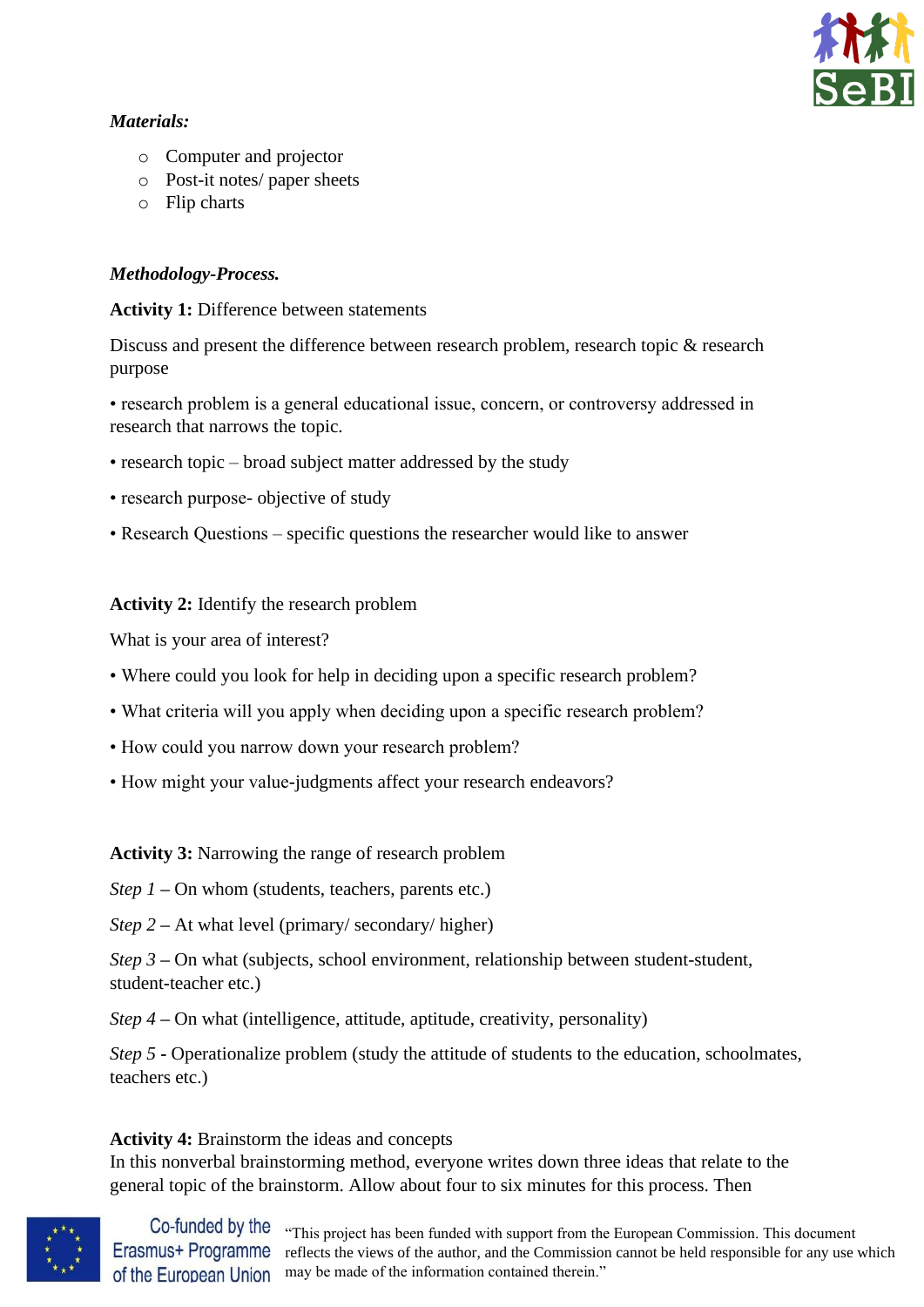

everyone passes their ideas to the person on their right (or left, whichever you prefer), who will then build off of the ideas, adding bullet points or creative strategies. After another few minutes, everyone will pass the piece of paper again until it makes it all the way around the table. Once the ideas have made it around the circle, the group discusses them and decides which general ideas are best to pursue.

This technique can alleviate two of the biggest brainstorm pitfalls—unbalanced conversation and the anchoring effect—by ensuring that everyone has the opportunity to contribute and eliminating the bias toward the first idea.



Co-funded by the Erasmus+ Programme of the European Union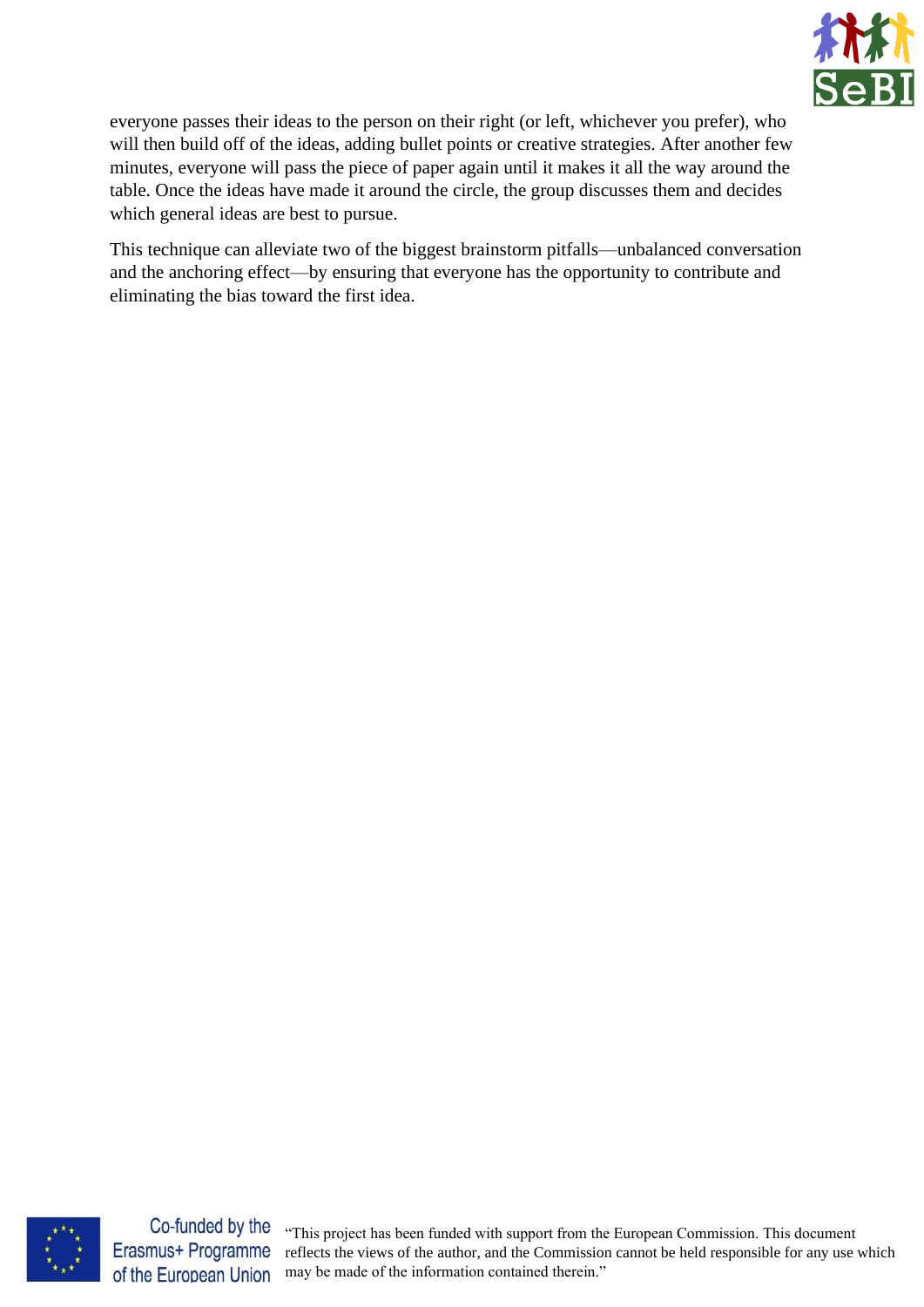

### <span id="page-28-0"></span>**Session 2 - Identifying Research Questions**

*Objectives:* Research question is the primary question your activity research sets out to answer. Or to put it another way, the problem you are trying to solve.

Developing the research question is therefore the first step - and one of the most important - in any piece of research. It's also a task that will come up again and again, because any activity research design is cyclical. New questions arise as you iterate and progress through discovering, refining, and improving your deliverables and processes.

A research question has two essential roles in setting your activity research on a course for success.

1. It sets the scope

The research question defines what problem or opportunity you're looking at and what your activity research goals are. It stops teachers from getting side-tracked or allowing the scope of research to creep off-course.

Without a strong research question, school team could end up spending resources unnecessarily, or coming up with results that aren't actionable - or worse harmful to your school process - because the field of study is too broad.

2. It ties your work to school goals and actions

Defining your research in terms of school decisions means you always have clarity on what's needed to make those decisions. You can show the effects of what you've studied using real outcomes.

Focusing your work through a research question tied to school and students' objectives helps reduce the risk of research being unactionable or inaccurate.

#### *Moderator:* Teacher

*Target group:* Teachers

#### *Duration:* 4 hours

*Materials:* 

- o Computer and projector
- o Post-it notes/ paper sheets
- o Flip charts

#### *Methodology-Process.*

**Activity 1:** Choose a General Research Topic



Erasmus+ Programme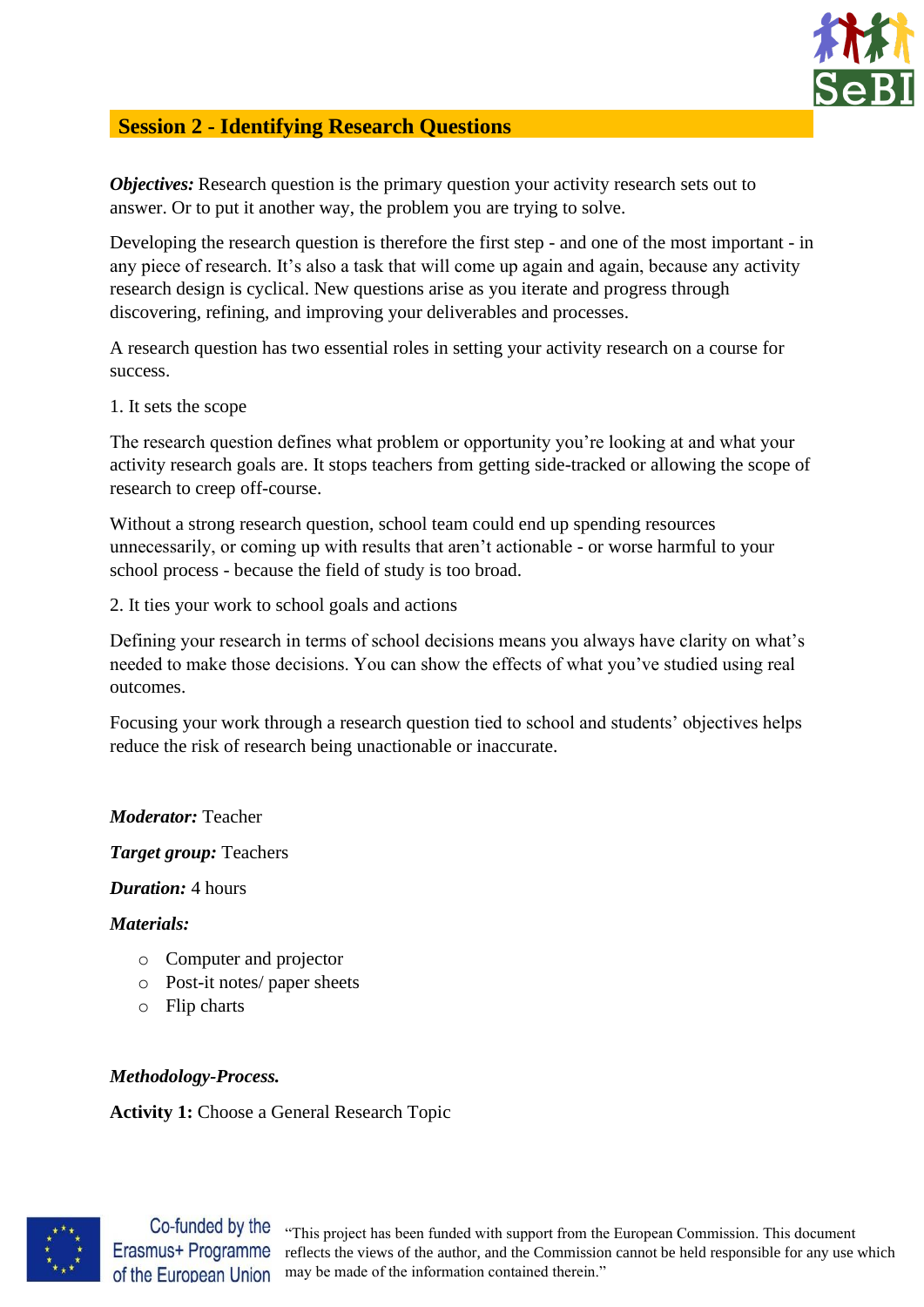

This is the starting point for your research. You don't need to have a specific research question in mind at this point – just a general topic that you want to explore. This may be a topic you that you have chosen in the previous session.

Things to consider when choosing an area to investigate:

- o Choose something that is of genuine interest to you
- o Choose something that is relevant to the assignment at school
- o Choose something that is significant enough to warrant research

#### **Activity 2:** Find Background Information

Once you have a general topic in mind, it is important to refine your focus until you have a manageable topic.

Refining your topic can be difficult if you are not deeply familiar with your general area of interest. In order to help you focus your topic, it is important that you gather background information early on in your research.

The purpose of gathering background information is:

- o To give you an overview of the topic as a whole
- o To alert you to the key issues and controversies
- o To provide you with a sense of how the topic area relates to other topics
- o To introduce you to the specialized vocabulary relating to the topic

Specialized dictionaries and encyclopedias are a valuable tool at this stage of your research.

Specialized resources:

- o Have articles that are on specific topics within a particular area
- o The articles are written by experts in the field
- o The articles provide bibliographies that list other sources on the same topic
- o The articles typically contain cross-references to other related topics
- o Provide an introduction to specialized vocabulary
- o Specialized dictionaries

#### **Activity 3:** Translate Your Interest into a Research Question

After gathering background information, one of the easiest ways to focus your topic is to frame it as a question. Research is not passive reporting, it is a search for answers.

There are a number of ways to focus this interest even further into a research question.

Some questions to get you started:

o Who is involved?

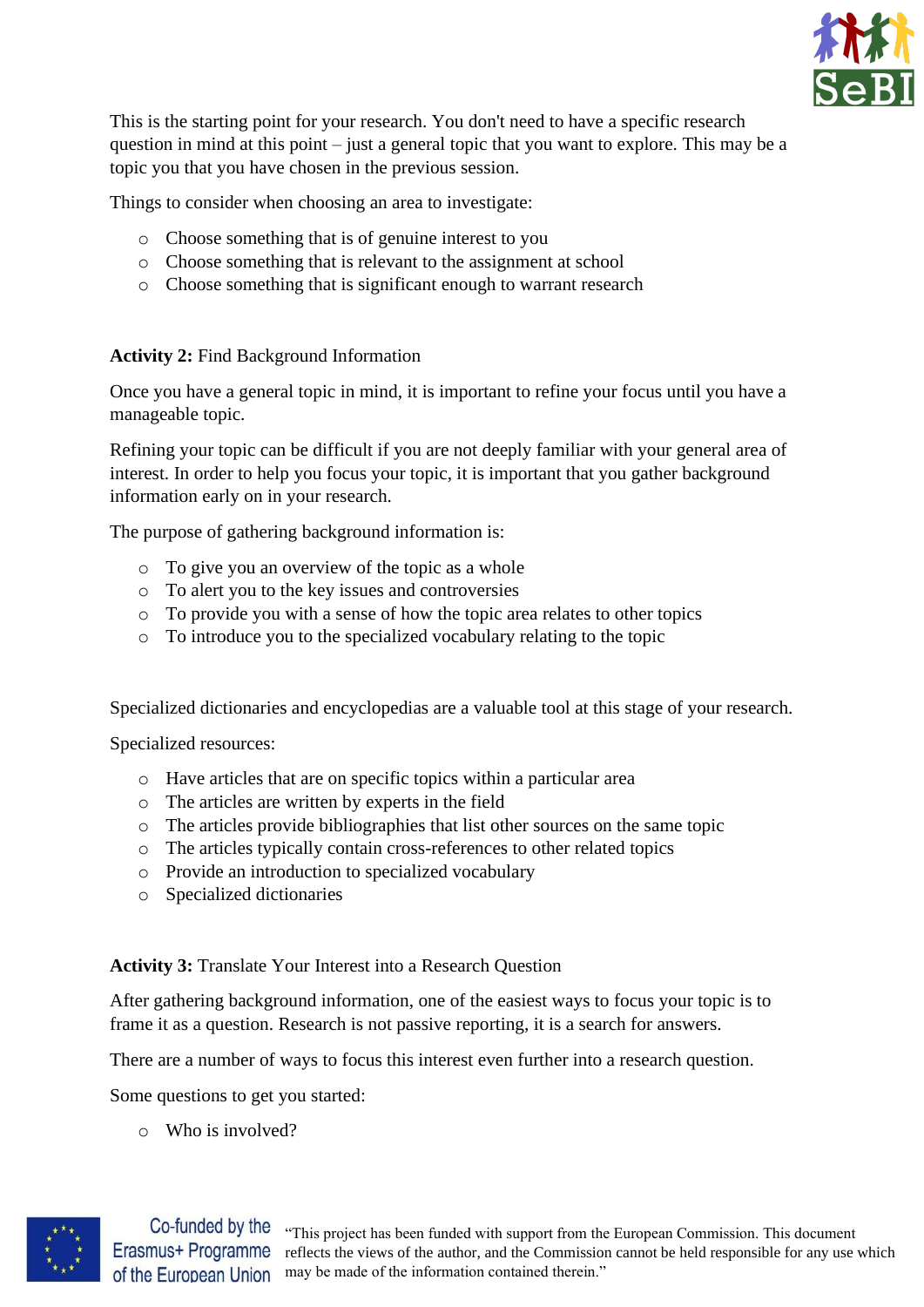

- o Are there comparisons you can make with other schools?
- o Are there Pros & Cons to your topic?

There are a number of common errors people make when formulating research questions:

- o The question is too broad to be manageable.
- o The question is too narrow.
- o The question cannot be answered.

#### **Activity 4:** Further Modifying Your Topic

You will continue to modify your topic throughout the research process. How you modify your topic will depend upon:

- o Whether there is too much information
- o Whether there is too little information
- o Whether new issues arise during the research process that need to be addressed



Erasmus+ Programme of the European Union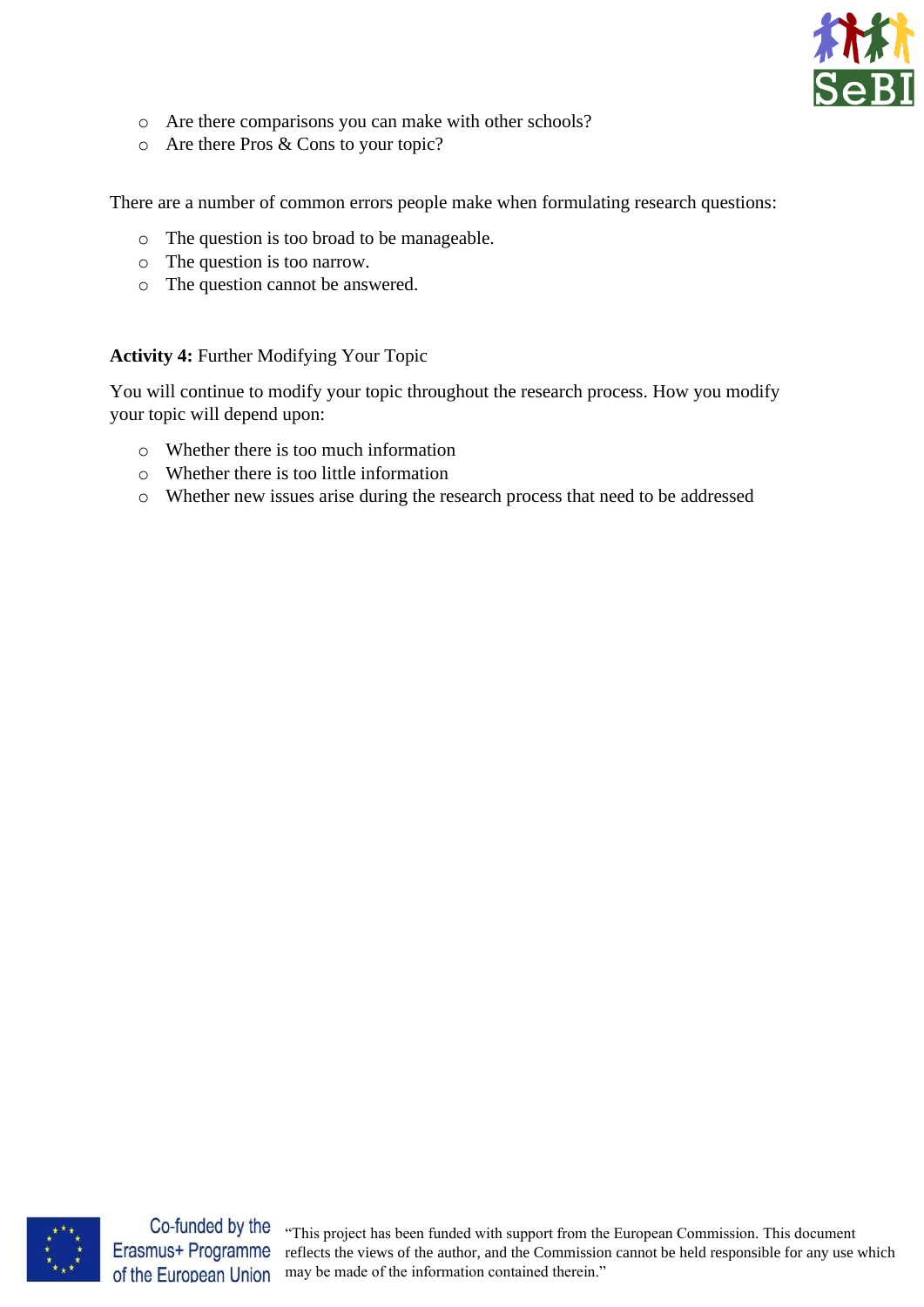

### <span id="page-31-0"></span>**Session 3 - Collecting Data**

*Objectives:* Data collection is the process of gathering quantitative and qualitative information on specific variables with the aim of evaluating outcomes or gleaning actionable insights. Good data collection requires a clear process to ensure the data you collect is clean, consistent, and reliable.

Establishing that process, however, can be tricky. It involves taking stock of your objectives, identifying your data requirements, deciding on a method of data collection, and finally organizing a data collection plan that synthesizes the most important aspects of your activity research.

The collection of data is an important step in deciding what action needs to be taken. Multiple sources of data are used to better understand the scope of happenings in the classroom or school.

There are many vehicles for collection of data: journals, individual files, logs of meetings, videotapes, case studies, surveys, records – tests, report cards, attendance, self-assessment, samples of student work, projects, performances, interviews, portfolios, diaries, field notes, audio tapes, photos, memos, questionnaires, focus groups, checklist.

#### *Moderator:* Teacher

*Target group:* Teachers

*Duration:* 4 hours

#### *Materials:*

- o Computer and projector
- o Post-it notes/ paper sheets
- o Flip charts

#### *Methodology-Process.*

#### **Activity 1:** Define the aim of your research

Before you start the process of data collection, you need to identify exactly what you want to achieve. You can start by writing a problem statement: what is the practical or scientific issue that you want to address and why does it matter?

Next, formulate one or more research questions (what you already did in the previous session) that precisely define what you want to find out. Depending on your research questions, you might need to collect quantitative or qualitative data:

*Quantitative data* is expressed in numbers and graphs and is analyzed through statistical methods.

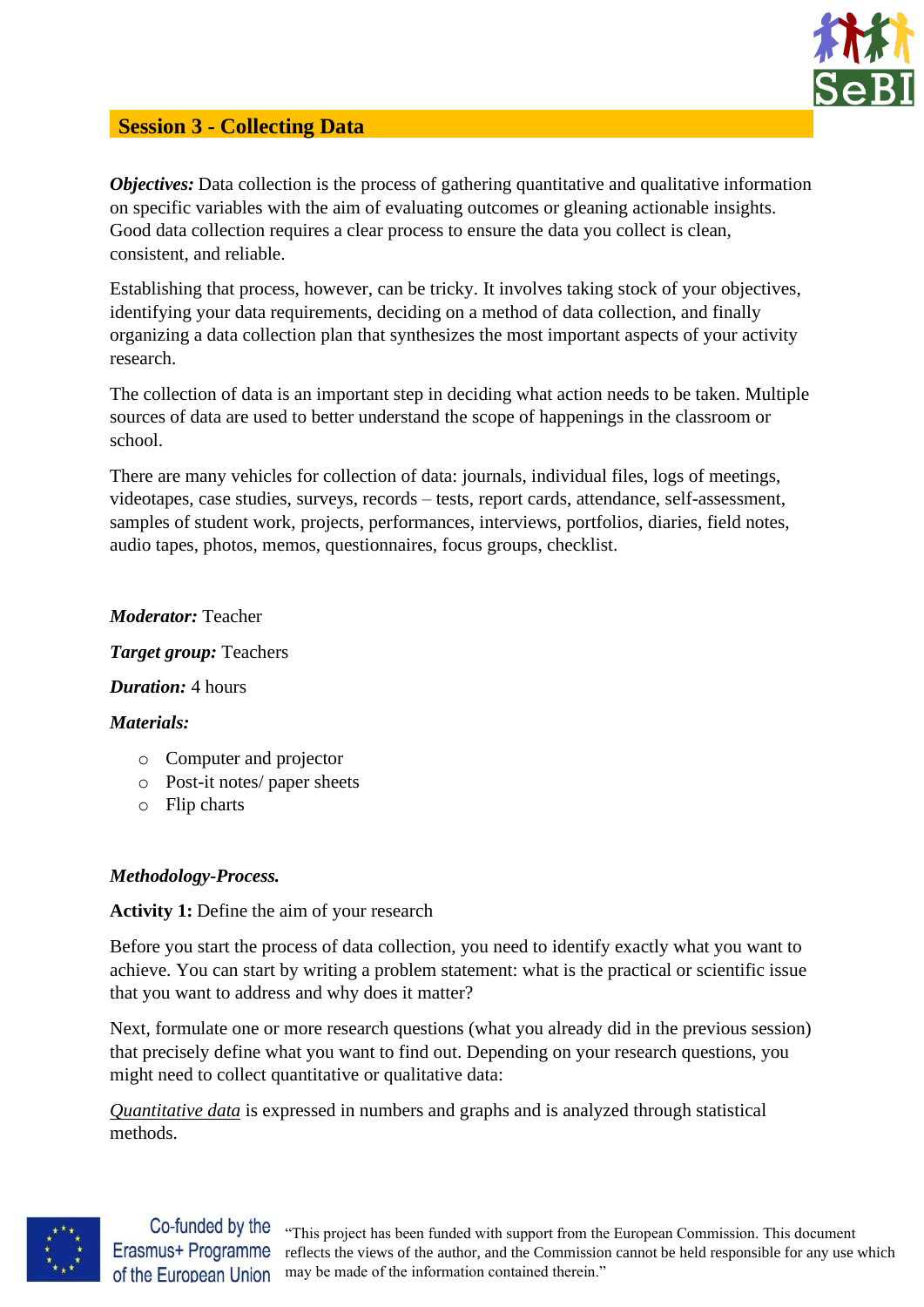

*Qualitative data* is expressed in words and analyzed through interpretations and categorizations.

If your aim is to test a hypothesis, measure something precisely, or gain large-scale statistical insights, collect quantitative data. If your aim is to explore ideas, understand experiences, or gain detailed insights into a specific context, collect qualitative data. If you have several aims, you can use a mixed methods approach that collects both types of data.

#### **Activity 2:** Choose your data collection method

Based on the data you want to collect, decide which method is best suited for your research.

- o Experimental research is primarily a quantitative method.
- o Interviews/focus groups and ethnography are qualitative methods.
- o Surveys, observations, archival research and secondary data collection can be quantitative or qualitative methods.

Carefully consider what method you will use to gather data that helps you directly answer your research questions.

| <b>Experiment</b>                   | To test a causal relationship.                                                    | Manipulate variables and measure their<br>effects on others.                                                                          |
|-------------------------------------|-----------------------------------------------------------------------------------|---------------------------------------------------------------------------------------------------------------------------------------|
| <b>Survey</b>                       | To understand the general<br>characteristics or opinions of a<br>group of people. | Distribute a list of questions to a sample<br>online, in person or over-the-phone.                                                    |
| <b>Interview/focus</b><br>group     | To gain an in-depth<br>understanding of perceptions<br>or opinions on a topic.    | Verbally ask participants open-ended<br>questions in individual interviews or focus<br>group discussions.                             |
| <b>Observation</b>                  | To understand something in its<br>natural setting.                                | Measure or survey a sample without trying<br>to affect them.                                                                          |
| <b>Ethnography</b>                  | To study the culture of a<br>community or organization<br>first-hand.             | Join and participate in a community and<br>record your observations and reflections.                                                  |
| <b>Archival research</b>            | To understand current or<br>historical events, conditions or<br>practices.        | Access manuscripts, documents or records<br>from libraries, depositories or the internet.                                             |
| <b>Secondary data</b><br>collection | To analyze data from<br>populations that you can't<br>access first-hand.          | Find existing datasets that have already<br>been collected, from sources such as<br>government agencies or research<br>organizations. |

Data collection methods:



Co-funded by the Erasmus+ Programme of the European Union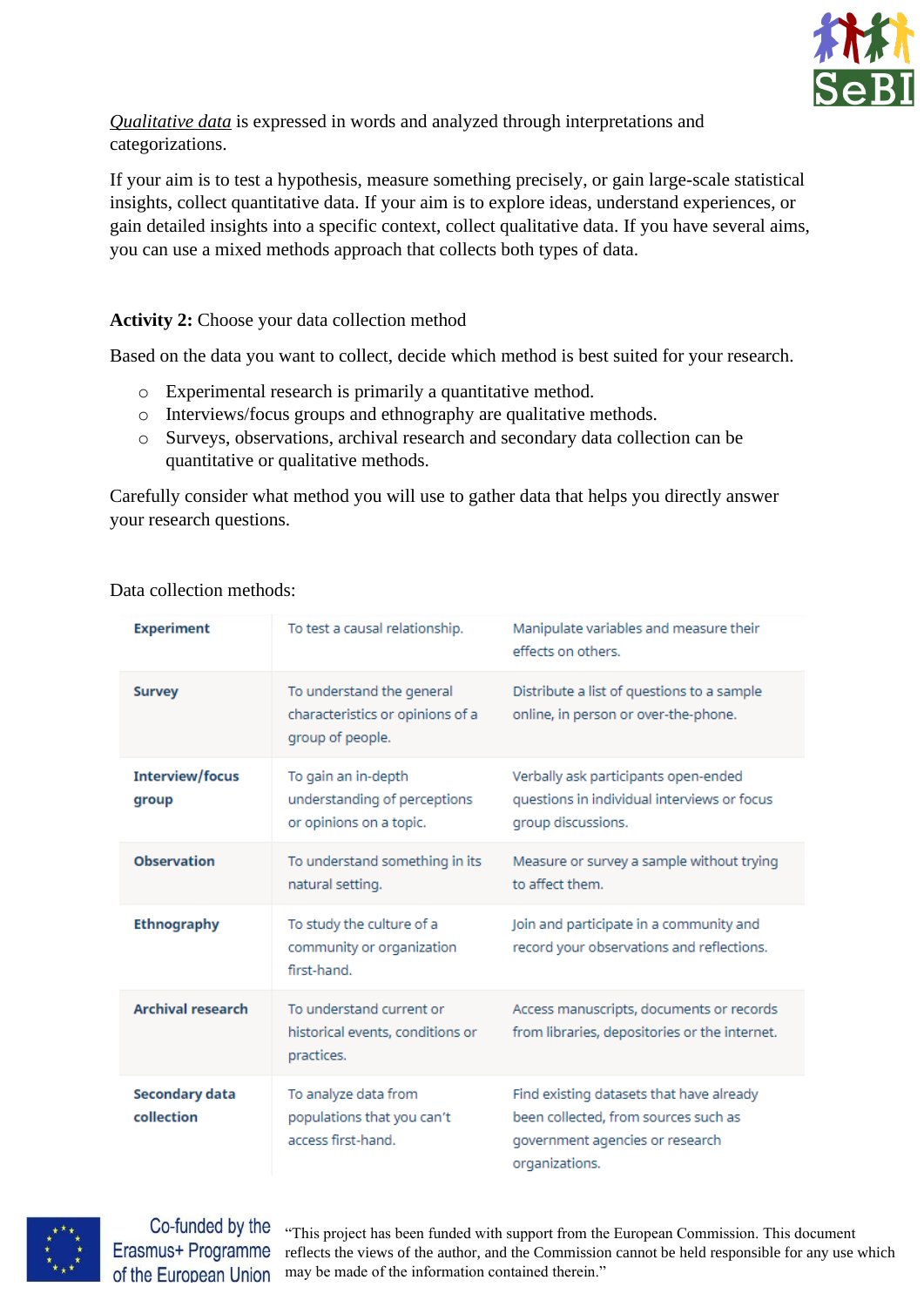

#### **Activity 3:** Plan your data collection procedures

When you know which method(s) you are using, you need to plan exactly how you will implement them. What procedures will you follow to make accurate observations or measurements of the variables you are interested in?

#### *Operationalization*

Operationalization means turning abstract conceptual ideas into measurable observations. When planning how you will collect data, you need to translate the conceptual definition of what you want to study into the operational definition of what you will actually measure.

#### *Sampling*

You may need to develop a sampling plan to obtain data systematically. This involves defining a population, the group you want to draw conclusions about, and a sample, the group you will actually collect data from.

Your sampling method will determine how you recruit participants or obtain measurements for your study. To decide on a sampling method, you will need to consider factors like the required sample size, accessibility of the sample, and timeframe of the data collection.

#### *Standardizing procedures*

If multiple researchers are involved, write a detailed manual to standardize data collection procedures in your study.

This means laying out specific step-by-step instructions so that everyone in your research team collects data in a consistent way – for example, by conducting experiments under the same conditions and using objective criteria to record and categorize observations.

This helps ensure the reliability of your data, and you can also use it to replicate the study in the future.

#### *Creating a data management plan*

Before beginning data collection, you should also decide how you will organize and store your data.

- o If you are collecting data from people, you will likely need to anonymize and safeguard the data to prevent leaks of sensitive information (e.g. names or identity numbers).
- o If you are collecting data via interviews or pencil-and-paper formats, you will need to perform transcriptions or data entry in systematic ways to minimize distortion.
- o You can prevent loss of data by having an organization system that is routinely backed up.

#### **Activity 4:** Collect the data

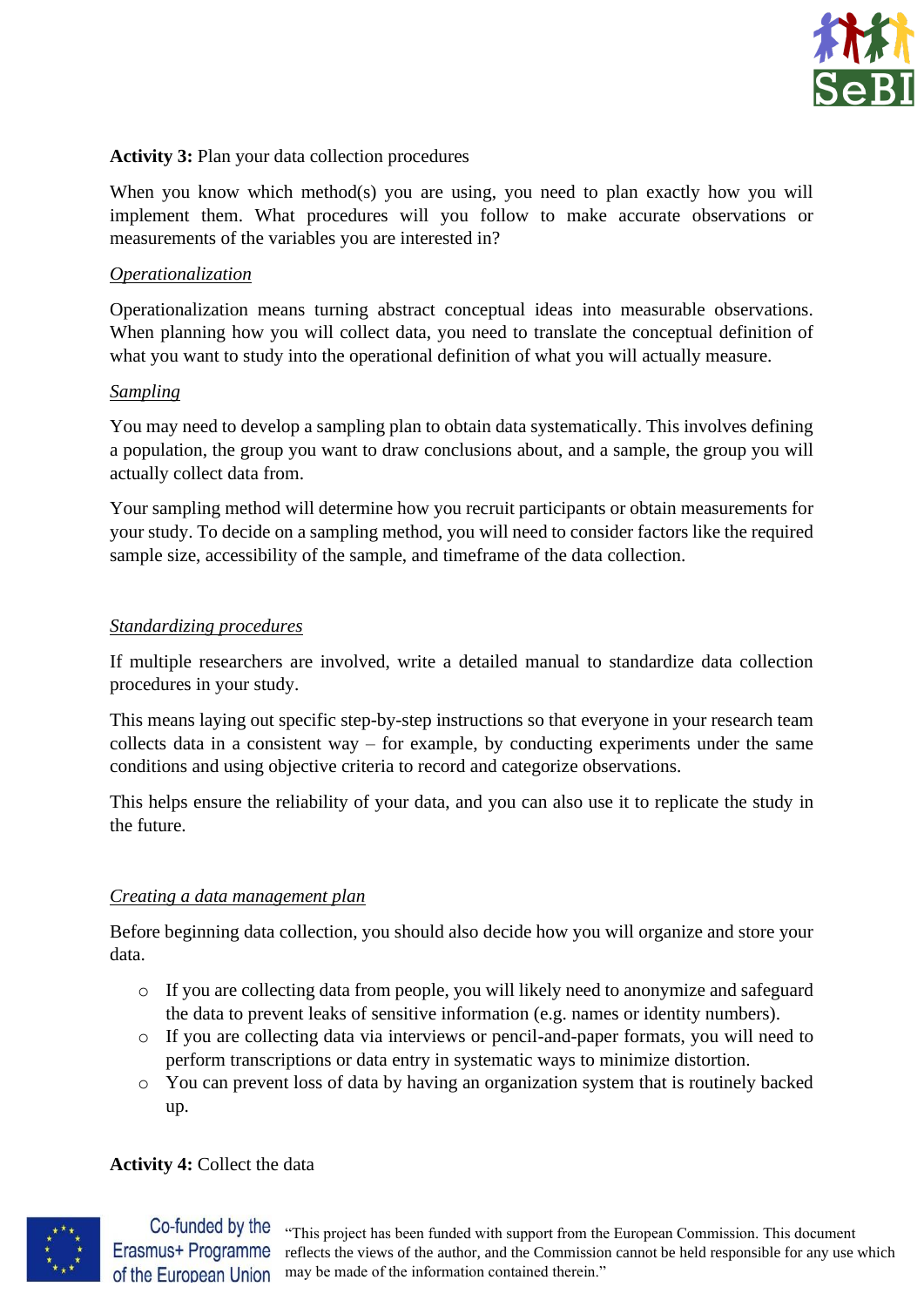

Finally, you can implement your chosen methods to measure or observe the variables you are interested in.

To ensure that high quality data is recorded in a systematic way, here are some best practices:

- o Record all relevant information as and when you obtain data.
- o Double-check manual data entry for errors.
- o If you collect quantitative data, you can assess the reliability and validity to get an indication of your data quality.



Erasmus+ Programme of the European Union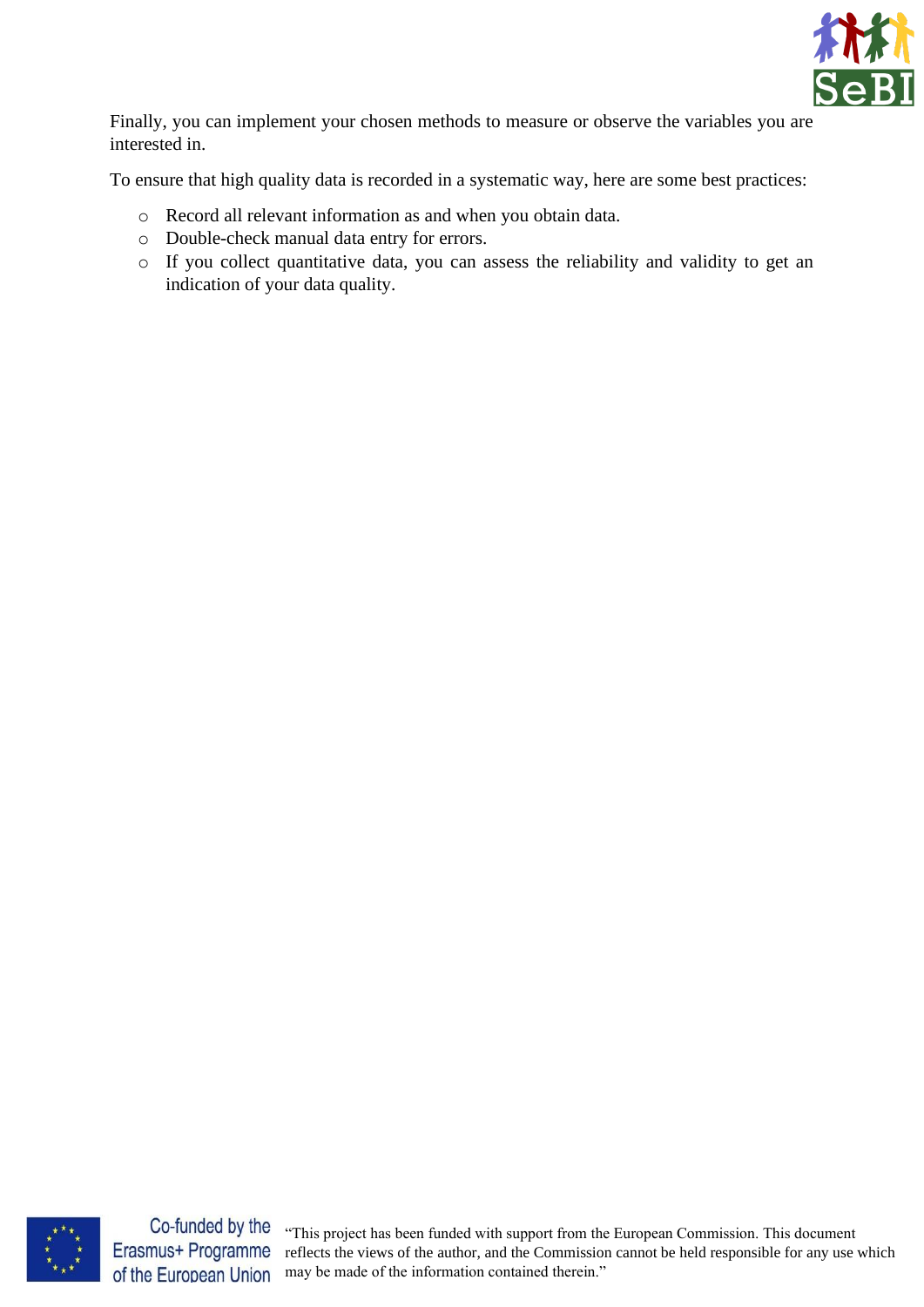

### <span id="page-35-0"></span>**Session 4 - Analyzing Data**

*Objectives:* Data analysis is defined as a process of cleaning, transforming, and modeling data to discover useful information for business decision-making. The purpose of Data Analysis is to extract useful information from data and taking the decision based upon the data analysis.

Methodical analysis of assessment data provides the evidence a practitioner needs to improve teaching and learning for the group and individuals within it. Accurate interpretation of the data analysis enables the practitioner to understand where learners are in the learning and to set the goals and learning intentions for the next steps in the learning process and plan the learning program.

The volume of data you can source from different sources determines the insights you can gain about how effective your school processes are working. It can also position your school team to collaborate in alignment with future trends.

#### *Moderator:* Teacher

#### *Target group:* Teachers

#### *Duration:* 4 hours

#### *Materials:*

- o Computer and projector
- o Post-it notes/ paper sheets
- o Flip charts

#### *Methodology-Process.*

#### **Activity 1:** Cleaning the data

Once you've collected your data, the next step is to get it ready for analysis. This means cleaning, or 'scrubbing' it, and is crucial in making sure that you're working with high-quality data. Key data cleaning tasks include:

- o Removing major errors, duplicates, and outliers—all of which are inevitable problems when aggregating data from numerous sources.
- o Removing unwanted data points—extracting irrelevant observations that have no bearing on your intended analysis.
- o Bringing structure to your data—general 'housekeeping', i.e. fixing typos or layout issues, which will help you map and manipulate your data more easily.
- o Filling in major gaps—as you're tidying up, you might notice that important data are missing. Once you've identified gaps, you can go about filling them.

#### <span id="page-35-1"></span>**Activity 2:** Analyzing the data

Finally, you've cleaned your data. The next step is data analysis. There are several types of data analysis:

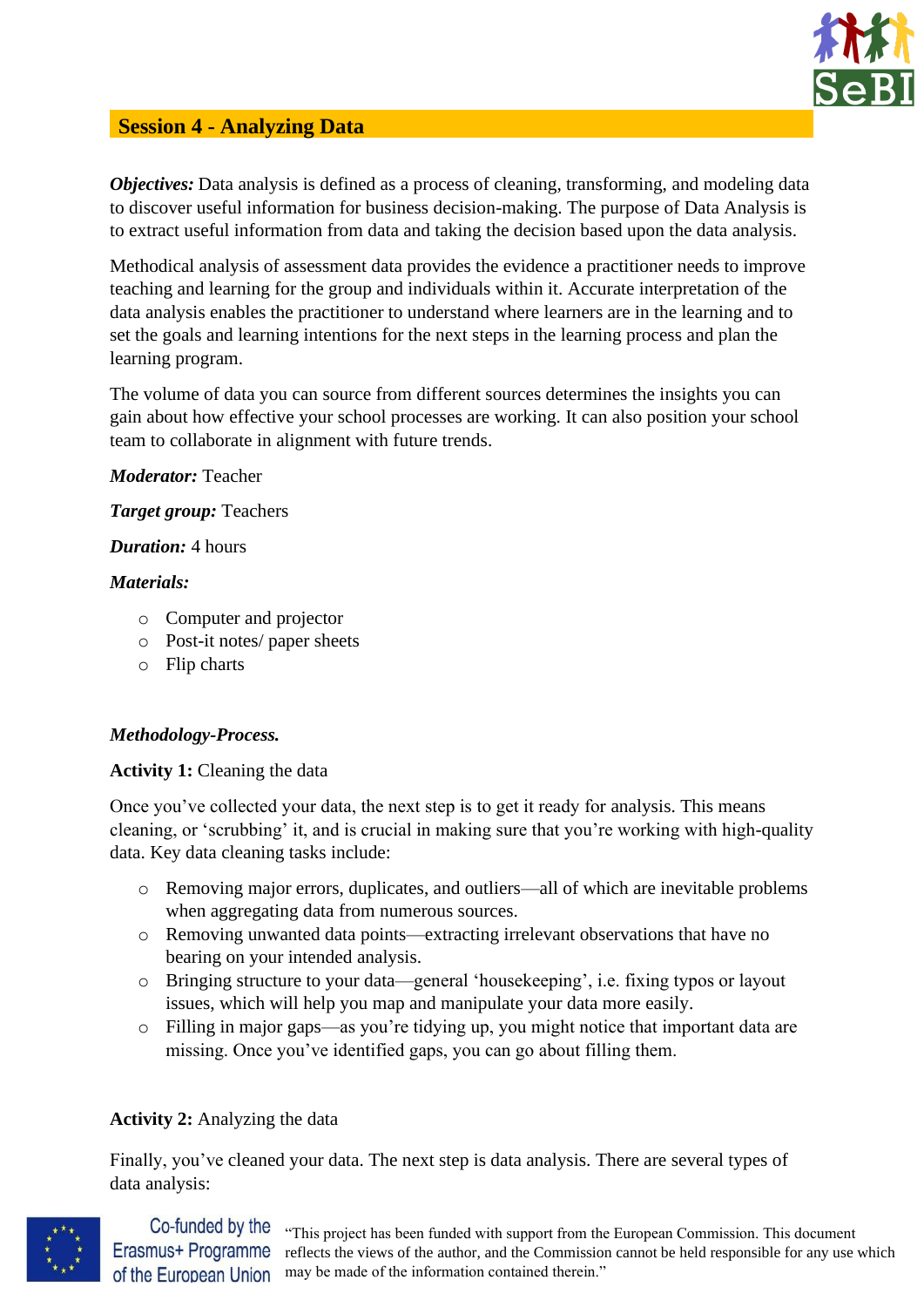

#### *Descriptive analysis*

Descriptive Analysis is the type of analysis of data that helps describe, show or summarize data points in a constructive way such that patterns might emerge that fulfill every condition of the data. It is one of the most important steps for conducting statistical data analysis.

#### *Diagnostic analysis*

Diagnostic analytics is a form of advanced analytics that examines data or content to answer the question, "Why did it happen?" It is characterized by techniques such as drill-down, data discovery, data mining and correlations.

#### *Predictive analysis*

Predictive analysis allows you to identify future trends based on historical data.

#### *Prescriptive analysis*

Prescriptive analysis allows you to make recommendations for the future. This is the final step in the analytics part of the process. It's also the most complex. This is because it incorporates aspects of all the other analyses we've described.

#### **Activity 3:** Sharing your results

You've finished carrying out your analyses. You have your insights. The final step of the data analytics process is to share these insights with the wider world (or at least with your schools' stakeholders!) This is more complex than simply sharing the raw results of your work—it involves interpreting the outcomes, and presenting them in a manner that's digestible for all types of audiences. Since you'll often present information to decision-makers, it's very important that the insights you present are 100% clear and unambiguous. For this reason, data analysts commonly use reports, dashboards, and interactive visualizations to support their findings.



Co-funded by the Erasmus+ Programme of the European Union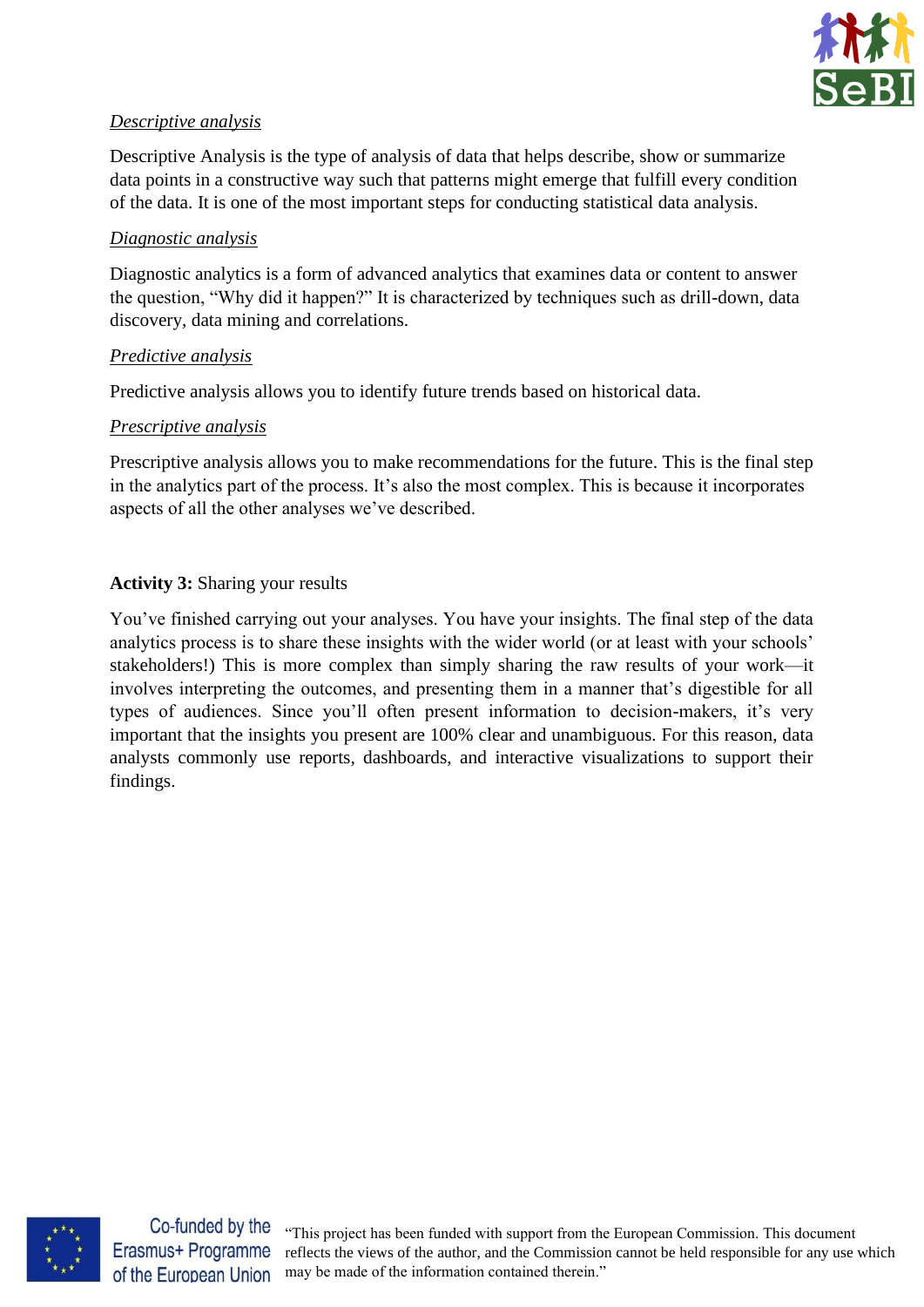

### <span id="page-37-0"></span>**Session 5 - Taking Informed Action**

*Objectives:* An action plan is a checklist for the steps or tasks you need to complete in order to achieve the goals you have set.

It's an essential part of the strategic planning process and helps with improving teamwork planning. Not only in school management, but action plans can be used by individuals to prepare a strategy to achieve their own personal goals as well.

Components of an action plan include:

- o A well-defined description of the goal to be achieved
- o Tasks/ steps that need to be carried out to reach the goal
- o People who will be in charge of carrying out each task
- o When will these tasks be completed (deadlines and milestones)
- o Resources needed to complete the tasks
- o Measures to evaluate progress

Planning helps you prepare for the obstacles ahead and keep you on track. And with an effective action plan, you can boost your productivity and keep yourself focused.

Here are some benefits of an action plan that teachers should know:

- o It gives you a clear direction. As an action plan highlights exactly what steps to be taken and when they should be completed, you will know exactly what you need to do.
- o Having your goals written down and planned out in steps will give you a reason to stay motivated and committed throughout the project.
- o With an action plan, you can track your progress toward your goal.

#### *Moderator:* Teacher

#### *Target group:* Teachers

#### *Duration:* 4 hours

#### *Materials:*

- o Computer and projector
- o Post-it notes/ paper sheets
- o Flip charts

#### *Methodology-Process.*

#### **Activity 1:** Define your end goal

In previous sessions, we have already identified the problem that teachers want to solve, so write it in the action plan. And before you move on to the next step, run your goal through the SMART criteria. Or in other words, make sure that it is:

 $\blacksquare$  Specific – well-defined and clear



Erasmus+ Programme of the European Union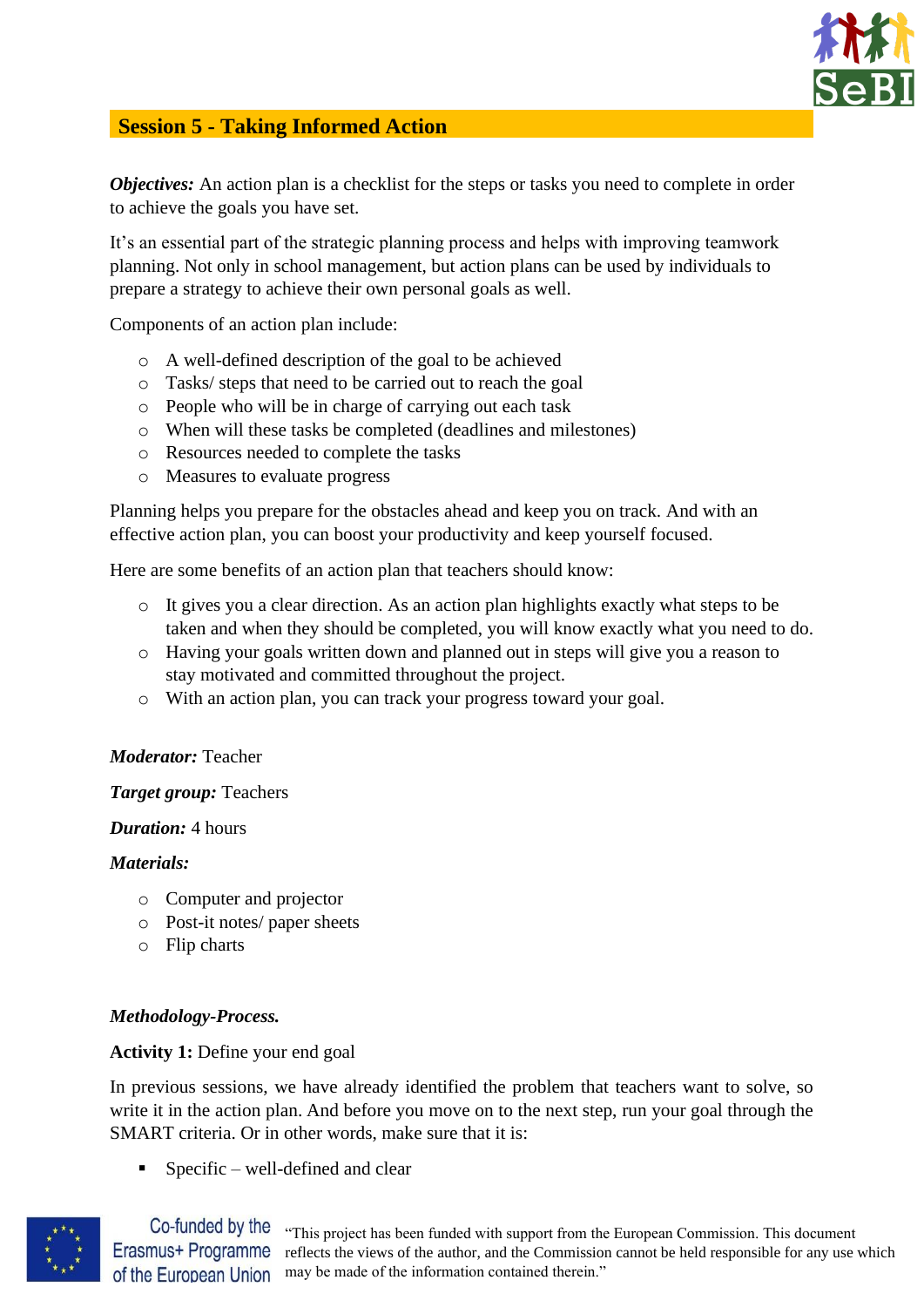

- Measurable include measurable indicators to track progress
- Attainable realistic and achievable within the resources, time, money, experience, etc. you have
- $\blacksquare$  Relevant align with your other goals
- $\blacksquare$  Timely has a finishing date
- **E** Use this SMART goals worksheet to simplify this process ([SMART Goal Worksheet](https://app.creately.com/diagram/Mw59c8r7TY8/edit)).

|                                     | <b>SMART Goal Worksheet</b> |       |  |
|-------------------------------------|-----------------------------|-------|--|
| Name:                               |                             | Date: |  |
| Goldin Med.                         | Add text                    |       |  |
| Is it Specific?<br>$\sf S$          | Add tect                    |       |  |
| Is it Measureable?<br>M             | Add text                    |       |  |
| Is it Attainable?<br>$\overline{A}$ | Add tact                    |       |  |
| Is it Relevant?<br>R.               | Add tect                    |       |  |
| <b>Is it Timely?</b>                | Add tect                    |       |  |
| <b>SMART Goal</b>                   | Add tect                    |       |  |
|                                     |                             |       |  |

#### **Activity 2:** List down the steps to be followed

Create a rough template to list down all the tasks to be performed, due dates and people responsible. It's important that you make sure that the entire team is involved in this process and has access to the document. This way everyone will be aware of their roles and responsibilities in the project.

Make sure that each task is clearly defined and is attainable. If you come across larger and more complex tasks, break them down to smaller ones that are easier to execute and manage ([Action plan template](https://app.creately.com/diagram/IOasxQ5KPUT/edit)).



Erasmus+ Programme of the European Union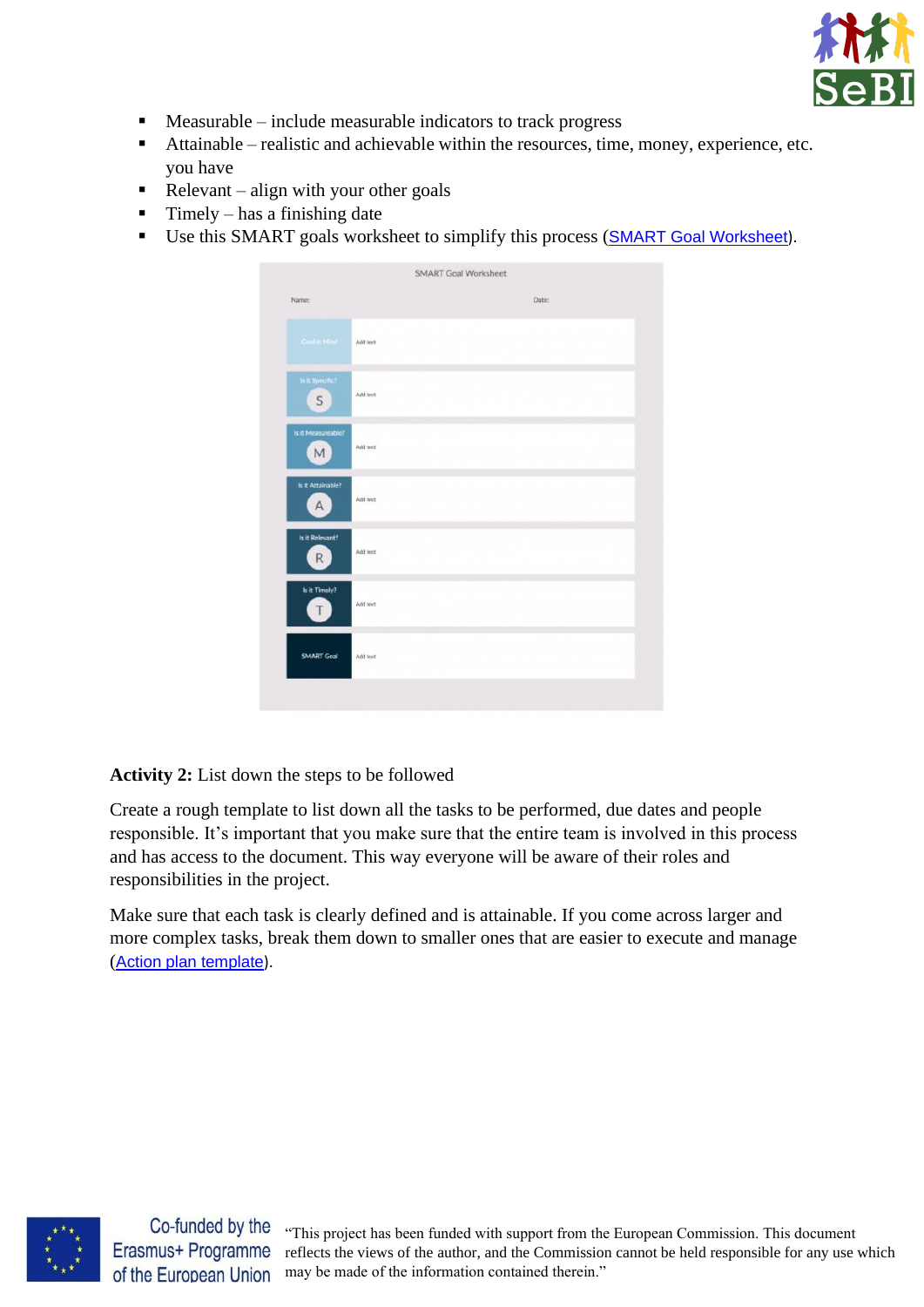

| Task | Assigned to | Due Date |  |  |
|------|-------------|----------|--|--|
|      |             |          |  |  |
|      |             |          |  |  |
|      |             |          |  |  |
|      |             |          |  |  |
|      |             |          |  |  |
|      |             |          |  |  |

**Activity 3:** Prioritize tasks and add deadlines

It's time to reorganize the list by prioritizing the tasks. Some steps, you may need to prioritize as they can be blocking other sub-steps.

Add deadlines, and make sure that they are realistic. Consult with the person responsible for carrying it out to understand his or her capacity before deciding on deadlines ([List by](https://app.creately.com/diagram/F752Wx0h2Jz/edit)  [prioritizing the tasks](https://app.creately.com/diagram/F752Wx0h2Jz/edit)).

| Action Plan Template |                   |            |          |           |                        |  |
|----------------------|-------------------|------------|----------|-----------|------------------------|--|
|                      |                   |            |          |           |                        |  |
|                      |                   |            |          |           |                        |  |
| Responsible          | <b>Start Date</b> | Milestones | Due Date | Resources | <b>Desired Outcome</b> |  |
|                      |                   |            |          |           |                        |  |
|                      |                   |            |          |           |                        |  |
|                      |                   |            |          |           |                        |  |
|                      |                   |            |          |           |                        |  |
|                      |                   |            |          |           |                        |  |
|                      |                   |            |          |           |                        |  |
|                      |                   |            |          |           |                        |  |
|                      |                   |            |          |           |                        |  |
|                      |                   |            |          |           |                        |  |

#### **Activity 4:** Set Milestones

Milestones can be considered mini goals leading up to the main goal at the end. The advantage of adding milestones is that they give the team members to look forward to something and help them stay motivated even though the final due date is far away.

Start from the end goal and work your way back as you set milestones. Remember not to keep too little or too much time in between the milestone you set. It's a best practice to space milestones two weeks apart.



Co-funded by the Erasmus+ Programme of the European Union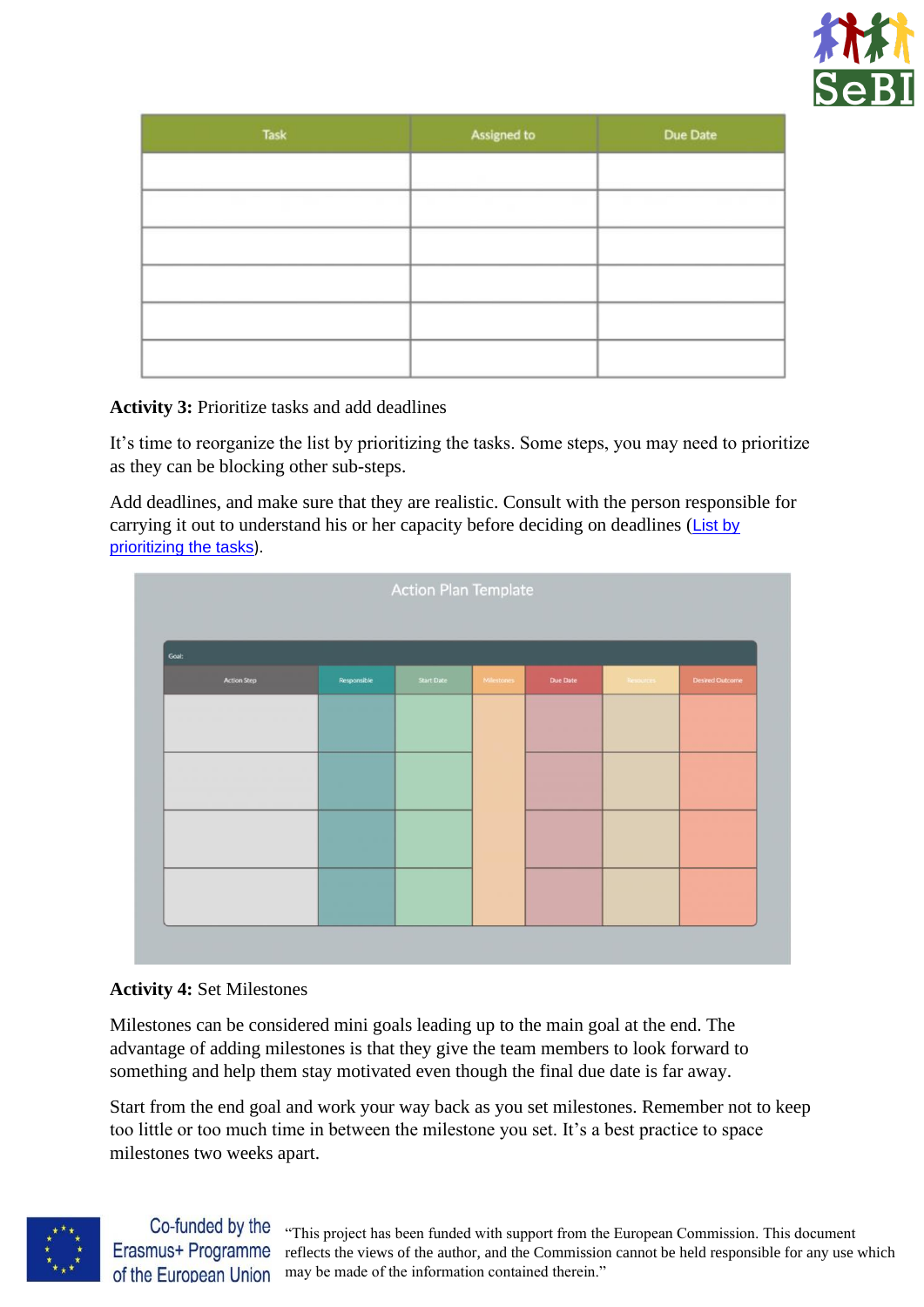

#### **Activity 5:** Visualize your action plan

The point of this step is to create something that everyone can understand at a glance and that can be shared with everyone.

Whether your action plan comes in the shape of a flowchart, Gantt chart, or table, make sure that it clearly communicates the elements we have identified so far – tasks, task owners, deadlines, resources, etc.

This document should be easily accessible to everyone and should be editable.

#### **Activity 6:** Monitor, evaluate and update

Allocate some time to evaluate the progress you've made with your team.

You can mark tasks that are completed as done on this final action plan, bringing attention to how you've progressed toward the goal.

This will also bring out the tasks that are pending or delayed, in which case you need to figure out why and find suitable solutions. And then update the action plan accordingly.

## <span id="page-40-0"></span>In a nutshell-A proposed action research plan for the SEBI model

#### <span id="page-40-1"></span>**Cycle one**

#### a) Problem

- Identify the problem that needs to be addressed in your school concerning the BIC
- Through discussion, deliberation, or even a broader understanding that something needs to change
- Make sure to include all interested parties (ie. teachers, parents, supporters and especially children)

b) Research

• Using various methods (i.e literature review and field study i.e observation, interviews, focus groups etc.)

c) Planning

- Define the steps needed for action-formulate a school development plan
- Take into consideration the SEBI learning material-how can the project outputs help you to reach your goals

d) Action

• Take action, implement activities that will help your school reach its goals.

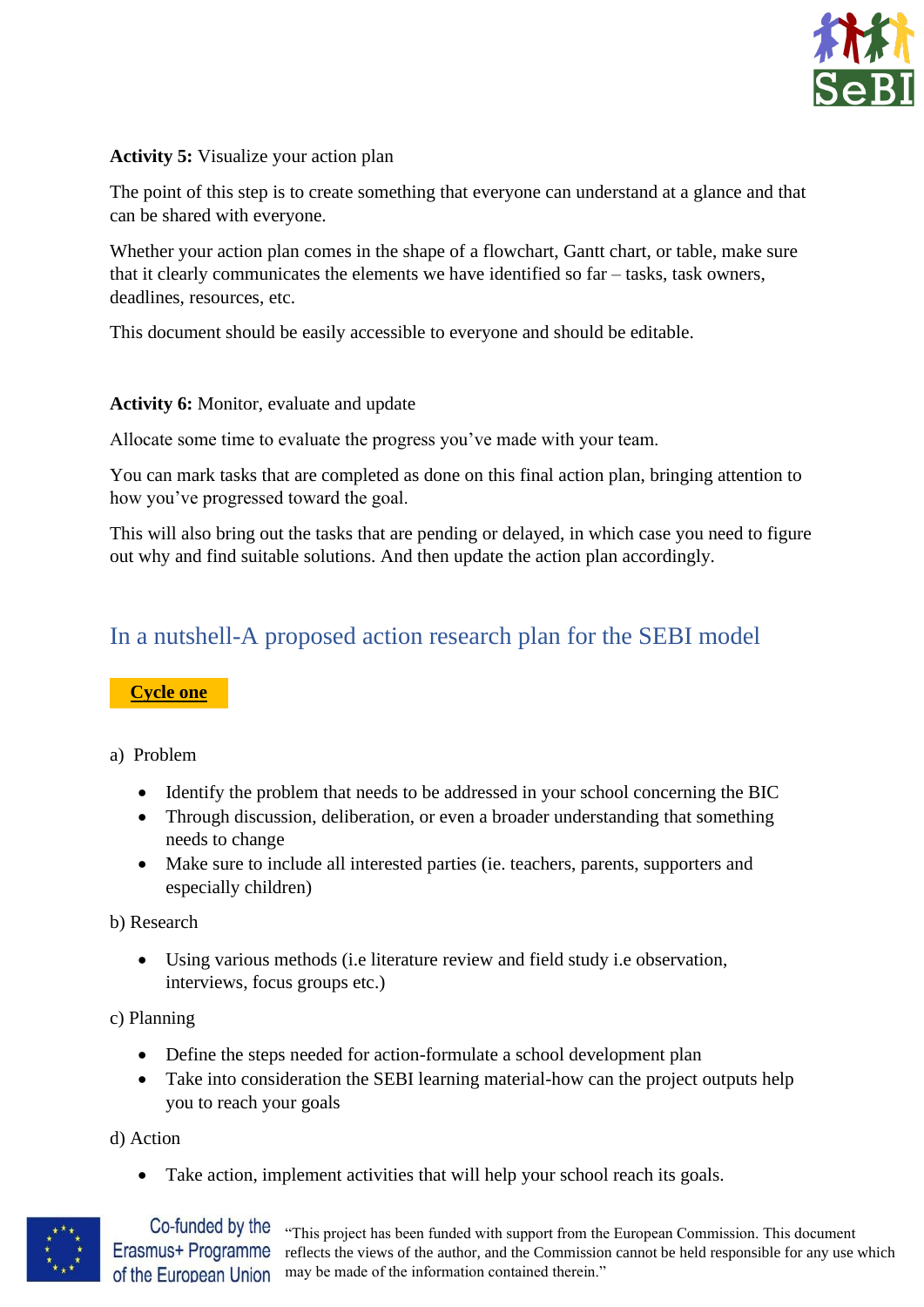

e) Reflection

- Consider all steps, evaluate and reconsider
- Reflection must also take place during all the above stages

### <span id="page-41-0"></span>**Cycle two**

a) Problem

- Revisit the problem and the actions taken in cycle one through discussion, deliberation, or even a broader understanding that something needs to change
- b) Research
	- To confirm the hypotheses of step A.
- c) Planning
	- Reconsider- redefine the steps needed for action

d) Action

- Define the steps needed for action-formulate a school development plan
- Take into consideration the SEBI learning material-how can the project outputs help you to reach your goals

e) Reflection

- Consider all steps, evaluate and reconsider
- Reflection must also take place during all the above stages

The following cycles that can be involved in executing the activity research in education:

- These cycles resemble cycle two
- Apply as many times as needed to achieve the desired results.



Erasmus+ Programme of the European Union